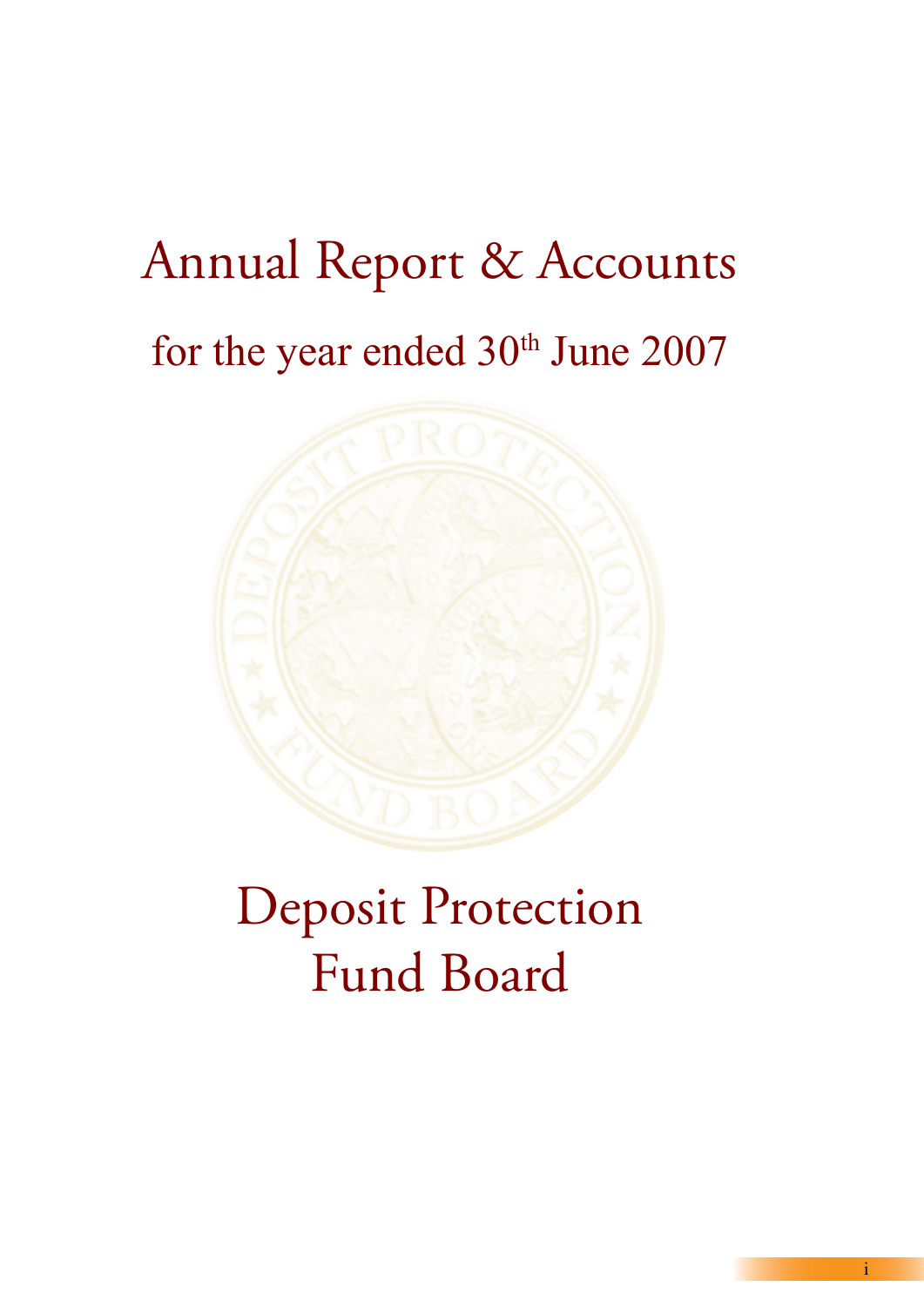## **Vision**

The vision of the Deposit Protection Fund Board (DPFB) is to attain international standards of efficiency and the best practices in deposit insurance an liquidation of financial institutions.



The mission of the DPFB is to enhance public confidence in the nation's financial system by providing a sound safety net whereby all depositors' funds held by institutions are sufficiently insured against loss as a result of bank failure. The Board is also mandated to be the liquidator of any institution that is deemed to be insolvent, and part of its mission is to ensure a diligent liquidation process for maximum benefit of all creditors.

## **Objectives**

The DPFB was established under Section 36 of the Banking Act, Chapter 488 of the Laws of Kenya as an autonomous body corporate. The principal objectives of the Board are to provide a deposit insurance scheme for customers of member institutions and to wind up the operations of any institution in respect of which the Board is appointed as a liquidator. Complementary objectives are to hold, manage and apply funds levied as contributions from member institutions.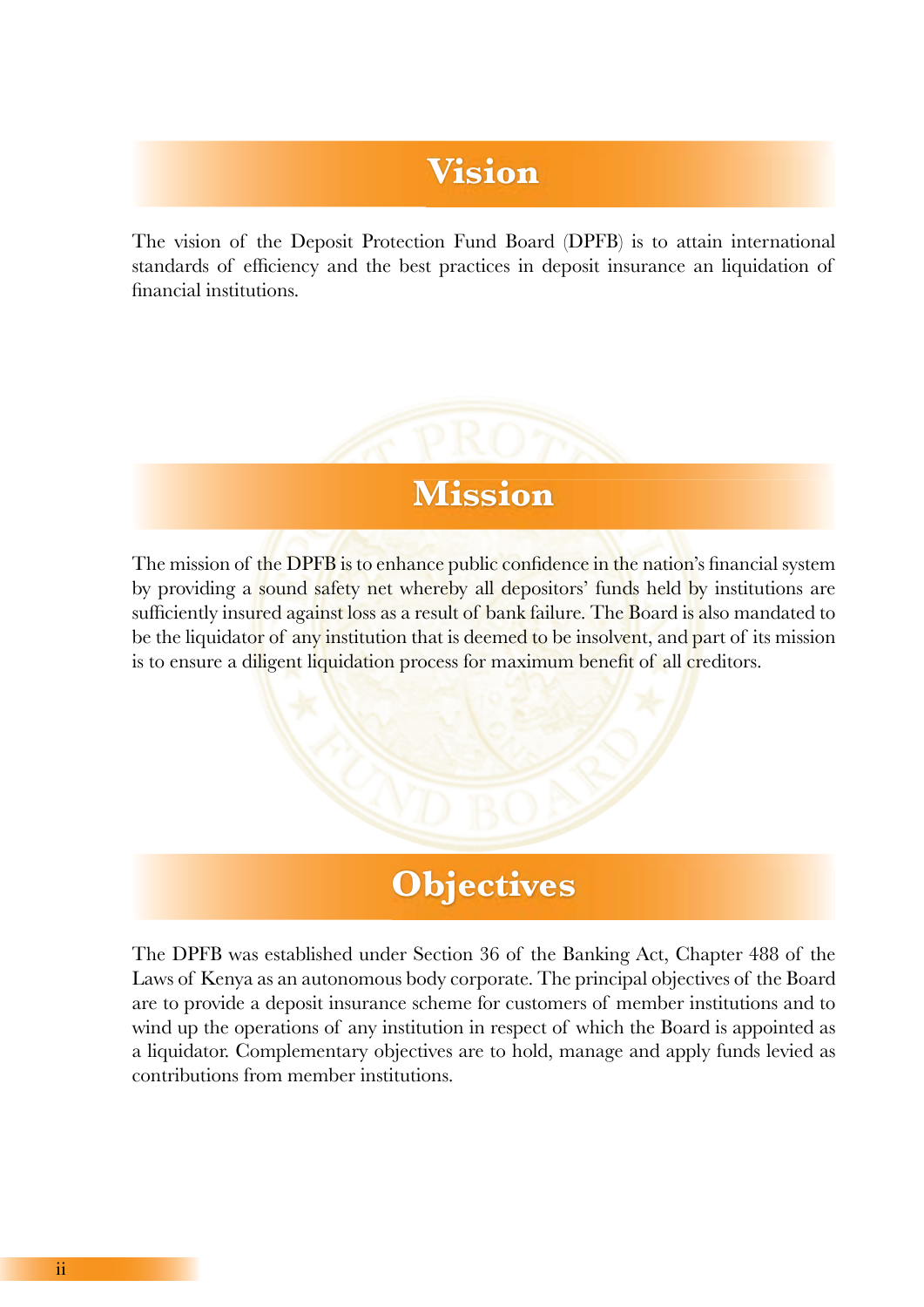# **Table of Contents**

| Appendix II Member non-banking financial institutions  38 |
|-----------------------------------------------------------|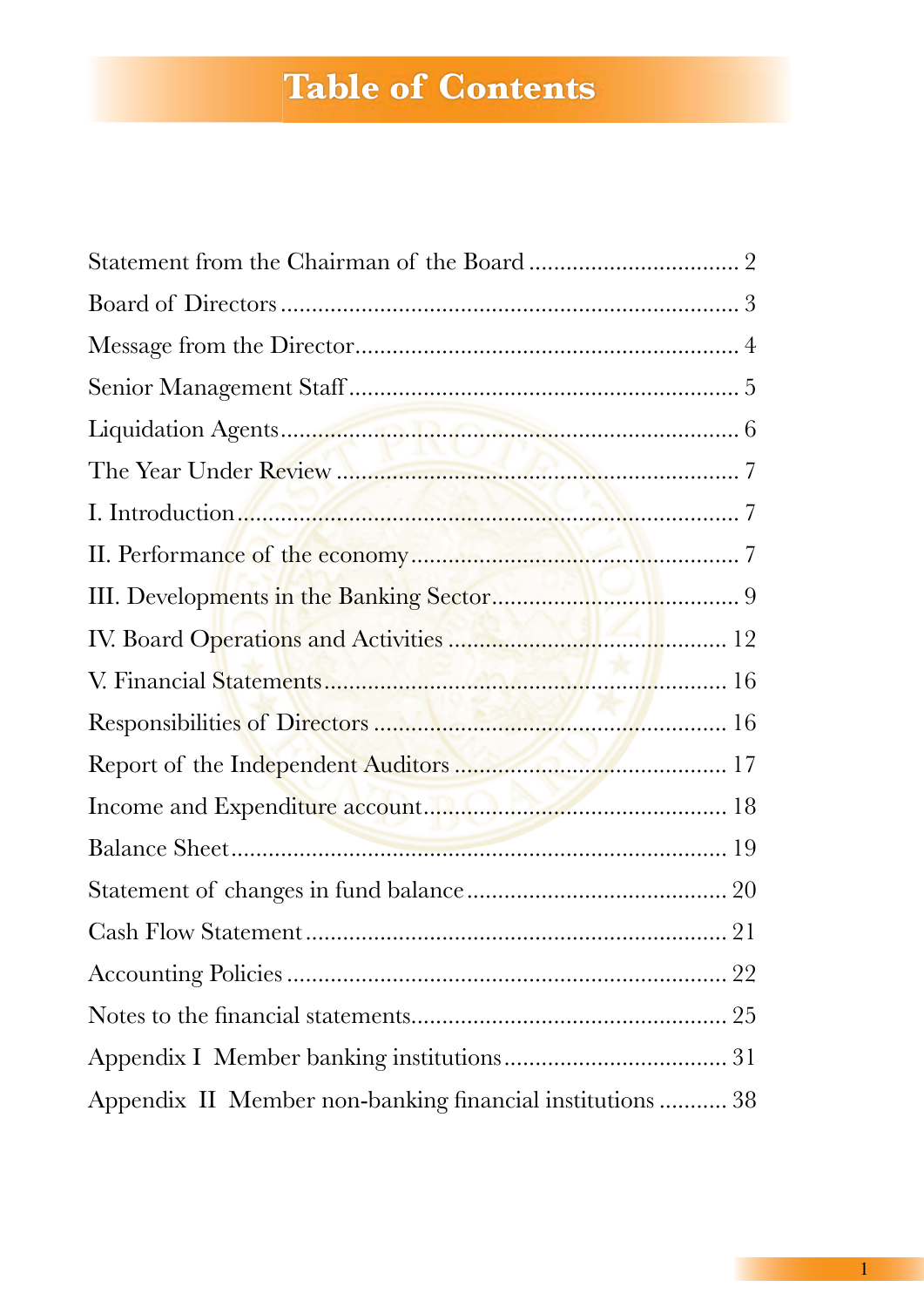## **Statement from the Chairman of the Board**



It is my pleasure to present the Annual Report and Statement of Audited Accounts of the Deposit Protection Fund Board (DPFB) for the year ended 30th June, 2007.

The economy grew by 6.1 per cent in 2006 compared with 5.7 per cent in 2005 and the upward trend in growth is expected to continue in 2007. The growth was attributed to improved performance in the manufacturing, tourism, transport and communications and financial services sectors. The economic outlook remains good with output projected to increase by between 5.8 percent and 6.5 percent in the financial year 2007/08.In line with the Vision 2030, the economic expansion is expected to be sustained over the medium term supported by the ongoing reform measures in key sectors of the economy and prudent implementation of macroeconomic policies by the Government. However, the major risks to this impressive economic outlook include high and volatile international prices of crude oil, adverse weather conditions and infrastructural constrains.

Monetary policy during the period under review was directed towards achieving and maintaining low and stable inflation of 5 percent by end of June 2007. The desired monetary stance was achieved mainly through open market operations complemented by the cash ratio requirement of 6 percent. The monetary stance was adopted in order to maintain inflation at the single-digit level.

The banking sector remained stable, mainly due to favourable macroeconomic conditions prevailing during the period. Total assets expanded by 19.9 per cent from Kshs 695.1 billion as at June 2006 to Kshs 833.4 billion as at June 2007. The growth reflected an increase in deposits, fresh capital injection and retained profits. Gross non-performing loans declined by 31 per cent from Kshs. 102.0 billion in June 2006 to Kshs. 70.7 billion in June 2007. As a result, asset quality, measured by the ratio of net non-performing loans, improved from 5.3 per cent in June 2006 to 4.8 per cent in June 2007. The decline in the level of non-performing loans was mainly attributed to the repayment by the Government of its guaranteed debts at the National Bank of Kenya amounting to Kshs. 20 billion. Enhanced corporate governance and risk management as well as enforcement of strict provisioning policy by the Central Bank of Kenya also contributed to reduced level of non-performing loans. All institutions in the sector are now required to have sound risk management policies which are reviewed by the Central Bank on a regular basis.

The DPFB continued to perform well as total assets increased by 14.5 per cent to Kshs 15.8 billion in the year to 30th June 2007 from Kshs 13.9 billion in the previous financial year. Profitability of the Fund was also enhanced as surplus for the year was Kshs1.9 billion, up from Kshs 1.8billion in the previous year.

I wish to sincerely thank all the Board members and staff for their contribution to the success of the Fund. I am confident that the measures being undertaken by the Board to improve its operations and activities will enable it to effectively fulfil its mandate and promote the stability and growth of the financial sector.

#### **Prof. Njuguna Ndung'u**

Chairman **Deposit Protection Fund Board**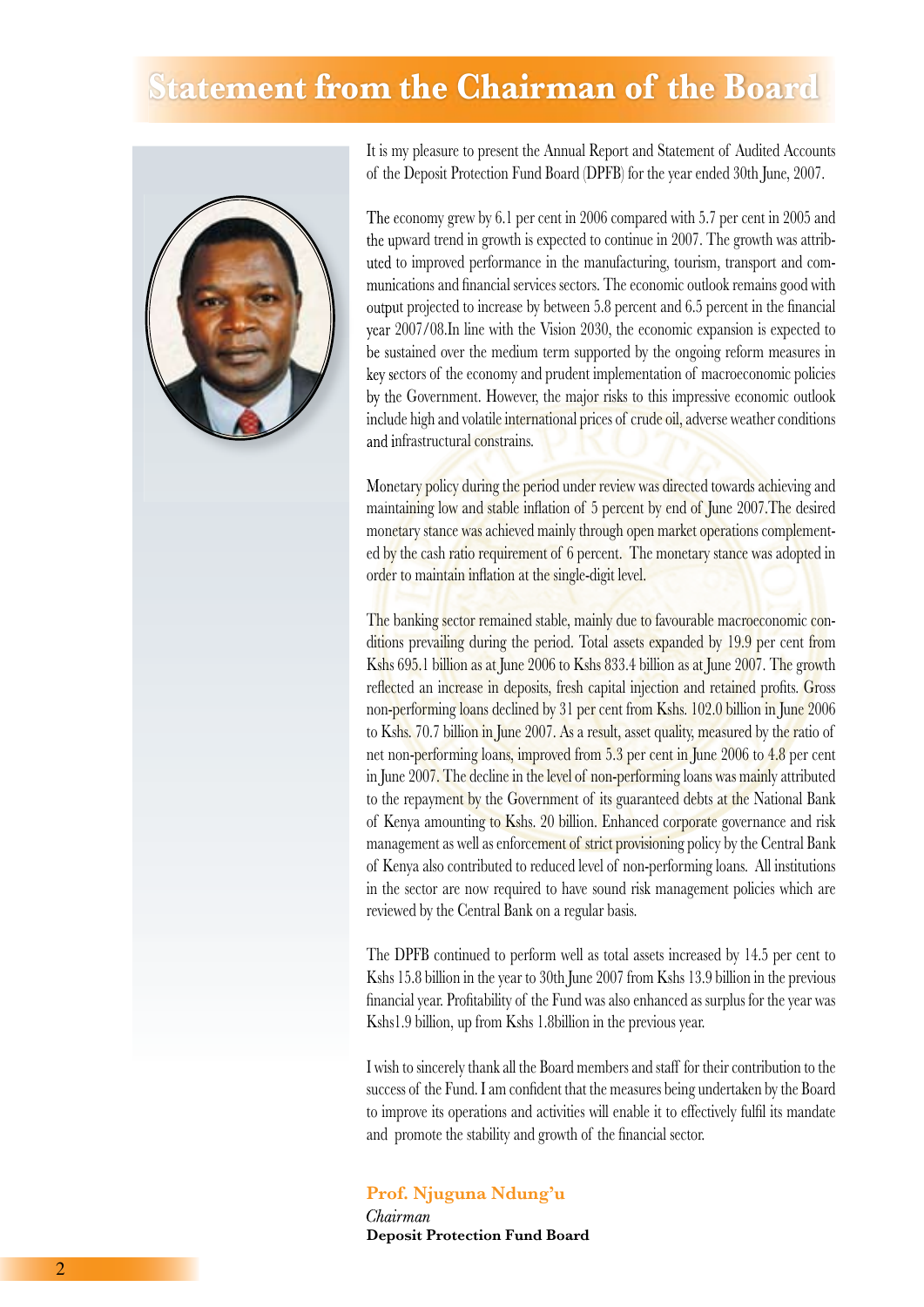# **Board of Directors**



**Prof. Njuguna Ndung'u** Chairman



**Joseph K. Kinyua** *Permanent Secretary Treasury*



**Albert J. K. Ruturi** *Member*



**Isaac O. Awuondo** *Member*



**Rasiklal C. Kantaria** *Member*



**Gideon M. Muriuki**  *Member*



**Terry Davidson** *Member*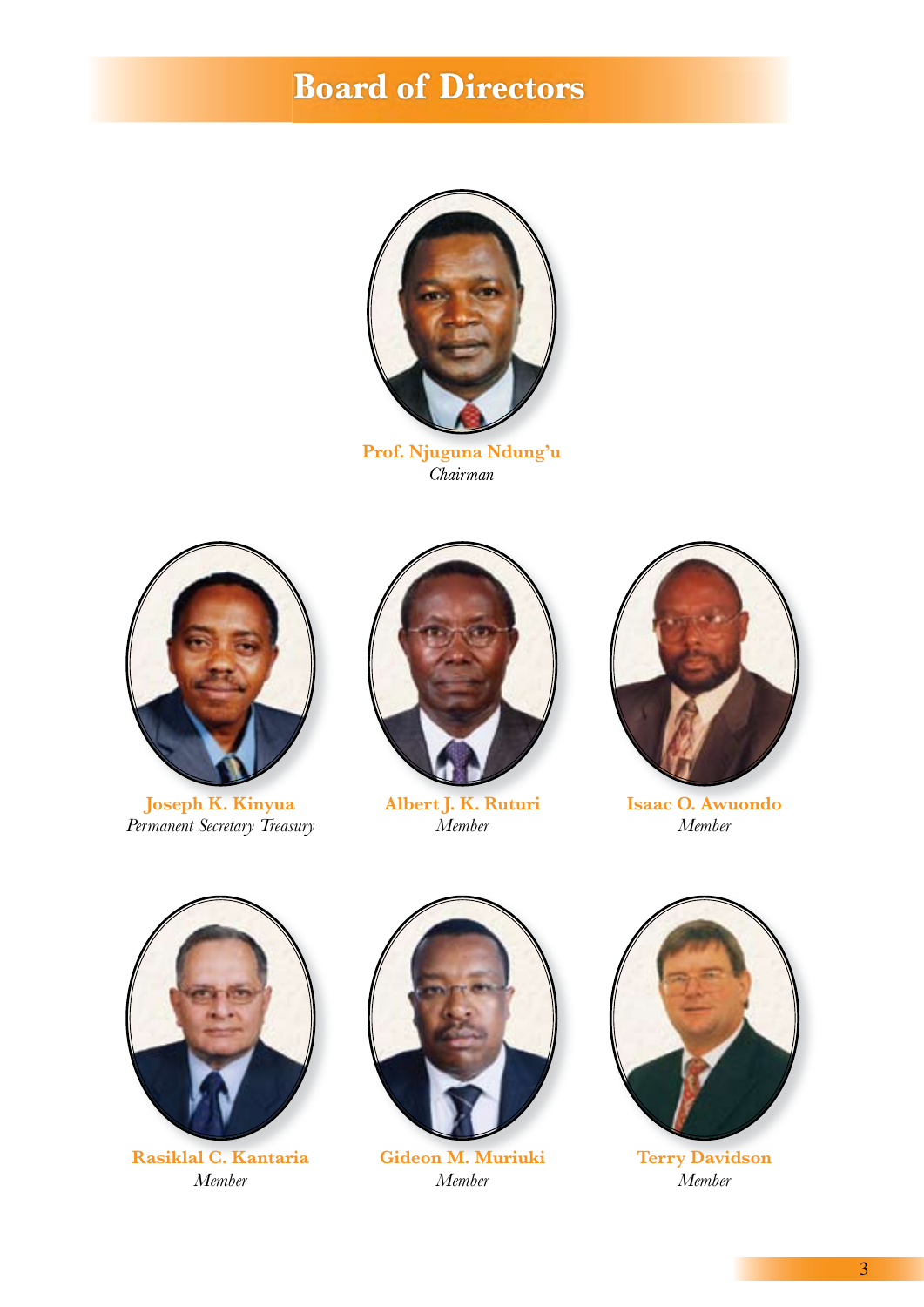### **Message from the Director**



The mission of the Board continues to be the strengthening of the financial sector by safe guarding the confidence of depositors who have placed their money with institutions licensed under the Banking Act. The Board protects the deposits in the event of insolvency leading to failure of member institutions. The operations of the Board are therefore geared towards fulfilling this mission. Its key activities include collection of premiums from member institutions, investing the contributions, liquidation of collapsed institutions, payment of protected deposits and payment of dividends to creditors.

During the financial year 2006/07, the number of Deposit Protection Fund Board (DPFB) member institutions remained at Forty Five (45), comprising Forty Two (42) commercial banks, Two  $(2)$  mortgage finance companies and one  $(1)$  non-bank financial institution. Family Building Society, the only remaining Building Society converted to a Commercial Bank (Family Bank) with effect from May 1st 2007. Charterhouse Bank Limited, which is currently under statutory management, continues to be a member of the Fund.

The Board continued to grow significantly with its total assets reaching Kshs15.8 billion in the year to 30th June 2007 from Kshs13.9 billion in the previous financial year. Profitability of the Board was also enhanced as surplus for the year was Kshs1.9 billion, up from Kshs1.8 billion in the previous year. The major source of income growth for the Board continued to be the yield on investment in Government securities.

The total deposits of member institutions amounted to Kshs.663 billion of which Kshs.92.5 billion or 14 per cent are protected by DPFB. The total assets of the DPFB at Kshs.15.7 billion provide effective cover for 17 per cent of the protected deposits and 2.3 per cent for total deposits in the sector as at 30th June 2007. It is therefore imperative that the Board continues to grow substantially to achieve higher levels of protection.

The number of institutions in liquidation remained at 24 as no new institution was placed under liquidation. Attempts to wind up several institutions currently under liquidation continued and the Board engaged a consultant to advise on the modalities of winding up. The consultants have now completed their work on the winding up of four institutions i.e. Allied Credit Finance Limited (IL), International Finance Limited (IL), Diners Finance Limited (IL) and Trade Finance Limited (IL).

The future outlook of the Board continues to be a challenging one, considering attempts to determine an appropriate policy direction for the Board. In the area of new legislation, a draft DPFB Bill is still at formulation stage while the new Microfinance Act will substantially add to the responsibilities of the Board since depositors of institutions registered under this act will be required to be protected by DPFB.

On behalf of the management I wish to thank the Chairman, Members of the Board and the Staff for their committment to the success of the Board. May I also take this opportunity to reiterate our commitment to the vision of being a leading, efficient and effective provider of deposit insurance thereby enhancing the stability of the financial sector. As we address challenges confronting the Board, we look forward to a comprehensive review of the legislative framework underpining all the operations of the DPFB. This will give the Board adequate powers to effectively carry out its mandate.

#### **Kakai Cheloti**

*Director* **Deposit Protection Fund Board**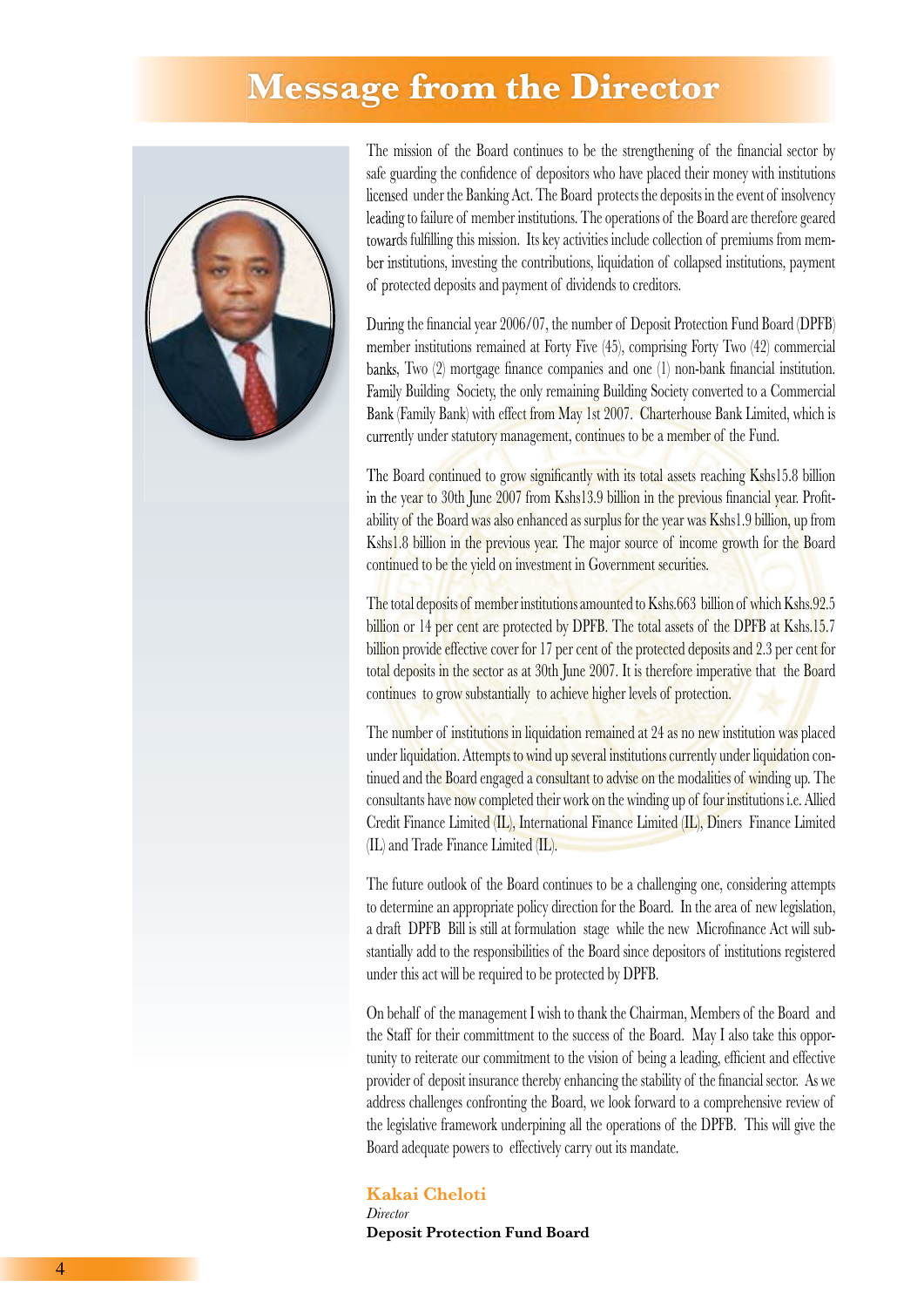# **Senior Management Staff**



**Kakai Cheloti** *Director*



**Jane K. Ikunyua** *Board Secretary & Head, Legal Division*



**Linah C. Soi**  *Assistant Director Liquidations*



**Stanley N. Wainaina**  *Manager* Information Systems



**Patrick N. Ndwiga** *Manager Risk* Management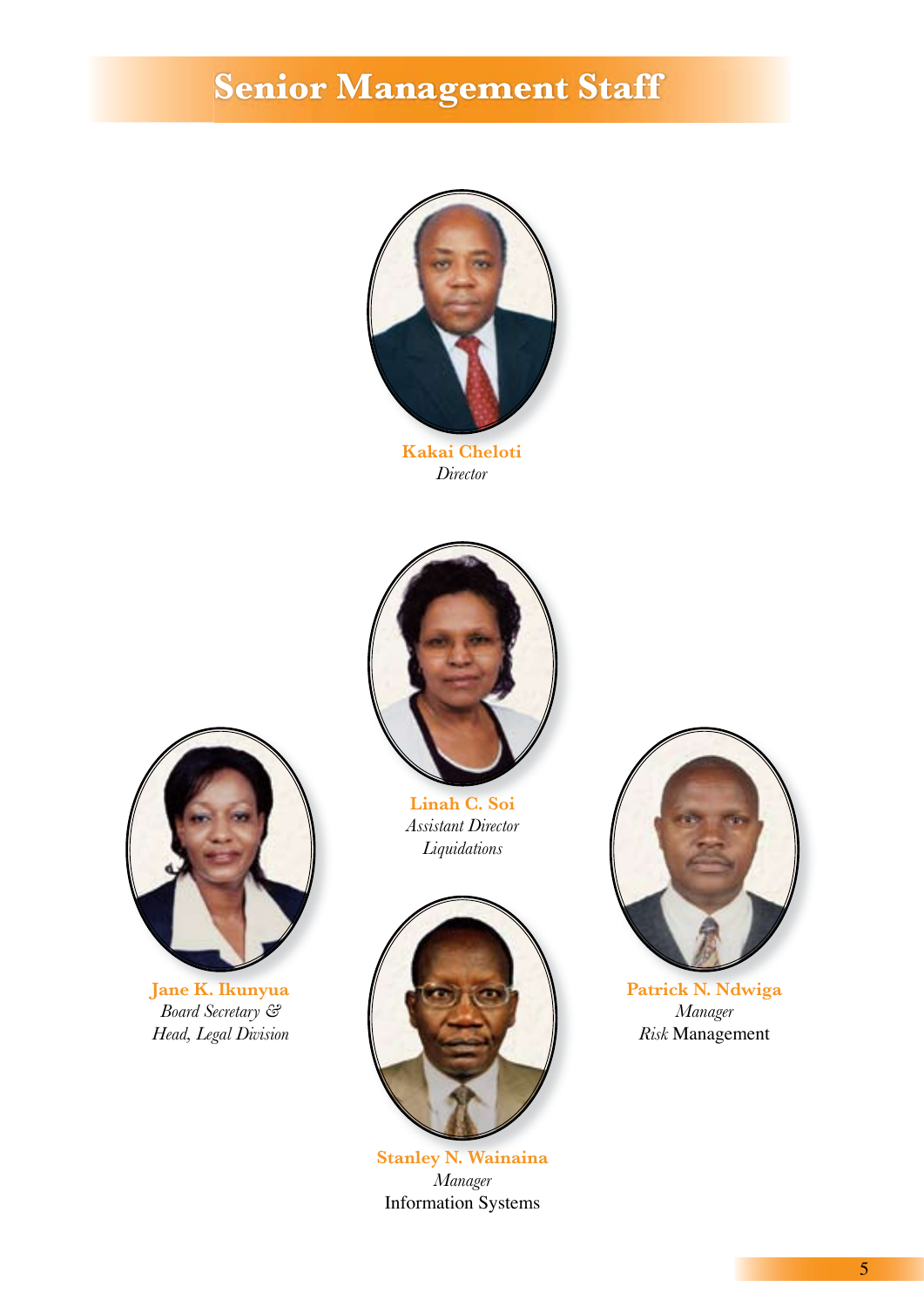# **Liquidation Agents**



**Benjamin K. Mitei** *Assistant Director, Liquidations* Kenya Finance Bank Ltd Meridien BIAO Bank Ltd Postbank Credit Ltd Ari Bank Ltd Heritage Bank Ltd



**Ruth W. Ngure** Trust Bank Ltd



**Leah A. Wambete** Pan African Bank Ltd Pan African Credit & Finance Ltd Prudential Bank Ltd Prudential Building Society Ltd



**Daniel L. Ng'atuny**  Trade Bank Ltd Trade Finance Ltd Diners Finance Ltd Thabiti Finance Co. Ltd Fortune Finance Ltd



**Simon C. Ngeny** Daima Bank Ltd



**Mohamud A. Mohamud**  Reliance Bank Ltd Nairobi Finance Corp Ltd International Finance Co. Ltd International Finance Co. Ltd Middle Africa Co. Ltd Euro Bank Ltd Central Finance (K) Ltd Allied Credit Finance Ltd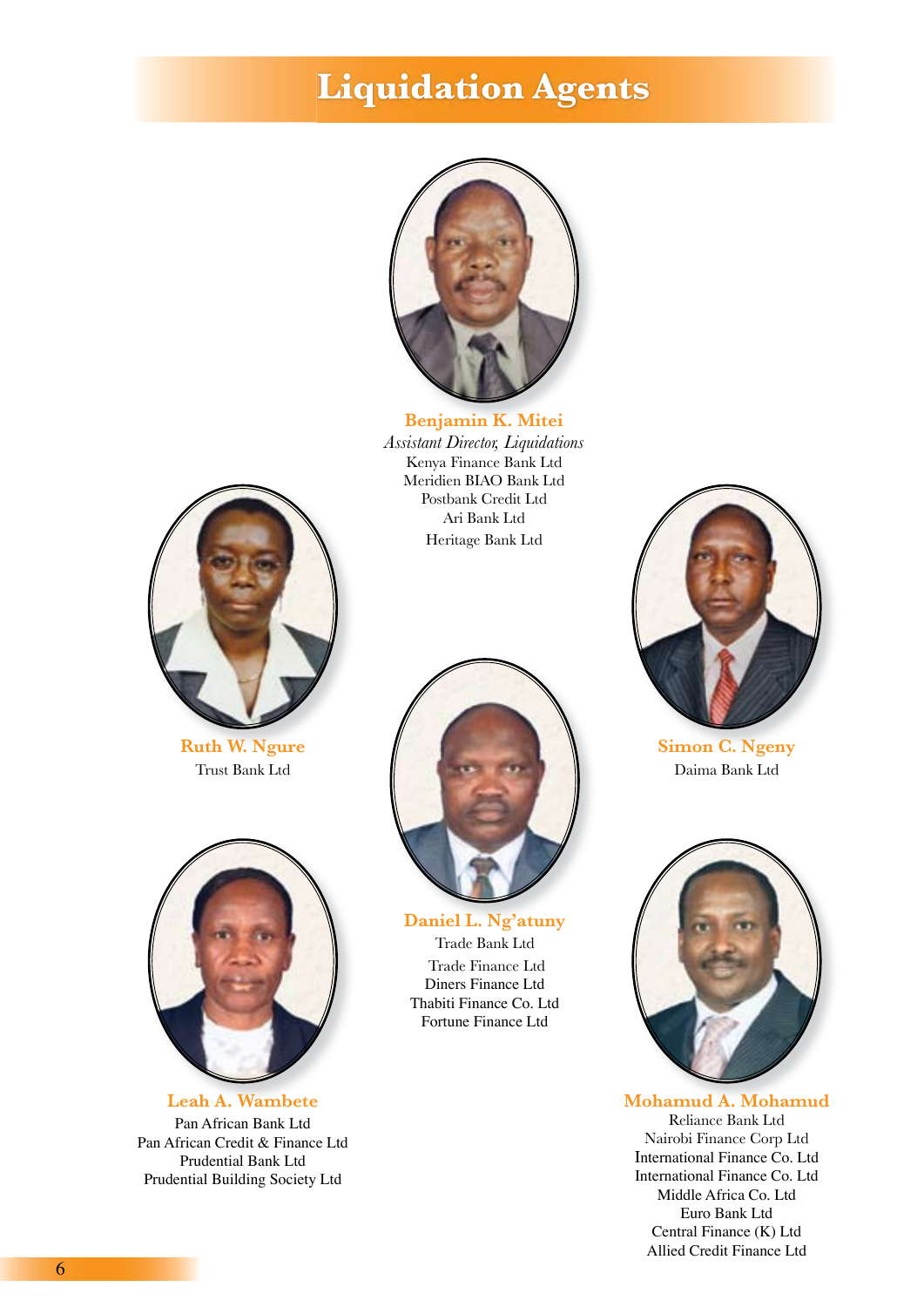#### I. Introduction

This Annual Report highlights key activities of the Board and developments in the economy during the financial year 2006/07. During the period, the economy exhibited strong growth attributed to improved performance by most sectors including manufacturing, tourism, transport and communications and financial services sector. Against this background, the banking industry performed well during the year.

The financial position of the Board continued to improve as was the case in previous years. Net income increased significantly compared to the previous year's income. This performance was largely attributed to an increase in member contributions and the Fund's holding of Government Securities whose yield was attractive in the period.

There were modest increases in payments of protected deposits and loan recoveries by institutions in liquidation. Four institutions also paid dividends during the year.

In the coming year, the **Board will continue to strengthen its operations** and activities in order to provide effective deposit insurance as well as contribute to the stability of the financial system.

#### II. Performance of the economy

Kenya's economy grew by 6.1 percent in 2006 compared with 5.7 percent in 2005. The growth reflected improved performance in the manufacturing, tourism, transport and communications, and financial services sectors. In the first quarter of 2007, real GDP grew by 6.3 percent up from 4.1 percent in the same period of 2006. The economic outlook remains good with output projected to increase by between 5.8 percent and 6.5 percent in the fiscal year 2007/08. In line with the Vision 2030, the economic expansion is expected to be sustained over the medium term considering the ongoing reform measures in key sectors of the economy and prudent implementation of macroeconomic policies by the Government. However, a major risk to the economic outlook is high international oil prices, adverse weather conditions and infrastructural constraints.

Kenya's balance of payments recorded a reduced surplus of US\$ 372 million during the year to June 2007 as compared with the surplus of US\$ 847 million recorded in the year to June 2006. This outcome largely reflects a significant increase in the current account deficit to US\$ 786 million, resulting from an increase in trade deficit. The trade account worsened to US\$ 4,323 million following an increase in merchandise imports, which surpassed growth in both merchandise and service exports. The surplus in the capital and financial account also reduced to US\$ 1,158 million. This was partly due to increased net repayments of foreign loans. Net inflows of short term capital, however, rose to US\$ 1,407 million.

The overall surplus in the balance of payments resulted in a build up of gross foreign assets of the banking system from US\$ 2,909 million at the end of June 2006 to US\$ 3,767 million at end of June 2007. Out of this, gross official foreign exchange reserves held by the Central Bank of Kenya amounted to US\$ 2,723 million (equivalent to 4.4 months of imports) at the end of June 2007, which was an increase from US\$ 2,353 million at the end of June 2006 (equivalent to 4.7 months of imports).

Government budgetary operations in the fiscal year 2006/07 resulted in an overall budget deficit including grants of Ksh 41.2 billion or 2.3 percent of GDP on commitment basis compared with Ksh 51.5 billion or 3.3 percent of GDP in the fiscal year 2005/06. The deficit was lower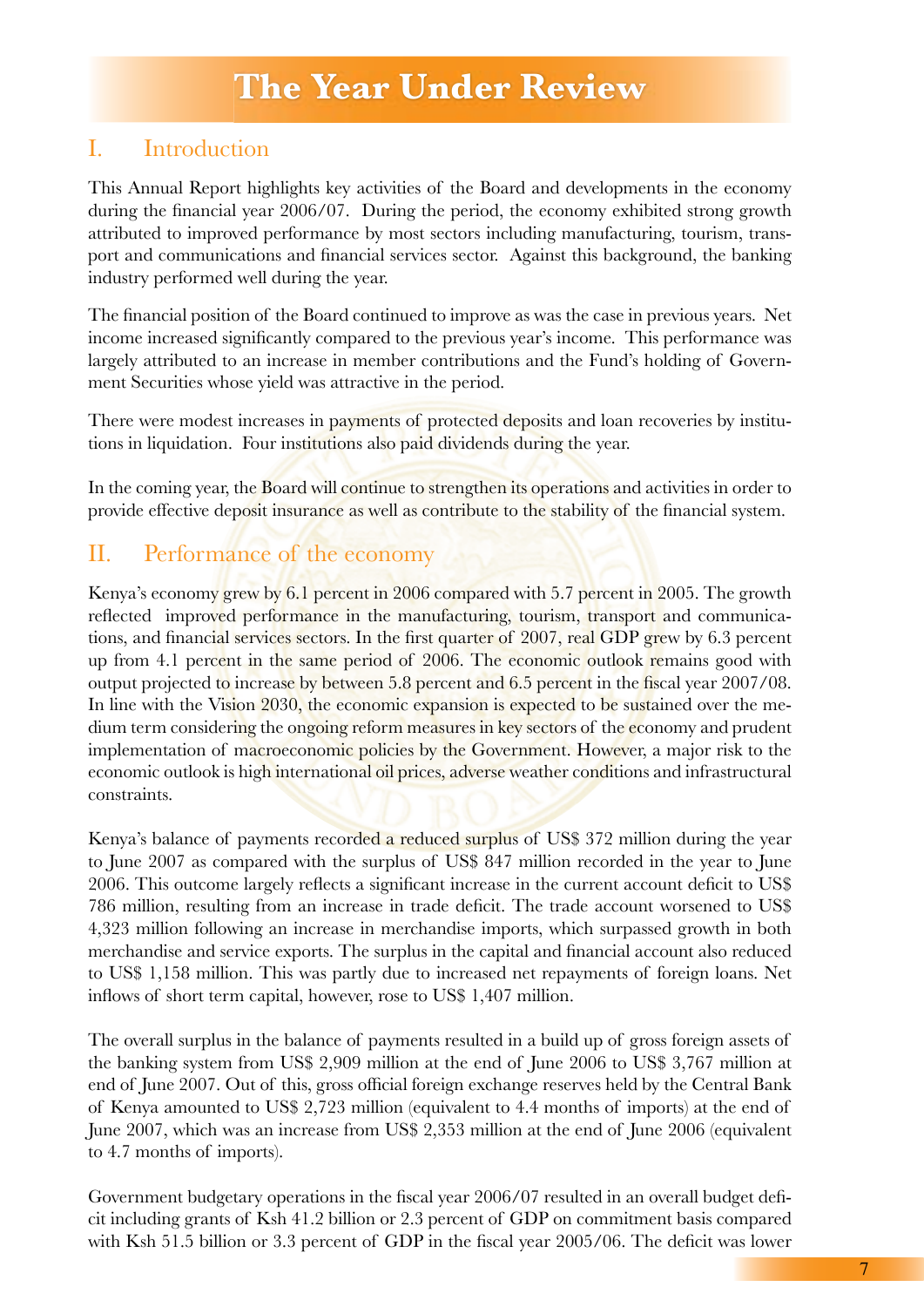than the revised 2006/07 budget deficit of Ksh 67.9 billion or 3.7 percent of GDP following significant growth in revenue. In addition, Government expenditure was lower than expected reflecting a decline in recurrent expenditure as a percent of GDP, as development expenditure increased in nominal terms compared with the fiscal year 2005/06 to remain at 4.4 percent of GDP. This is due to the ongoing re-orientation of Government spending from recurrent outlays to development to finance investment in areas such as physical infrastructure.

Monetary policy in 2007 was directed towards attaining and maintaining the rate of inflation below 5 percent by the end of June 2007. Consistent with the inflation objective, both money supply, M3 and reserve money were targeted to grow by 14 percent by the end of June 2007. The desired monetary policy was implemented mainly through open market operations using repurchase agreement order securities (REPOs) which was complemented by the cash ratio requirement at 6 percent.

Money supply, M3, grew by 18.8 percent in the year to June 2007 compared with 16.0 percent in a similar period in 2006. The expansion in money supply in the year to June 2007 reflected increased net foreign assets (NFA) and net domestic assets (NDA) of the banking system.

In the foreign exchange market, the Kenya shilling generally recorded gains against major international currencies over the period June 2006 and June 2007. Against the US dollar, the shilling strengthened from Ksh..73.4 per US dollar in June 2006 to Ksh.66.6 per US dollar in June 2007. The strengthening of the shilling is attributed to surplus in the foreign exchange market mainly from capital flows, export earnings and remittances resulting in surpluses in overall balance of payments. The weakening of the US dollar in the international currency markets also exacerbated the appreciation of the shilling against the US dollar in the local foreign exchange market.

In the money and Government securities markets, the average interest rates on 91-day and 182-day Treasury bills declined from 6.60 percent and 7.32 percent respectively, in June 2006 to 6.53 percent and 7.19 percent in June 2007. However, the average interbank rate increased from 6.41 percent to 6.98 percent during the period.

During the same period, month-on-month overall inflation increased from 10.9 percent in June 2006 to 11.1 percent in June 2007. Similarly, month-on-month underlying inflation rose from 3.7 percent in June 2006 to 4.9 percent in June 2007.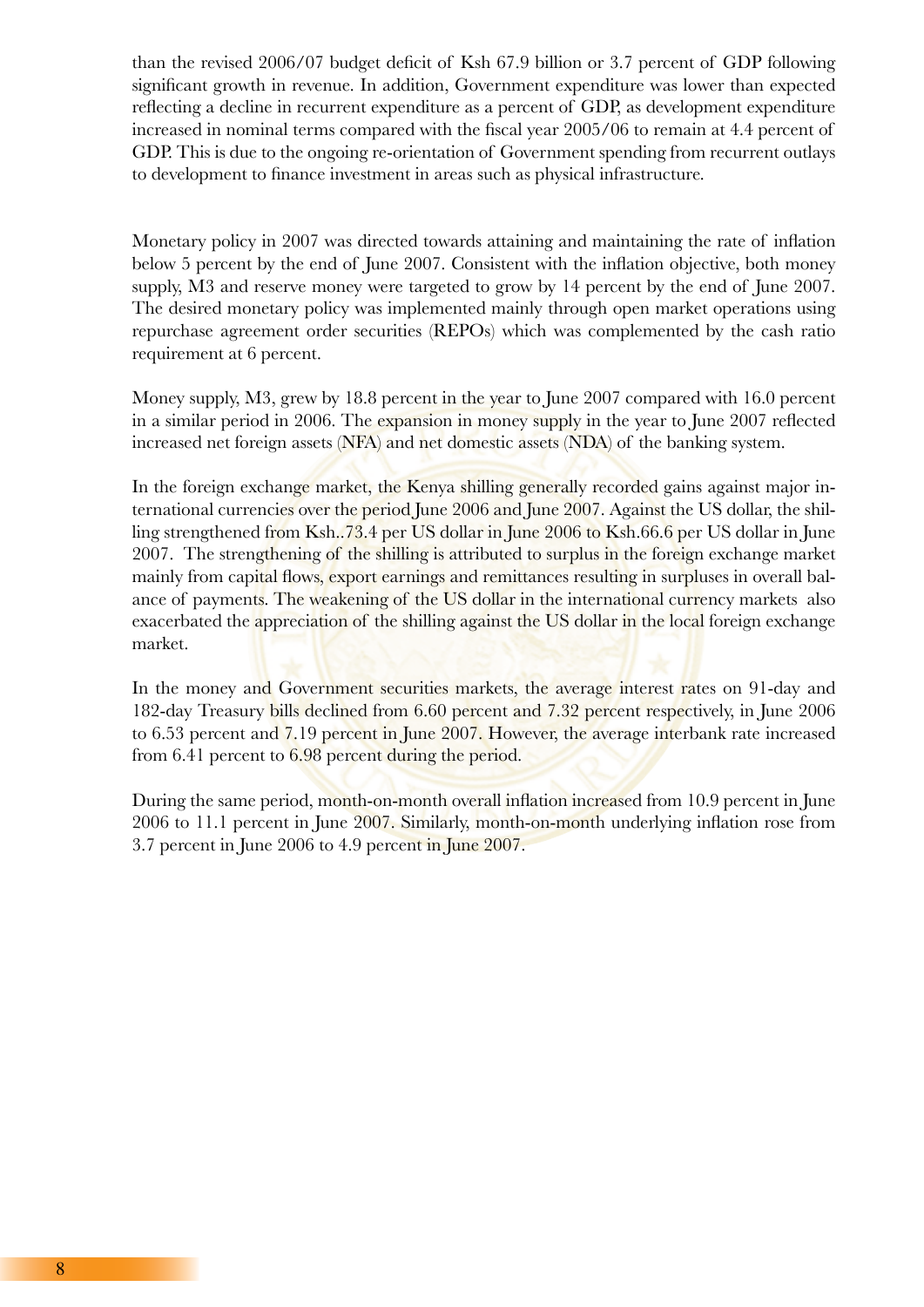#### **III. Developments in Banking Sector**

#### **Overview**

The overall financial performance of the banking industry improved in the year to June 2007 compared to a similar period in 2006. The banking industry remained stable in the period to June 2007. One bank was placed under statutory management in June 2006, following banking malpractices.

The sector performed relatively well during the year to June 2007. Total deposits and assets held by financial institutions recorded growth rates of 18.9 per cent and 19.9 per cent respectively. The sector also recorded an impressive 30 per cent growth in pre-tax profits. The stability in the sector was attributed to the stable macroeconomic environment and stringent supervisory oversight. The introduction of Risk Management Programmes improved credit appraisal and administration standards of loans and advances. This contributed to the overall decline in the non-performing loans portfolio.

#### **Structure of the Banking Sector**

The number of financial institutions remained at 45, comprising 42 commercial banks, 2 mortgage finance companies and one non-bank financial institution. Family Finance Building Society, the only remaining Building Society converted to a commercial bank with effect from 1st May, 2007. The period was characterised by rapid expansion of branch network of banking institutions. Over 50 branches for banks were approved during the year. The number of forex bureaus increased from 89 to 95 over the same period. The increase in the number of forex bureaus was due to licensing of new forex bureaus in the period under review.

#### **Structure of the Balance Sheet**

The balance sheet structure for the banking sector is as shown in Table 1 below. In tandem with the country's economic resurgence which has continued to provide favourable operating economic environment for businesses, the banking sector's total assets expanded by 19.9 per cent from Ksh. 695.1 billion as at June 2006 to Ksh. 833.5 billion. The growth in assets is attributed to an increase in deposits, fresh capital injection and retained profits.

The major components of the assets portfolio were loans and Government securities. Loans and advances constituted 50 per cent of the total assets in June 2007 while Government securities constituted 22 per cent. Loans were mainly disbursed to private households, transport and communications, building and construction and manufacturing sectors. On the other hand, Treasury Bonds accounted for 71.9 per cent of Government securities as Bonds offered relatively higher returns than the 91-day Treasury bills.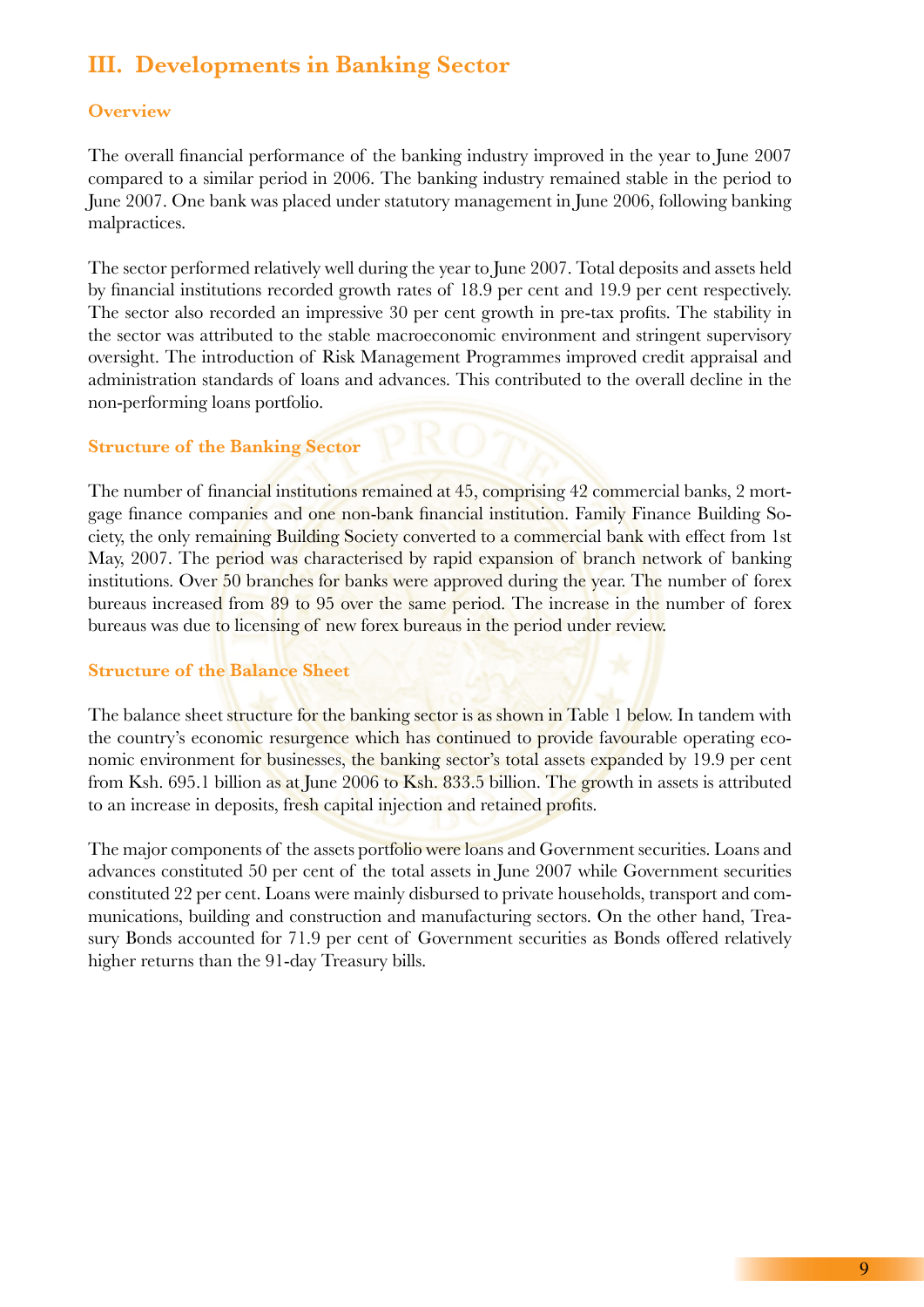| <b>Assets</b>                                   | $J$ un-07 | $J$ un-06 | % Change |
|-------------------------------------------------|-----------|-----------|----------|
| Cash                                            | 13,744    | 11,346    | 21.1     |
| <b>Balances at CBK</b>                          | 57,890    | 56,147    | 3.1      |
| Placements                                      | 80,249    | 50,361    | 59.3     |
| Govt. securities                                | 184,522   | 146,309   | 26.1     |
| Other investments                               | 6,867     | 7,697     | $-10.7$  |
| Loans & advances (Net)                          | 417,498   | 362,031   | 15.3     |
| Foreign assets                                  | 4,484     | 4,437     | 1.1      |
| Other assets                                    | 68,193    | 56,815    | 20.0     |
| <b>Total assets</b>                             | 833,448   | 695,142   | 19.9     |
| Liabilities and shareholders funds              |           |           |          |
| Deposits                                        | 682,147   | 573,459   | 18.9     |
| Foreign liabilities                             | 4,753     | 2,542     | 86.9     |
| Other liabilities                               | 42,102    | 32,216    | 30.7     |
| Capital & reserves                              | 104,445   | 86,925    | 20.2     |
| <b>Total liabilities and shareholders funds</b> | 833,447   | 695,142   | 19.9     |

#### **Table 1: Balance Sheet (Kshs m)**

#### **Non-Performing Loans**

Gross non-performing loans declined by 31% from Kshs. 102.0 billion in June 2006 to Ksh. 70.7 billion in June 2007. As a result asset quality, measured by the ratio of net non-performing loans to gross loans, improved from 5.3 per cent in June 2006 to 4.8 per cent in June 2007. The decline in the level of non-performing loans was attributed significantly to the repayment program by the Government of its guaranteed debts to the National Bank of Kenya totalling Ksh. 20 billion. Enhanced corporate governance and risk management as well as enforcement of strict provisioning policy by the Central Bank of Kenya has contributed to reduced level of non-performing loans. The estimated value of securities at Ksh. 22.2 billion together with provisions amounting to Ksh. 27 billion as at June 2007, resulted in reduction of the net exposure of the sector to only Ksh. 0.5 billion and therefore the non-performing loans did not pose any significant credit risk exposure to the sector.

| <b>Type of Deposits</b> | $J$ un-07 | $\sigma$ Jun-06 | Share in 2007 | % Change |
|-------------------------|-----------|-----------------|---------------|----------|
| <b>Demand deposits</b>  | 388,403   | 296,385         | 57.0          | 31.0     |
| Kenya shillings         | 310,771   | 236,943         | 45.6          | 31.2     |
| Foreign currency        | 77,632    | 59,442          | 11.4          | 31.0     |
| Time deposits           | 202,771   | 170,540         | 29.7          | 18.9     |
| Kenya Shillings         | 172,890   | 169,417         | 25.3          | 2.0      |
| Foreign currency        | 29,881    | 1,123           | 4.4           | 256.0    |
| Savings deposits        | 90,973    | 106,534         | 13.3          | $-14.6$  |
| Kenya shillings         | 90,054    | 105,860         | 13.2          | $-14.9$  |
| Foreign currency        | 919       | 674             | 0.1           | 36.4     |
| <b>Total</b>            | 682,147   | 573,459         | 100.0         | 18.9     |

#### **Table 2: Composition of Deposits (Kshs m)**

#### **Deposit Liabilities**

Deposit liabilities in the banking system, including accrued interest increased by 18.9 per cent from Ksh.573.5 billion as at the end of June 2006 to Ksh.682.1 billion in June 2007. Besides branch expansion and aggressive marketing campaigns by some institutions, the increase in deposits was also complemented by external donor inflows to various government agencies and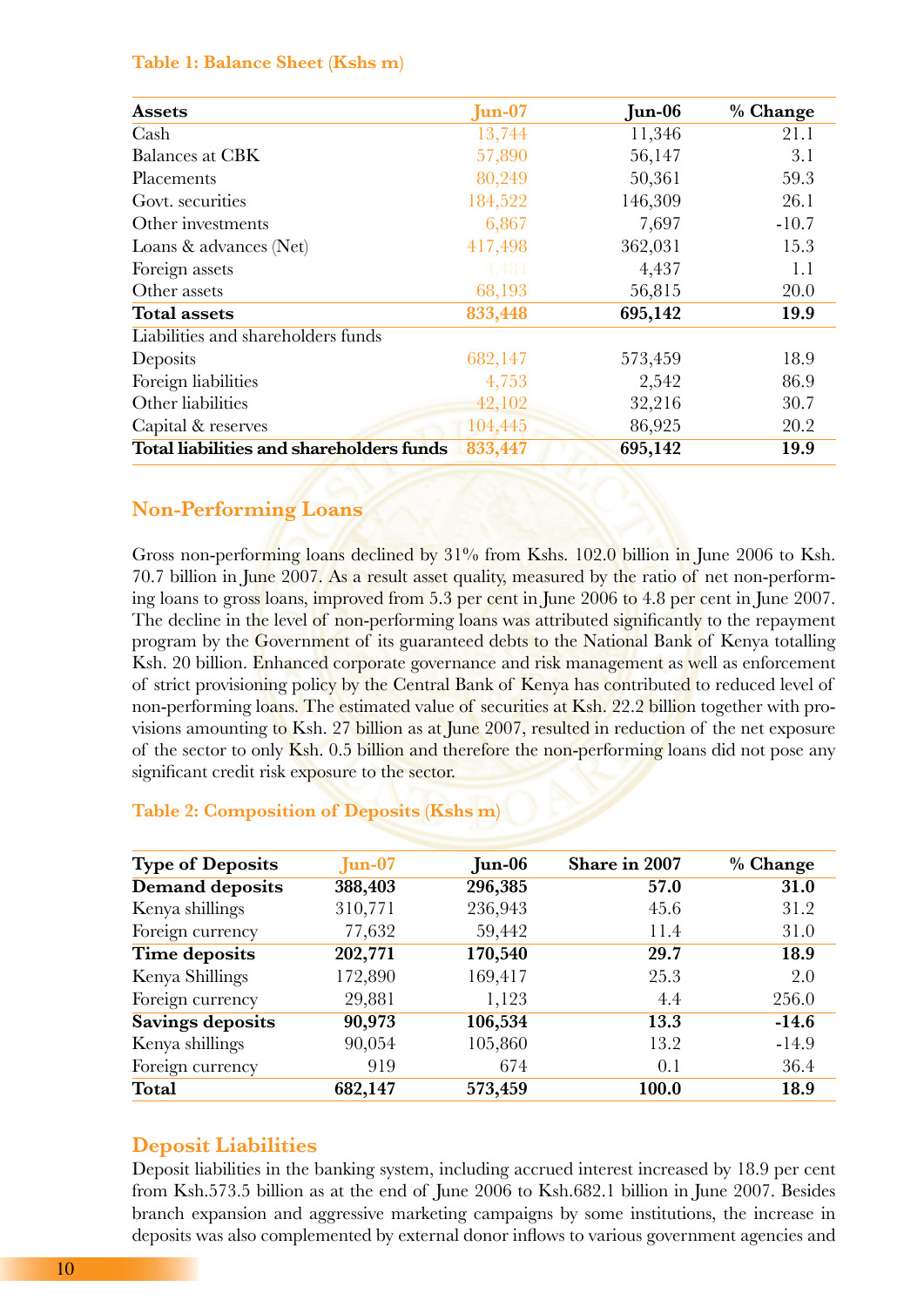non-governmental organizations as well as increased earnings from tourism and exports. As shown in Table 2, demand deposits accounted for 57 per cent of total deposits while time deposits remained at last years level at 29.7 per cent followed by savings deposits at 13.3 per cent.

| $J$ un-07 | $\int$ Jun-06 | $%$ Change |
|-----------|---------------|------------|
| 51,164    | 44,983        | $13.7\%$   |
| 32,055    | 28,698        | $11.7\%$   |
| 19,109    | 16,285        | $17.3\%$   |
| 2,760     | 3,715         | $-25.7\%$  |
| 16,349    | 12,570        | $30.0\%$   |
|           |               |            |

#### **Table 3: Banking Sector Profits (Kshs m)**

#### **Capital and Reserves**

During the period under review, the banking sector remained well capitalised with capital and reserves increasing by 20.2 per cent from Ksh. 86.9 billion in June 2006 to Ksh. 104.4 billion in June 2007. The increase in capital and reserves in the sector was as a result of fresh capital injection and retention of profits. The sector's core and supplementary capital (total capital) increased by 18.8 per cent from Kshs. 76.8 billion in June 2006 to Ksh.91.3 billion in 2007. Total risk weighted assets increased by 13.1 per cent from Ksh.488.1 billion to Ksh.551.9 billion over the same period. Consequently, the sector's capital adequacy index, as measured by the ratio of total capital to total risk weighted assets ratio, increased from 16.7 per cent in June 2006 to 17.3 per cent in June 2007, well above the minimum 12 per cent requirement.

#### **Profitability**

As shown in Table 3 below, the banking sector's pre-tax profits grew by 30 per cent from Ksh. 12.6 billion in June 2006 to Ksh.16.3 billion in June 2007. The sector continued to derive a greater proportion of its income from loans and advances which constituted 49 per cent of total income. Interest income from loans and advances increased by 13 per cent from Ksh. 22.2 billion in 2006 to Kshs. 25.2 billion in 2007 while non-funded income including fees and commissions constituted 25 per cent of total income. The improvement in profitability was therefore attributed to increase in interest income from loans and advances, increased volume of transactions based income and the reduction in bad debt provisions.

#### **Outlook for the Banking Sector**

- The banking industry is expected to sustain its strong performance throughout the year 2007, benefiting mainly from an improved domestic economy, expanding business opportunities and a robust monetary policy stance. Institutions are expected to continue rolling out new products as they expand their branch and ATM network.
- Competition is likely to increase with the planned entry of fully–fledged Islamic banks after the Minister for Finance opened a window for Sharia-compliant products in the Budget Speech for the year 2007/2008.
- It is also anticipated that further consolidation will take place in the industry through mergers and acquisitions as institutions seek to achieve economies of scale required to effectively compete and expand into the increasingly lucrative mass market as well as meet the new requirements of attaining the minimum capital requirement of Kshs.1 billion by end of 2010 as proposed in the budget speech.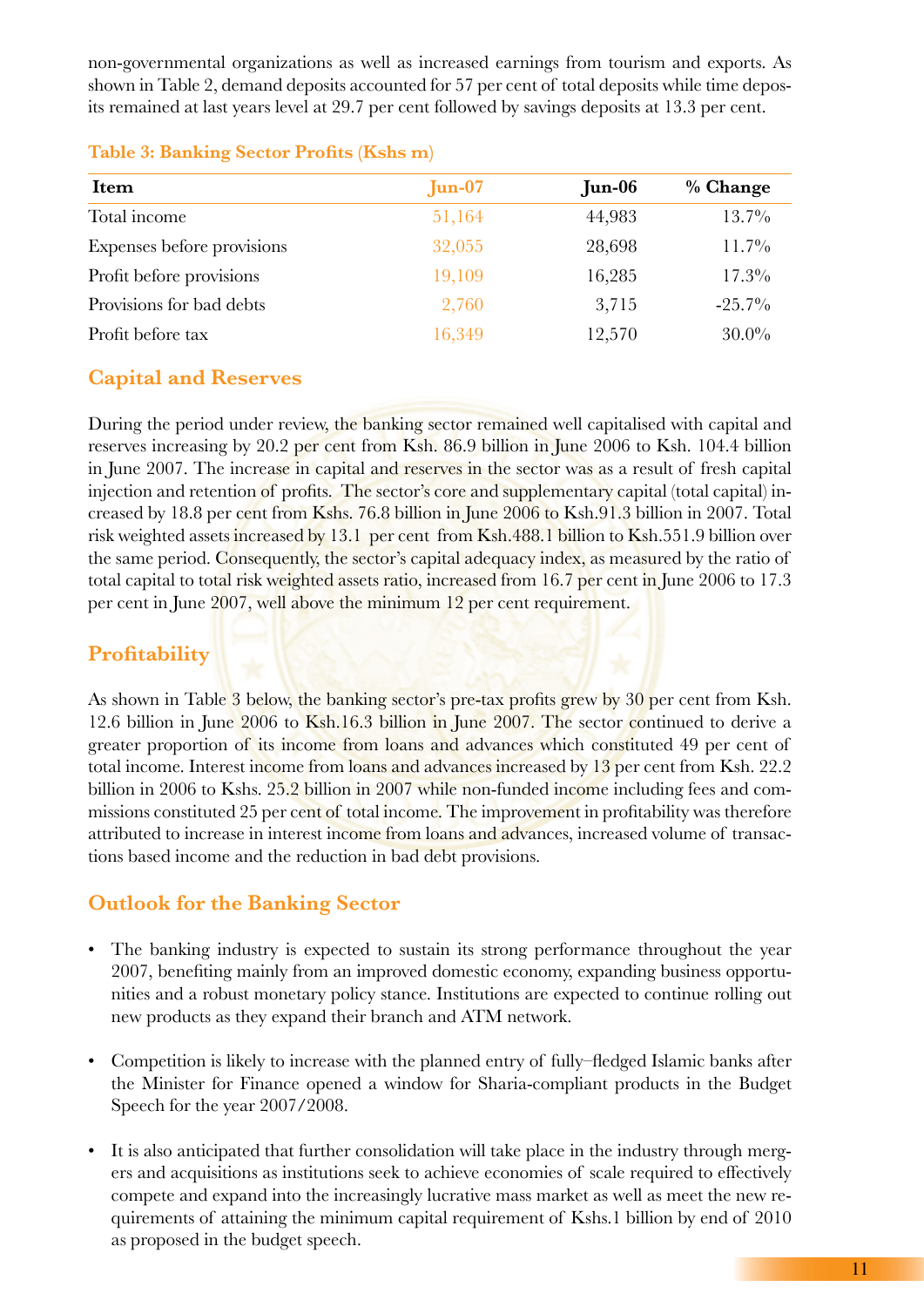#### **IV. Board Operations and Activities**

#### **Fund Membership**

At the end of the financial year 2006/07, the total number of member institutions was 45 comprising 42 commercial banks 1 non-bank financial institution, and 2 mortgage finance companies.

During the year, Family Finance Building Society was converted into a commercial bank on 1st May 2007 while Charterhouse Bank Limited currently under statutory management continues to be a member of the fund.

#### **Financial Performance**

The Fund's net income increased by 6.3 per cent to Kshs 1,914 million compared with Kshs 1,800 million recorded in the previous financial year. Interest earned on Government Securities increased by 7.5 per cent from Kshs 1,148 million to Kshs 1,235 million during the financial year under review. Assessed premium increased by 13.2 per cent from Kshs 696 million to Kshs 788 million during the financial year due to increased deposit base of the member institutions.

Total assets increased by 13.9 per cent to Kshs 15,781 million from Kshs 13,855 million in the previous financial year. The increase was mainly due to re-investment of the surplus in government securities, which also increased by 13.8 per cent to Kshs 15,729 million from Kshs 13,816 million in the previous financial year. The Fund balance grew by 13.9 per cent to Kshs 15,723 million from Kshs 13,809 million recorded the previous year. Highlights on the trend in some selected financial indicators are summarised in Table 4 below:

| Year              | 1999  | <b>2000</b> | 2001  | 2002  | 2003  | 2004   | 2005   | 2006          | 2007  |
|-------------------|-------|-------------|-------|-------|-------|--------|--------|---------------|-------|
| Assessment        | 399   | 445         | 465   | 486   | 497   | 544    | 615    | 696           | 788   |
| Int. on T.Bills   | 737   | 831         | 499   | 387   | 165   | 63     | 235    | 479           | 552   |
| Int. on T.Bonds   | 25    | 11          | 293   | 538   | 709   | 608    | 576    | 667           | 683   |
| Surplus           | 199   | 1,333       | 943   | 1,195 | 1,297 | 1,478  | 1,218  | 1,800         | 1.914 |
| <b>Net Assets</b> | 4,707 | 5,995       | 6,915 | 8,108 | 9,407 | 10,885 | 12,009 | 13,809 15,723 |       |

#### **Table 4: Selected Financial Indicators (Kshs millions)**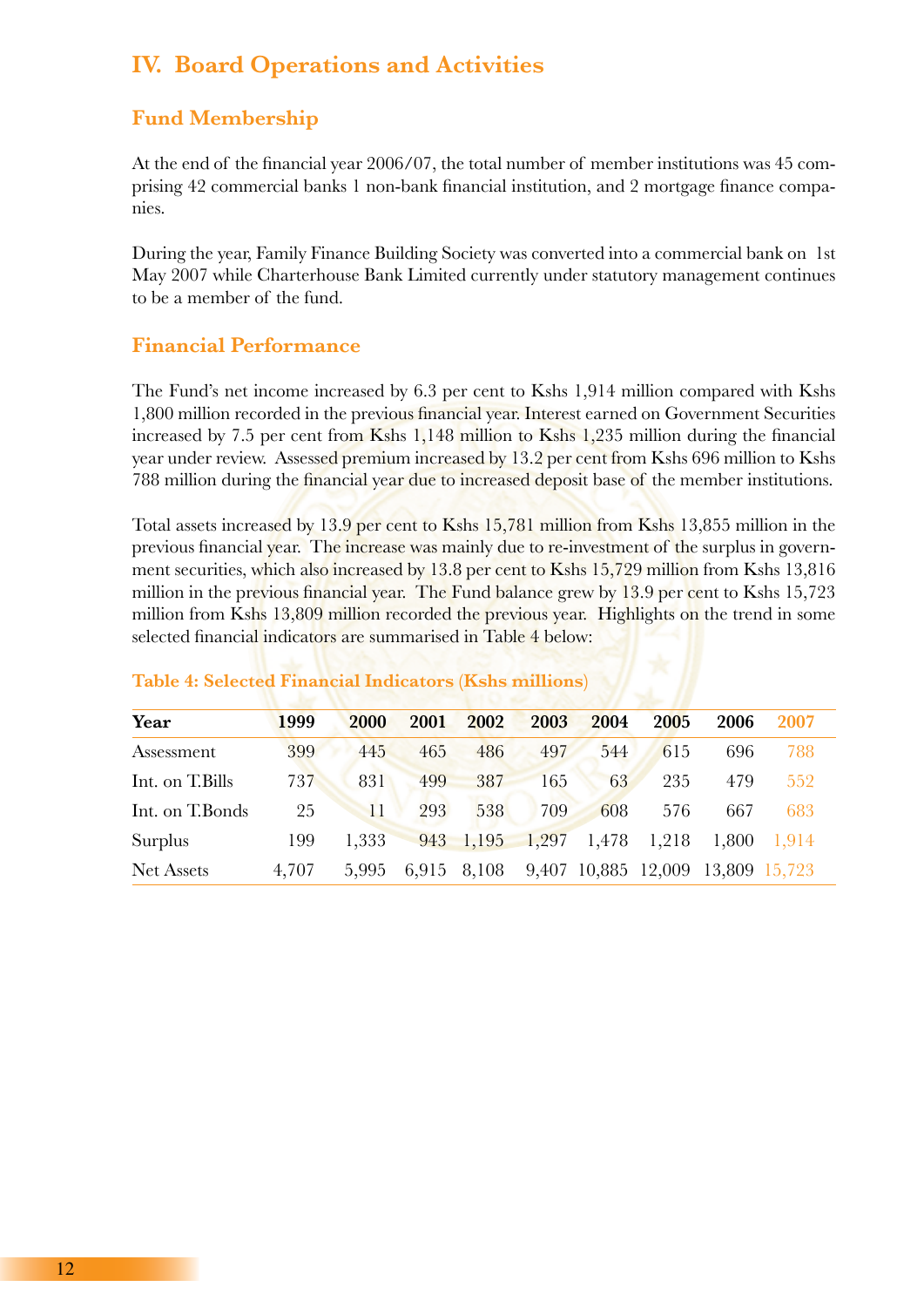## **Liquidation Activities**

#### **Payment of protected deposits**

Total protected deposit payments made by the twenty four institutions in liquidation as at June 30,2007 amounted to Kshs.1,112 million compared with Kshs.1,107 million as at June 30,2006. The increase amounting to Kshs.5 million refers to the payments made by Daima Bank (IL) and Trust Bank Ltd (IL). Similarly all institutions except Trust Bank Ltd (IL), Prudential Building Society (IL) and Euro Bank Ltd (IL) have paid 50 percent or more of their protected deposits. Trade Bank Ltd (IL) which was placed in liquidation in 1993 is leading with its protected deposit payments amounting to 87 percent. The cumulative average settlement by all the 24 institutions has increased slightly to 72.8 percent of the total exposure compared to 72.4 percent during the same period last year.

The above performance has been considered reasonable in view of the fact that the unpaid portion relates to those creditors who have not filed claims so far. It is envisaged that this percentage may not increase further due to the limitation period as provided by the Banking Act section 39.

Details of payment of protected deposits by each institution are shown on Table 5.

#### **Table 5: Payment of Protected Deposits (Kshs million)**

|     | Name of Institution                 | Liquidation<br>Date | <b>Total Deposits</b><br>as at<br>Liquidation | Total<br>Protected<br><b>Deposits</b> | Protected<br>Deposits paid<br>as at<br>30 June 2006 | Protected<br>Deposits paid<br>as at<br>30 June 2007 | % of Protected<br>Deposits paid<br>as at<br>30 June 2007 |
|-----|-------------------------------------|---------------------|-----------------------------------------------|---------------------------------------|-----------------------------------------------------|-----------------------------------------------------|----------------------------------------------------------|
| 1.  | Inter-Africa C.redit & Finance Ltd. | 31 Jan. 1993        | 138                                           | $\overline{4}$                        | $\overline{2}$                                      | $\overline{2}$                                      | 50.00                                                    |
| 2.  | International Finance Ltd.          | 16 April 1993       | 168                                           | $\overline{2}$                        |                                                     | 1                                                   | 50.00                                                    |
| 3.  | Central Finance Ltd.                | 19 May 1993         | 111                                           | 15                                    | 12                                                  | 12                                                  | 80.00                                                    |
| 4.  | Post bank Credit Ltd.               | 20 May 1993 *       | 3,834                                         | 50                                    | 30                                                  | 30                                                  | 60.00                                                    |
| 5.  | Trade Bank Ltd                      | 18 Aug 1993 **      | 4,181                                         | 280                                   | 243                                                 | 243                                                 | 86.79                                                    |
| 6.  | Trade Finance Ltd.                  | 18 Aug 1993         | 203                                           | 8                                     | 6                                                   | 6                                                   | 81.00                                                    |
| 7.  | Middle Africa Finance Ltd.          | 20 Aug 1993         | 236                                           | 17                                    | 13                                                  | 13                                                  | 76.47                                                    |
| 8.  | Diners Finance Ltd.                 | 20 Aug 1993         | 700                                           | 142                                   | 95                                                  | 95                                                  | 66.90                                                    |
| 9.  | Nairobi Finance Ltd.                | 20 Aug 1993         | 188                                           | 5                                     | 4                                                   | 4                                                   | 80.00                                                    |
| 10. | Allied Credit Ltd.                  | 20 Aug 1993         | 81                                            | 14                                    | 8                                                   | 8                                                   | 57.14                                                    |
| 11. | Pan-African Bank Ltd.               | 18 Aug 1994***      | 2,421                                         | 107                                   | 90                                                  | 90                                                  | 84.11                                                    |
| 12. | Pan-African Credit & Finance        | 18 Aug 1994         | 445                                           | 8                                     | 6                                                   | 6                                                   | 75.00                                                    |
| 13. | Thabiti Finance Ltd.                | 19 Dec 1994         | 850                                           | 54                                    | 33                                                  | 33                                                  | 61.11                                                    |
| 14. | Meridien Biao Bank Ltd.             | 15 Apr 1996         | 805                                           | 47                                    | 38                                                  | 38                                                  | 80.85                                                    |
| 15. | Heritage Bank Ltd.                  | 13 Sep 1996         | 376                                           | 10                                    | 7                                                   | 7                                                   | 74.00                                                    |
| 16. | Kenya Finance Bank Ltd.             | 29 Oct 1996         | 1,782                                         | 386                                   | 323                                                 | 323                                                 | 83.68                                                    |
| 17. | Ari Bank Corporation Ltd.           | 05 Dec 1997         | 286                                           | 11                                    | 6                                                   | 6                                                   | 54.55                                                    |
| 18. | Prudential Bank Ltd.                | 05 May 2000         | 600                                           | 16                                    | 12                                                  | 12                                                  | 75.00                                                    |
| 19. | Reliance Bank Ltd.                  | 12 Sept 2000        | 969                                           | 90                                    | 50                                                  | 50                                                  | 55.56                                                    |
| 20. | Fortune Finance Ltd.                | 14 Sept 2000        | 320                                           | 33                                    | 23                                                  | 23                                                  | 69.70                                                    |
| 21. | Trust Bank Ltd.                     | 15 Aug 2001         | 154                                           | 111                                   | 21                                                  | 23                                                  | 20.72                                                    |
| 22. | Euro Bank Ltd.                      | 21 Feb 2003         | 2,040                                         | 19                                    | 8                                                   | 8                                                   | 42.11                                                    |
| 23. | <b>Prudential Building Society</b>  | 18 Jan 2005         | 2,025                                         | 8                                     | 3                                                   | 3                                                   | 38.75                                                    |
|     | 24. Daima Bank Ltd.                 | 13 Jun 2005         | 669                                           | 93                                    | 73                                                  | 76                                                  | 81.72                                                    |
|     | <b>TOTAL</b>                        |                     | 23,582                                        | 1,530                                 | 1,107                                               | 1,112                                               | 72.74%                                                   |

\* Total figure shown includes CBK Balance of Kshs.1, 433m

\*\* Total figure shown includes CBK balance of Kshs.2, 414m and DPFB balance of Kshs.659m

\*\*\* Total figure shown includes investor's funds of Kshs.1, 800m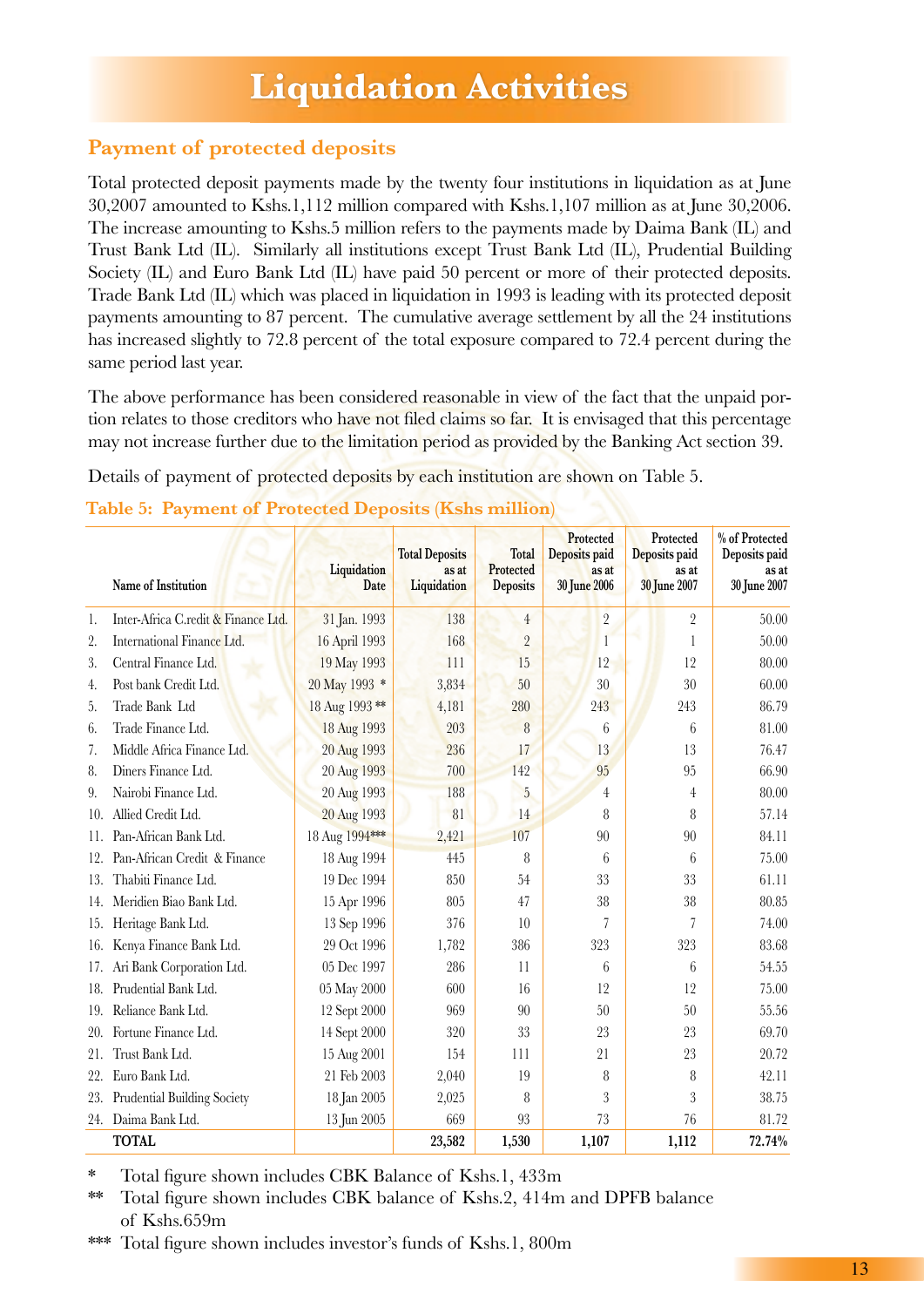#### **Debt recovery**

The number of institutions under liquidation remained unchanged at 24 during the year to June 30, 2007. Cumulatively all the 24 institutions had collected Kshs.5,099 million from loans/ realization of assets by 30th June, 2007. This represents a slight increase of 4.5 per cent against the total cumulative realization of Kshs.4, 881 million achieved in the previous financial year and over 12 per cent of the total loan portfolio outstanding at liquidation which was Kshs.41, 111 million.

The table below shows the cumulative loan recovery and performance by all institutions. Out of these institutions, only seven have made recoveries of 20 per cent or more of the outstanding debt todate.

|     | Name of Institution                   | <b>Liquidation Date</b> | <b>Total Loans</b><br>as at Liquidation<br>Date | <b>Total Loans</b><br>Recovered as at<br><b>30 June 2006</b> | <b>Total Loans</b><br>Recovered as at<br>30 June 2007 | % of Original<br>Original Debt<br>30 June 2007 |
|-----|---------------------------------------|-------------------------|-------------------------------------------------|--------------------------------------------------------------|-------------------------------------------------------|------------------------------------------------|
| 1.  | Inter-Africa Credit & Finance Ltd.    | 31 Jan 1993             | 155                                             | 35.70                                                        | 35.70                                                 | 23.03                                          |
| 2.  | International Finance Ltd.            | 16 Apr 1993             | 176                                             | 5.20                                                         | 5.20                                                  | 2.95                                           |
| 3.  | Central Finance Ltd.                  | 19 May 1993             | 111                                             | 106.07                                                       | 106.07                                                | 95.56                                          |
| 4.  | Post Bank Credit Ltd.                 | 20 May 1993             | 3,605                                           | 1,879.85                                                     | 1,939.55                                              | 53.80                                          |
| 5.  | Trade Bank Ltd.                       | 18 Aug 1993             | 3,955                                           | 746.54                                                       | 746.54                                                | 18.88                                          |
| 6.  | Trade Finance Ltd.                    | 18 Aug 1993             | 105                                             | 94.66                                                        | 94.66                                                 | 90.15                                          |
| 7.  | Middle Africa Finance Ltd.            | 20 Aug 1993             | 656                                             | 55.75                                                        | 55.75                                                 | 8.50                                           |
| 8.  | Diners Finance Ltd.                   | 20 Aug 1993             | 358                                             | 116.13                                                       | 116.13                                                | 32.44                                          |
| 9.  | Nairobi Finance Ltd.                  | 20 Aug 1993             | 997                                             | 63.80                                                        | 63.80                                                 | 6.40                                           |
|     | 10. Allied Credit Ltd.                | 20 Aug 1993             | 111                                             | 4.40                                                         | 4.40                                                  | 3.96                                           |
| 11. | Pan African Bank Ltd.                 | 18 Aug 1994             | 1,433                                           | 277.52                                                       | 281.81                                                | 19.67                                          |
|     | 12. Pan-African Credit & Finance Ltd. | 18 Aug 1994             | 445                                             | 126.64                                                       | 128.38                                                | 28.85                                          |
| 13. | Thabiti Finance Ltd.                  | 19 Dec 1994             | 1,217                                           | 101.79                                                       | 106.62                                                | 8.76                                           |
|     | 14. Meridien Biao Bnk Ltd.            | 15 Apr 1996             | 224                                             | 74.35                                                        | 74.67                                                 | 33.33                                          |
|     | 15. Heritage Bank Ltd.                | 13 Sept 1996            | 458                                             | 50.03                                                        | 50.03                                                 | 10.92                                          |
|     | 16. Kenya Finance Ltd.                | 29 Oct 1996             | 2,329                                           | 406.14                                                       | 428.23                                                | 18.39                                          |
|     | 17. Ari Bank Corporation Ltd          | 05 Dec 1997             | 453                                             | 24.74                                                        | 24.74                                                 | 5.46                                           |
|     | 18. Prudential Bank Ltd.              | 05 May 2000             | 633                                             | 60.28                                                        | 71.60                                                 | 11.31                                          |
|     | 19. Reliance Bank Ltd.                | 12 Sept 2000            | 1,591                                           | 129.14                                                       | 129.39                                                | 8.13                                           |
|     | 20. Fotune Finance Ltd.               | 14 Sept 2000            | 345                                             | 34.43                                                        | 34.43                                                 | 9.98                                           |
| 21. | Trust Bank Ltd.                       | 15 Aug 2001             | 13,808                                          | 401.62                                                       | 490.61                                                | 3.55                                           |
|     | 22. Euro Bank Ltd.                    | 21 Feb 2003             | 3,861                                           | 57.98                                                        | 60.69                                                 | 1.57                                           |
| 23. | Prudential Bldg. S. Ltd               | 18 Jan 2005             | 3,283                                           | 7.52                                                         | 12.52                                                 | 0.38                                           |
| 24  | Daima Bank Ltd.                       | 13 Jun 2005             | 802                                             | 21.00                                                        | 37.80                                                 | 4.71                                           |
|     | <b>TOTAL</b>                          |                         | 41,111.00                                       | 4,881.28                                                     | 5,099.32                                              | 12.40%                                         |

#### **Table 6: Debt recovery (Kshs million)**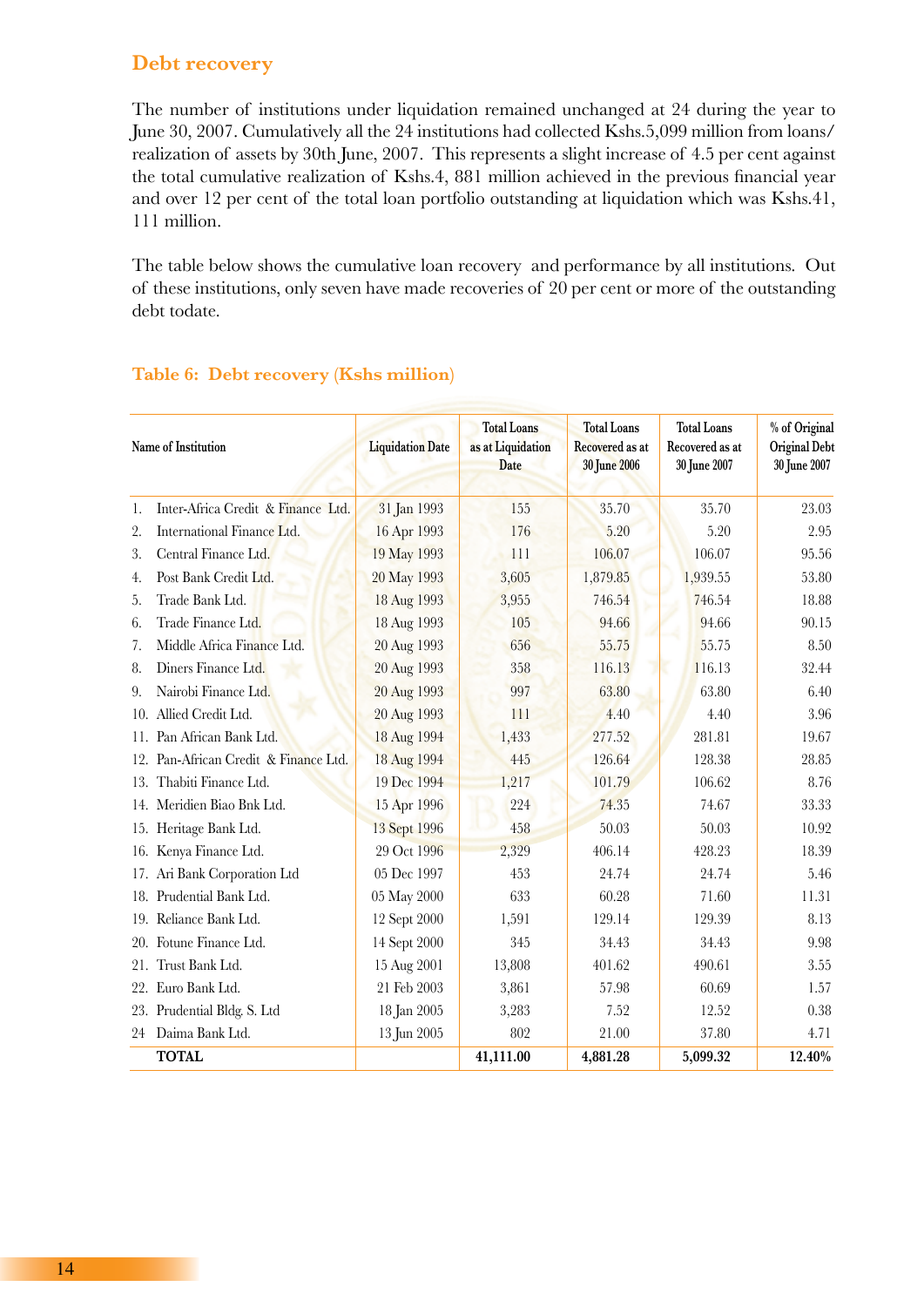#### **Payment of dividends**

During the year, three institutions namely Daima Bank Ltd (IL), International Finance and Credit Ltd (IL) and Trust Bank Ltd (IL) paid dividends amounting to Kshs.12.00m.

As at 30th June 2007 the cumulative dividends paid by all the institutions since their respective liquidation dates amounted to Kshs.4,131.0m. This represented a slight increase of 0.4% up from the previous amount of Kshs.4,113.5m.

The highest dividend payout so far has been declared by Post Bank Ltd (IL) amounting to Kshs.1,285.0m followed by Trade Bank Ltd (IL) at Kshs.600.0m and Pan African Bank Ltd (IL) at Kshs.494.0m.

Table 7 below shows cumulative dividend payments made todate by individual institutions.

|     | Name of Institution                | <b>Liquidation Date</b> | <b>Total Unprotected</b><br>Deposits at<br>Liquidation | <b>Dividends</b><br>paid as at<br>30 June 2006 | <b>Dividends</b><br>paid as at<br>30 June 2007 |
|-----|------------------------------------|-------------------------|--------------------------------------------------------|------------------------------------------------|------------------------------------------------|
| 1.  | Inter-Africa Credit & Finance Ltd. | 31 Jan 1993             | 134                                                    | 14.10                                          | 18.10                                          |
| 2.  | International Finance Ltd.         | 16 Apr 1993             | 166                                                    | 0.00                                           | 0.00                                           |
| 3.  | Central Finance Ltd.               | 19 May 1993             | 96                                                     | 104.10                                         | 104.10                                         |
| 4.  | Post Bank Credit Ltd.              | 20 May 1993*            | 3,784                                                  | 1,284.66                                       | 1,284.66                                       |
| 5.  | Trade Bank Ltd.                    | 18 Aug 1993**           | 3,901                                                  | 599.62                                         | 599.62                                         |
| 6.  | Trade Finance Ltd.                 | 18 Aug 1993             | 195                                                    | 80.23                                          | 80.23                                          |
| 7.  | Middle Africa Fin. Ltd.            | 20 Aug 1993             | 219                                                    | 14.70                                          | 14.70                                          |
| 8.  | Diners Finance Ltd.                | 20 Aug 1993             | 558                                                    | 244.84                                         | 244.84                                         |
| 9.  | Nairobi Finance Ltd.               | 20 Aug 1993             | 183                                                    | 48.10                                          | 48.10                                          |
| 10. | Allied Credit Ltd.                 | 20 Aug 1993             | 67                                                     | 0.00                                           | 0.00                                           |
| 11. | Pan African Bank Ltd.              | 18 Aug 1994***          | 2,314                                                  | 494.00                                         | 494.00                                         |
| 12. | Pan African Credit & Finance       | 18 Aug 1994             | 437                                                    | 130.00                                         | 130.00                                         |
| 13. | Thabiti Finance Ltd.               | 19 Dec 1994             | 796                                                    | 71.45                                          | 71.45                                          |
| 14. | Meridien Biao Bank Ltd.            | 15 Apr 1996             | 758                                                    | 330.11                                         | 330.11                                         |
| 15. | Heritage Bank Ltd.                 | 13 Sept 1996            | 366                                                    | 12.43                                          | 12.43                                          |
| 16. | Kenya Finance Bank Ltd.            | 29 Oct 1996             | 1,396                                                  | 177.29                                         | 177.29                                         |
| 17. | Ari Bank Corporation Ltd.          | 05 Dec 1997             | 275                                                    | 20.80                                          | 20.80                                          |
| 18. | Prudential Bank Ltd.               | 05 May 2000             | 584                                                    | 139.40                                         | 139.40                                         |
| 19. | Reliance Bank Ltd.                 | 12 Sept 2000            | 879                                                    | 90.85                                          | 90.85                                          |
| 20. | Fortune Finance Ltd.               | 14 Sept 2000            | 287                                                    | 92.84                                          | 92.84                                          |
| 21. | Trust Bank Ltd.                    | 15 Aug 2001             | 43                                                     | 60.40                                          | 62.20                                          |
| 22. | Euro Bank Ltd.                     | 21 Feb 2003             | 2,021                                                  | 0.00                                           | 0.00                                           |
| 23. | Prudential Bldg Society            | 18 Jan 2005             | 2,017                                                  | 26.58                                          | 32.68                                          |
| 24. | Daima Bank Ltd.                    | 13 Jun 2005             | 576                                                    | 77.00                                          | 82.00                                          |
|     | <b>TOTAL</b>                       |                         | 22,052                                                 | 4,113.50                                       | 4,131.40                                       |

#### **Table 7: Dividend payments (Kshs million)**

\* Total figure shown includes CBK Balance of Kshs.1, 433m

\*\* Total figure shown includes CBK balance of Kshs.2, 414m and DPFB balance of Kshs.659m

\*\*\* Total figure shown includes investor's funds of Kshs.1, 800m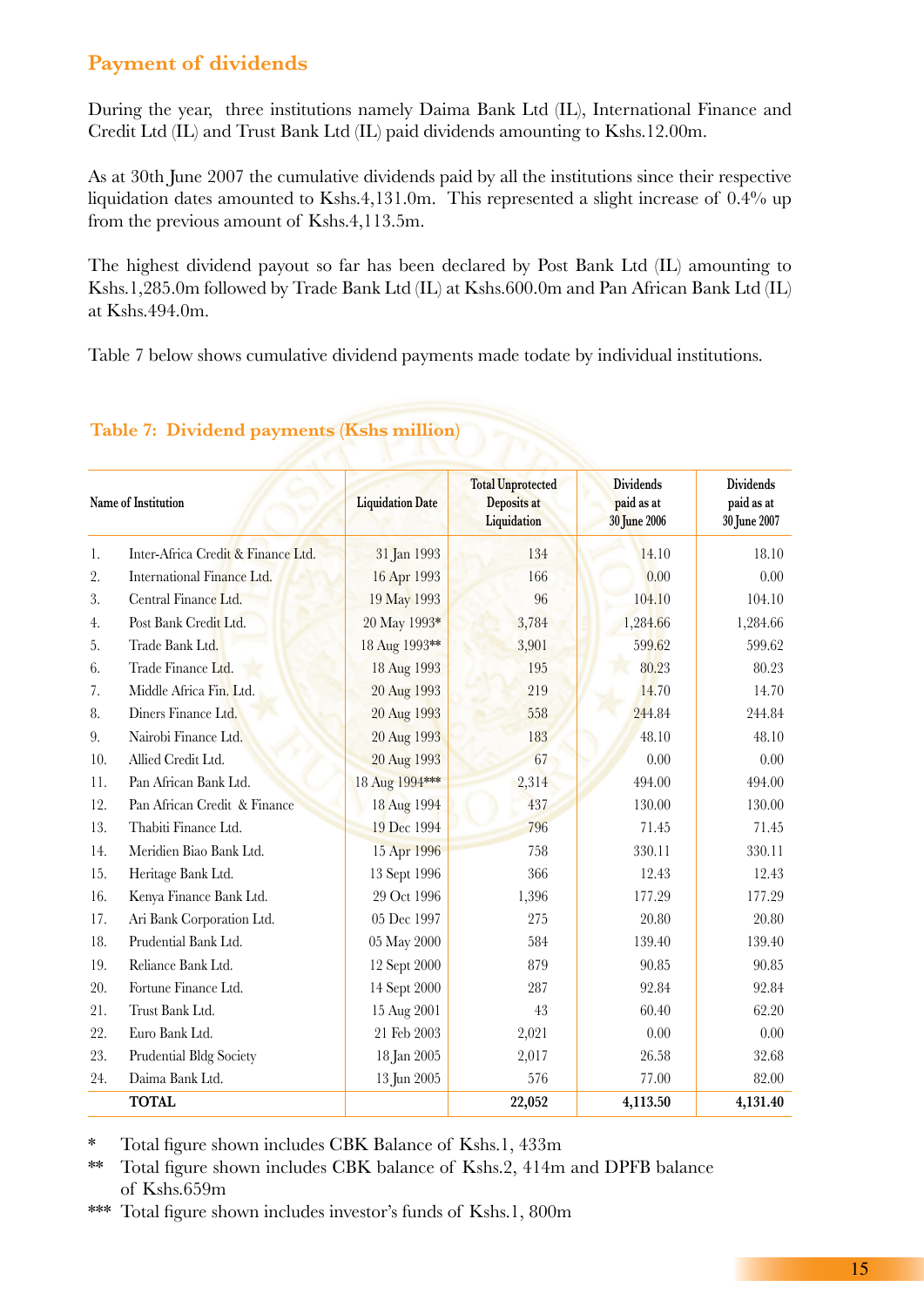### **V. Financial Statements**

#### **Responsibilities of Directors**

The Banking Act (Cap. 488) requires the directors to prepare financial statements for each financial year, which give a true and fair view of the state of affairs of the Board as at the end of the financial year and of the results for that year. It also requires the directors to ensure that the Board maintains proper accounting records which disclose with reasonable accuracy the financial position of the Board.

The directors are also responsible for safeguarding the assets of the Board.

The directors accept the responsibility for the financial statements which have been prepared using appropriate accounting policies supported by reasonable and prudent judgements and estimates, consistent with previous years, and in conformity with International Financial Reporting Standards and the requirement of the Banking Act (Cap. 488). The directors are of the opinion that the financial statements give a true and fair view of the state of the financial affairs of the Board as at 30th June 2007 and of its operating results for the year just ended. The directors further confirm the accuracy and completeness of the accounting records maintained by the Board which have been relied upon in the preparation of the financial statements as well as on the adequacy of the systems of internal financial controls.

Nothing has come to the attention of the directors to indicate that the Board will not remain a going concern for at least the next twelve months from the date of this statement.

Approved by the board of directors on  $21$  ST SeP trues 2007 and signed on it's behalf by:

**Chairman** Member

 $\mathbb{R}$  and  $\mathbb{R}$  and  $\mathbb{R}$  and  $\mathbb{R}$  and  $\mathbb{R}$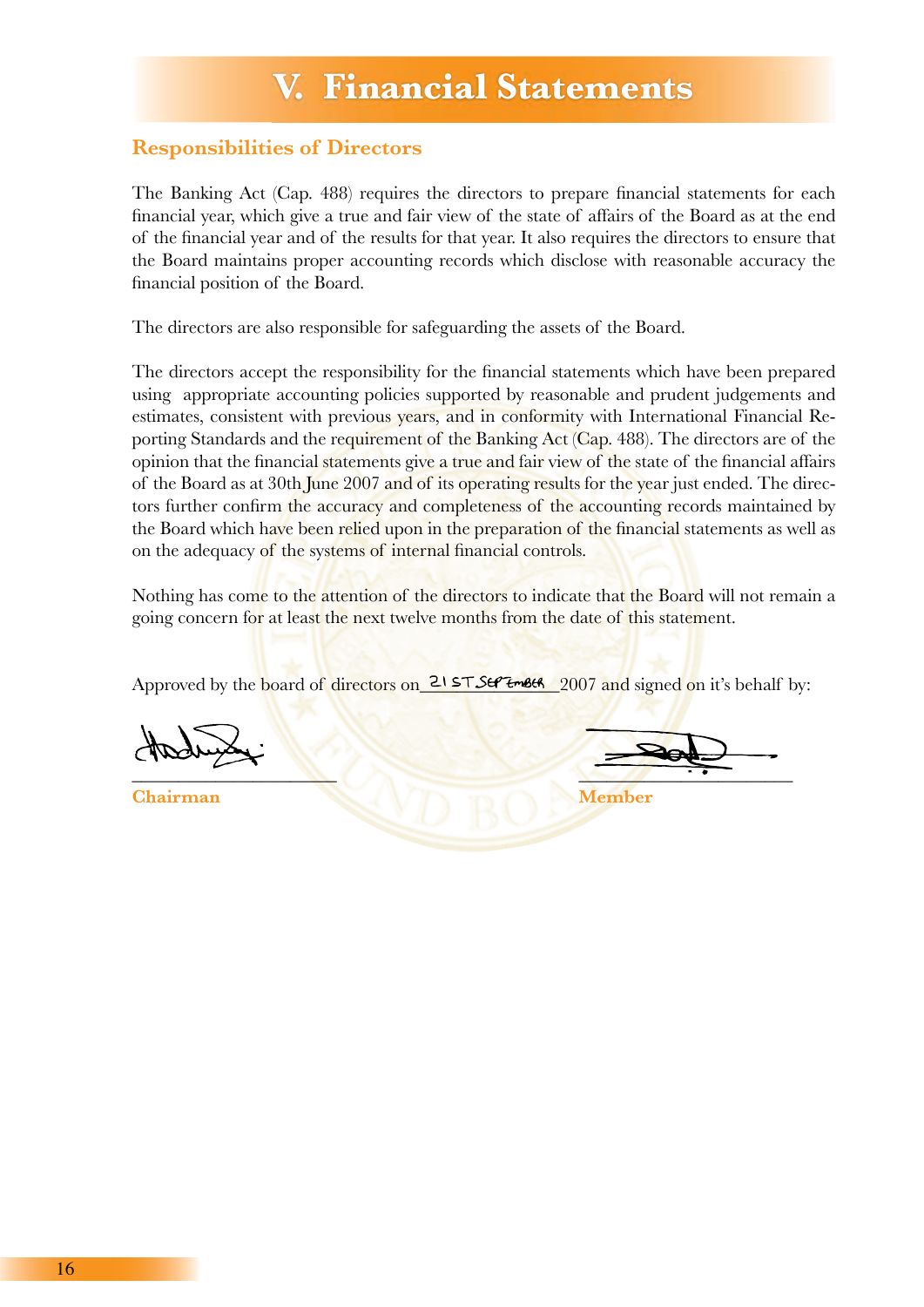#### **To the Minister for Finance**

We have audited the accompanying financial statements of Deposit Protection Fund Board set out on pages 5 to 15 which comprise the balance sheet as at 30 June 2007 and the income and expenditure statement, statement of changes in fund balance and cash flow statement for the year then ended, and a summary of significant accounting policies and other explanatory notes.

#### Directors' responsibility for the financial statements

The directors' are responsible for the preparation and fair presentation of these financial statements in accordance with International Financial Reporting Standards and the requirements of the Banking Act (Cap. 488). This responsibility includes designing, implementing and maintaining internal controls relevant to the preparation and fair presentation of financial statements that are free from material misstatement, whether due to fraud or error; selecting and applying appropriate accounting policies; and making accounting estimates that are reasonable in the circumstances.

#### **Auditor's responsibility**

Our responsibility is to express an independent opinion on these financial statements based on our audit. We conducted our audit in accordance with International Standards on Auditing. Those standards require that we comply with ethical requirements and plan and perform the audit to obtain reasonable assurance whether the financial statements are free from material misstatement.

An audit involves performing procedures to obtain audit evidence about the amounts and disclosures in the financial statements. The procedures selected depend on the auditor's judgment, including the assessment of the risk of material misstatement of the financial statements, whether due to fraud or error. In making those risk assessments, the auditor considers internal controls relevant to the entity's preparation and fair presentation of the financial statements in order to design audit procedures that are appropriate in the circumstances, but not for the purpose of expressing an opinion on the effectiveness of the entity's internal control. An audit also includes evaluating the appropriateness of accounting policies used and the reasonableness of accounting estimates made by management, as well as evaluating the overall presentation of the financial statements.

We believe that the audit evidence we have obtained is sufficient and appropriate to provide a basis for our audit opinion.

#### **Opinion**

In our opinion, the accompanying financial statements give a true and fair view of the state of financial affairs of the Deposit Protection Fund Board as at 30 June 2007 and of its surplus and cash flows for the year then ended in accordance with International Financial Reporting Standards and the requirements of the Banking Act (Cap. 488).

PRF Keng

**PKF Kenya Certified Public Accountants PIN NO. P051130467R Nairobi**

 $25$  September  $_{2007}$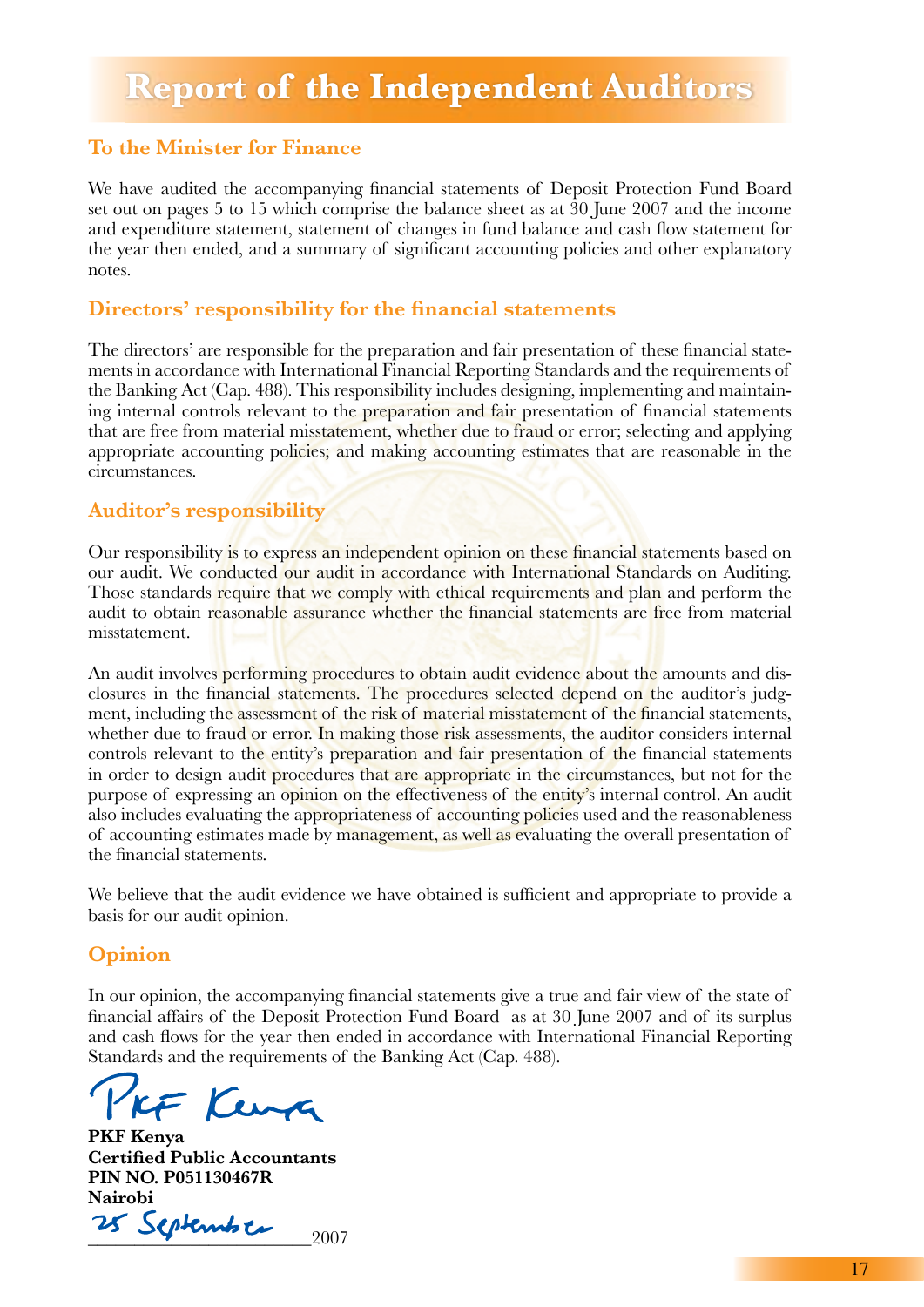# **Income and Expenditure Account**

#### **INCOME**

|                                                | <b>Note</b>    | 2007            | 2006            |
|------------------------------------------------|----------------|-----------------|-----------------|
|                                                |                | <b>KShs'000</b> | <b>KShs'000</b> |
| Assessed income                                | la             | 787,783         | 696,256         |
| Investment income                              | 1 <sub>b</sub> | 1,235,139       | 1,147,581       |
| Other income                                   | $\overline{2}$ | 7,313           | 72,129          |
| Writeback of provisions for protected deposits | 3              | 856             | 553             |
|                                                |                | 2,031,091       | 1,916,519       |
| <b>EXPENDITURE</b>                             |                |                 |                 |
| Administration and establishment expenses      | $\overline{4}$ | 109,622         | 104,284         |
| Provision for doubtful debts                   | 10             | 7,784           | 11,770          |
|                                                |                | 117,406         | 116,054         |
| <b>SURPLUS FOR THE YEAR</b>                    |                | 1,913,685       | 1,800,465       |

The accounting policies on pages 22 to 24 and the notes on pages 25 to 30 form an integral part of these financial statements.

Report of the independent auditors - page 17.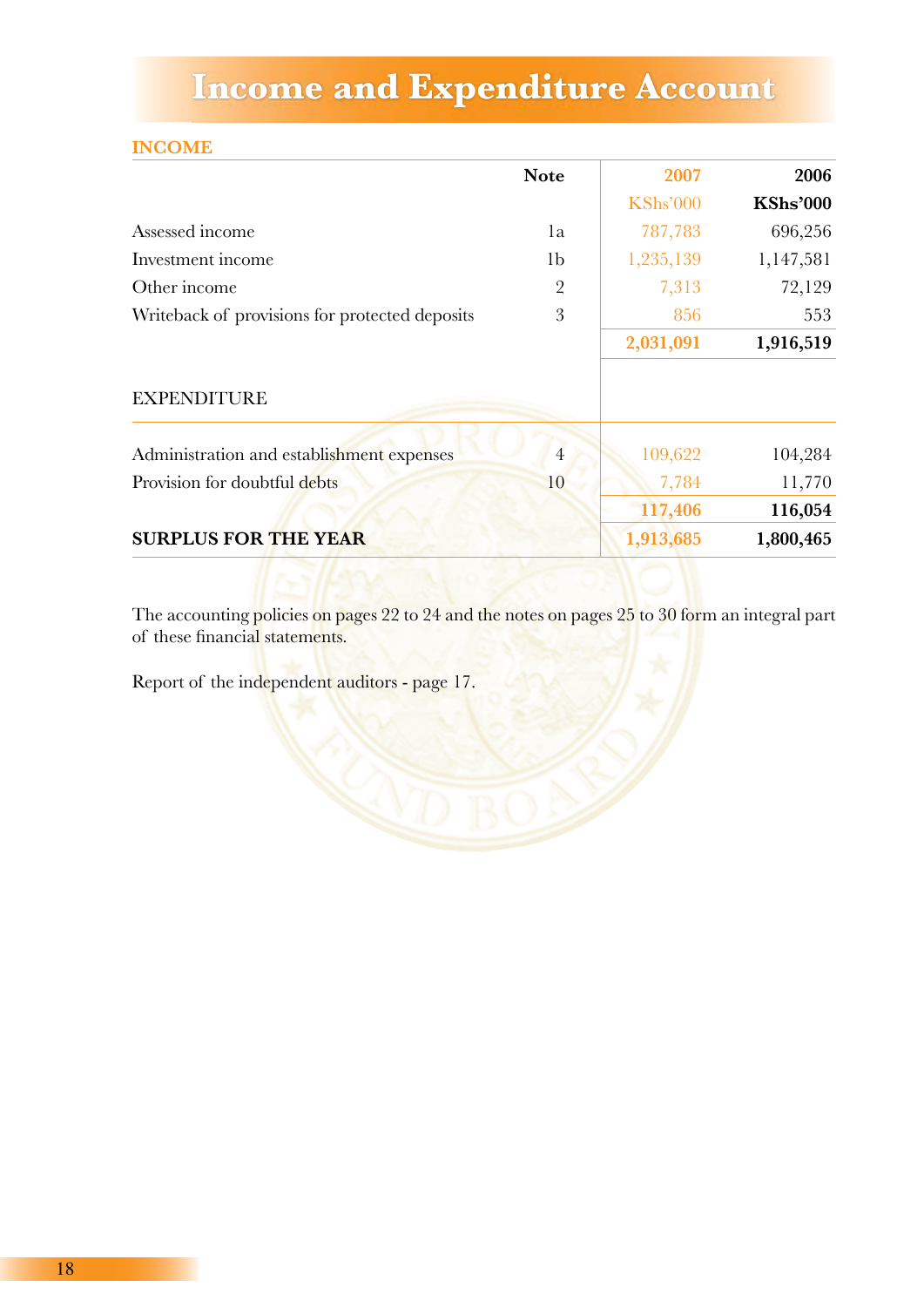# **Balance Sheet**

| _____ | $\sim$ |
|-------|--------|

|                                                 | <b>Note</b> | 2007            | 2006            |
|-------------------------------------------------|-------------|-----------------|-----------------|
|                                                 |             | <b>KShs'000</b> | <b>KShs'000</b> |
| Non-current assets                              |             |                 |                 |
| Property and equipment                          | 6           | 33,783          | 28,124          |
| Prepaid operating lease rentals                 | 7           | 4,010           | 4,109           |
| Investment held for sale                        | 8           | 100             | 100             |
| Government securities maturing after 12 months  | 9           | 4,252,935       | 6,276,117       |
|                                                 |             | 4,290,828       | 6,308,450       |
| <b>Current assets</b>                           |             |                 |                 |
| Debtors and prepayments                         | 10          | 6,773           | 1,724           |
| Government securities maturing within 12 months | 9           | 11,476,416      | 7,539,883       |
| Cash and cash equivalents                       | 11          | 7,089           | 4,958           |
|                                                 |             | 11,490,278      | 7,546,565       |
| Total assets                                    |             | 15,781,106      | 13,855,015      |
|                                                 |             |                 |                 |
| <b>FUNDS BALANCE AND LIA</b>                    |             |                 |                 |
| <b>FUND BALANCE</b>                             | 12          | 15,722,836      | 13,809,151      |
| <b>Current liabilities</b>                      |             |                 |                 |
|                                                 |             |                 |                 |
| Creditors and accruals                          | 13          | 13,867          | 8,400           |
| Due to Central Bank of Kenya                    | 14          | 23,424          | 13,303          |
| Provision for protected deposit claims          | 15          | 20,979          | 24,161          |
|                                                 |             | 58,270          | 45,864          |
| <b>Total fund balance and liabilities</b>       |             | 15,781,106      | 13,855,015      |

The financial statements were approved for issue by the Board of Directors on\_\_\_\_\_\_\_\_\_\_\_\_\_\_\_\_\_\_\_ 2007 and were signed on its behalf by:

 $\frac{1}{\sqrt{1-\frac{1}{2}}}}$ 

Chairman Member

The accounting policies on pages 22 to 24 and the notes on pages 25 to 30 form an integral part of these financial statements.

Report of the independent auditors - page 17.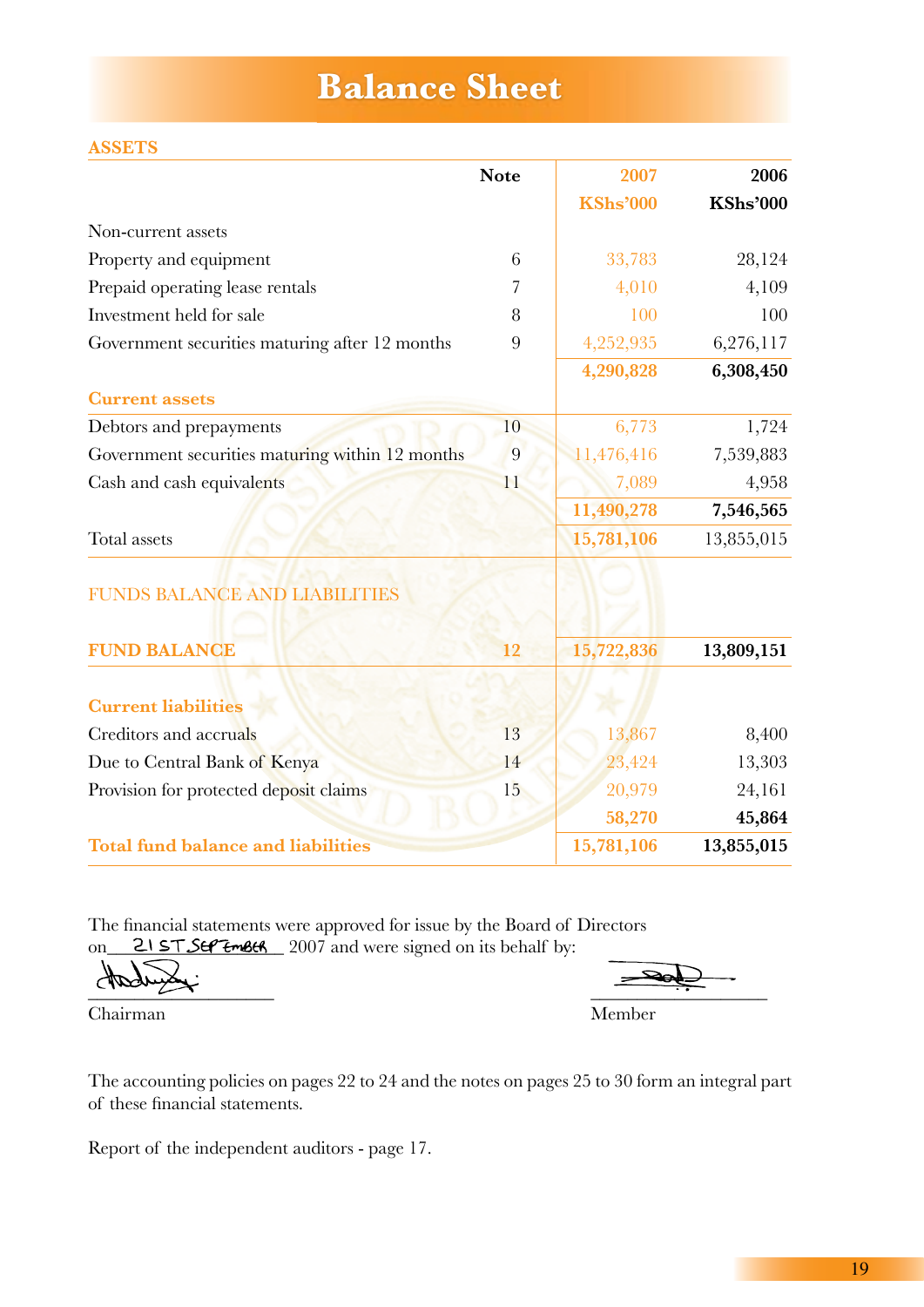# **Statement of Changes in Fund Balance**

|                         | Fund balance<br><b>KShs'000</b> |
|-------------------------|---------------------------------|
| YEAR ENDED 30 JUNE 2006 |                                 |
| At start of year        | 12,008,686                      |
| Surplus for the year    | 1,800,465                       |
| At end of year          | 13,809,151                      |
| YEAR ENDED 30 JUNE 2007 |                                 |
| At start of year        | 13,809,151                      |
| Surplus for the year    | 1,913,685                       |
| At end of year          | 15,722,836                      |

The accounting policies on pages 22 to 24 and the notes on pages 25 to 30 form an integral part of these financial statements.

Report of the independent auditors - page 17.

.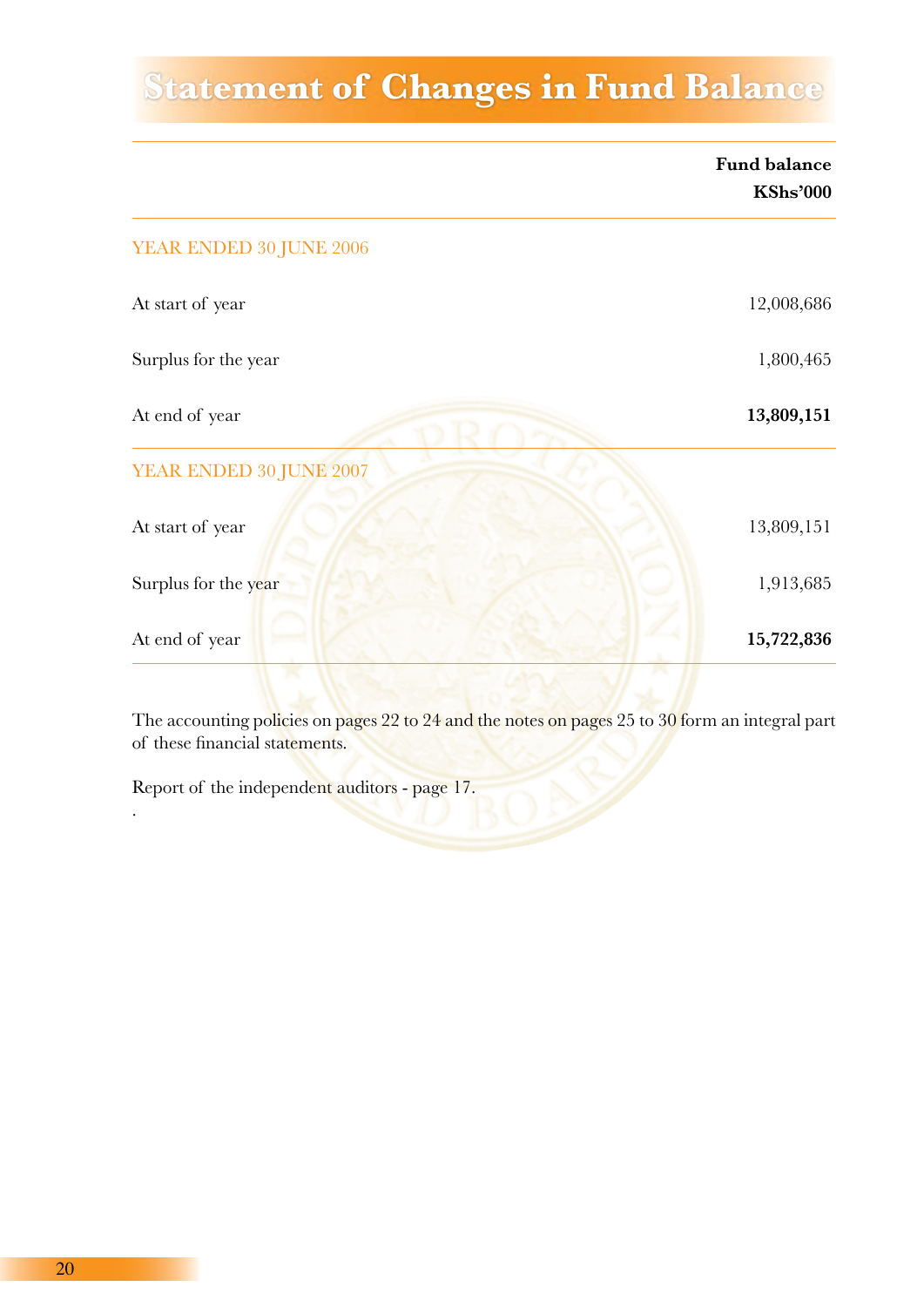## **Cash Flow Statement**

|                                                     | <b>Note</b> | 2007            | 2006            |
|-----------------------------------------------------|-------------|-----------------|-----------------|
|                                                     |             | <b>KShs'000</b> | <b>KShs'000</b> |
| Operating activities                                |             |                 |                 |
| Surplus for the year                                |             | 1,913,685       | 1,800,465       |
| Adjustments for:                                    |             |                 |                 |
| Depreciation of property and equipment              | 6           | 4,858           | 4,077           |
| Amortisation of prepaid operating lease rentals     | 7           | 99              | 99              |
| (Profit)/loss on disposal of property and equipment |             | (763)           | 575             |
| Interest income                                     |             | (1, 235, 139)   | (1, 159, 356)   |
| Operating surplus before working capital changes    |             | 682,740         | 645,860         |
|                                                     |             |                 |                 |
| Changes in working capital:                         |             |                 |                 |
| Debtors and prepayments                             |             | (5,049)         | (53)            |
| Creditors and accruals                              |             | 5,467           | (8, 498)        |
| Central Bank of Kenya Account                       |             | 10,121          | 12,506          |
| Net cash flows from operating activities            |             | 693,279         | 649,815         |
| <b>Cash Flow from Investing activities</b>          |             |                 |                 |
| Payment of protected deposit claims                 |             | (3,182)         | (73, 114)       |
| Purchase of investments                             |             | (998, 861)      | (772, 329)      |
| Purchase of property and equipment                  | 6           | (10, 700)       | (12,800)        |
| Proceeds on disposal of property and equipment      |             | 946             | 250             |
| Interest received                                   |             | 1,235,139       | 1,159,356       |
| Net cash generated from investing activities        |             | 223,342         | 301,363         |
| Increase in cash and cash equivalents               |             | 916,621         | 951,178         |
| Cash and cash equivalents at start of the year      | 11          | 5,276,021       | 4,324,843       |
| Cash and cash equivalents at end of year            | 11          | 6,192,642       | 5,276,021       |

The accounting policies on pages 22 to 24 and the notes on pages 25 to 30 form an integral part of these financial statements.

Report of the independent auditors - page 17.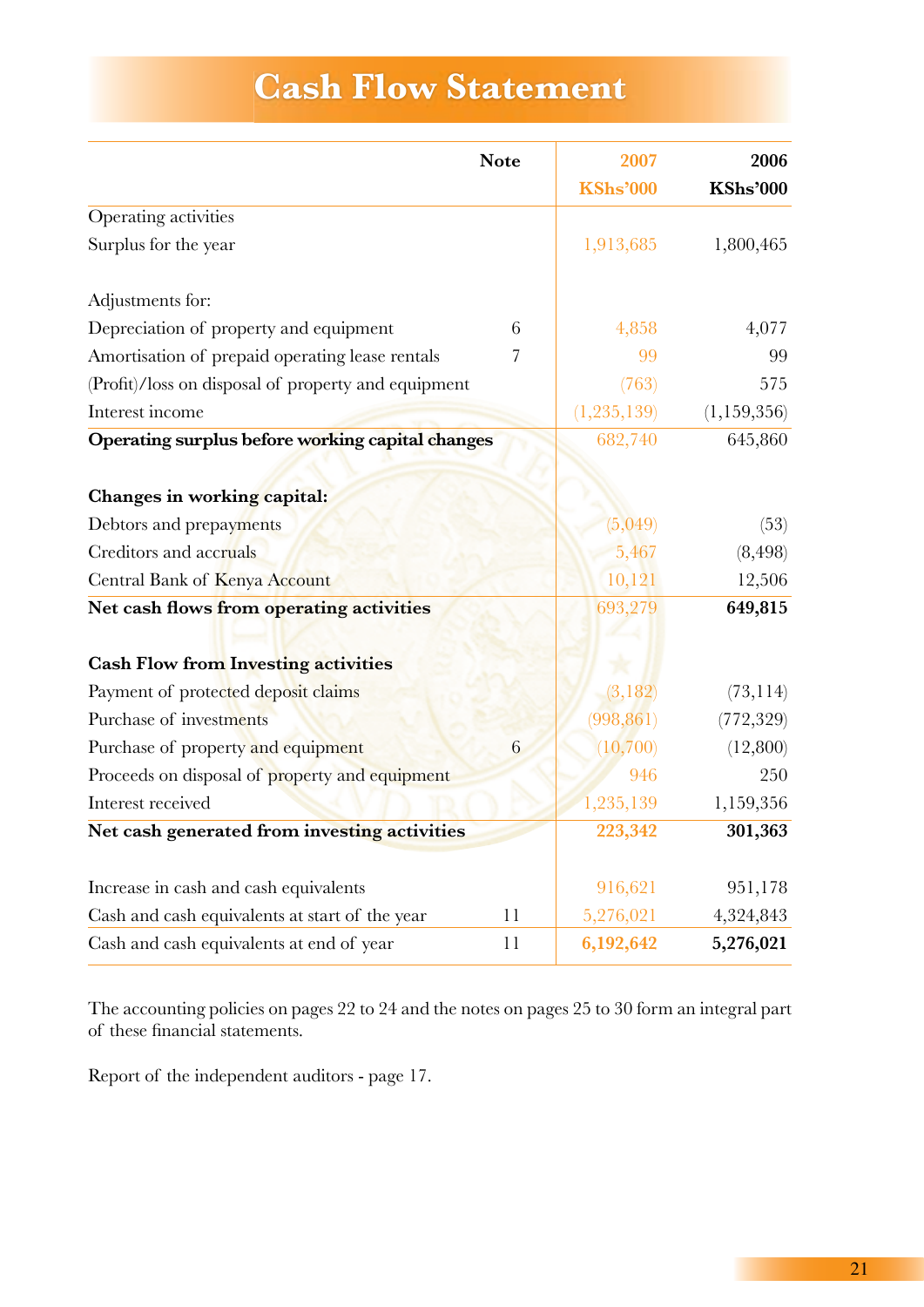# **Accounting Policies**

The principal accounting policies adopted in the preparation of these financial statements are set out below.

These policies have been consistently applied to all the years presented, unless otherwise stated.

#### **a) Basis of preparation**

The financial statements have been prepared under the historical cost convention and are in compliance with International Financial Reporting Standards (IFRS).

#### **b) Revenue recognition**

 Assessed income comprises contributions levied to the contributory institutions and is recognized in the period when they are receivable. Such contributions are assessed at a rate of 0.15 per cent of the average of the institutions' total deposit liabilities during the period of 12 months prior to the date of levy notice.

 Interest income is recognized in the period in which it is earned based on the expired portion of the life of the investments it relates to. Interest is primarily earned on treasury bills and bonds and other interest carrying instruments.

 Discounts and premiums on acquisition of government securities are amortized over the life of the security.

#### **c) Provisions for payments to depositors**

Provisions for payments to protected depositors are recognized in the financial statements in the period the contributory institutions are placed under liquidation. Any payments that exceed the provisions made are taken into account in determining operating profit. Provisions that relate to unclaimed protected deposits are written back to income on expiry of the statutory notice period.

#### **d) Taxation**

 The Board's income is not subject to tax as it has been granted exemption by the Commissioner of Income Tax. Therefore no provision for current tax or deferred tax is made in the financial statements.

#### **e) Property and equipment**

 All property and equipment is initially recorded at cost and thereafter stated at historical cost less depreciation. Depreciation is calculated at rates estimated to write off the cost of the assets concerned over their expected useful lives on the reducing balance basis except for computers which are depreciated on the straight line basis.

| The annual rates in use are:- | $Rate\%$ |
|-------------------------------|----------|
| Furniture and fittings        | 12.50    |
| Office and kitchen equipment  | 20.00    |
| Motor vehicles                | 25.00    |
| Computers                     | 33.33    |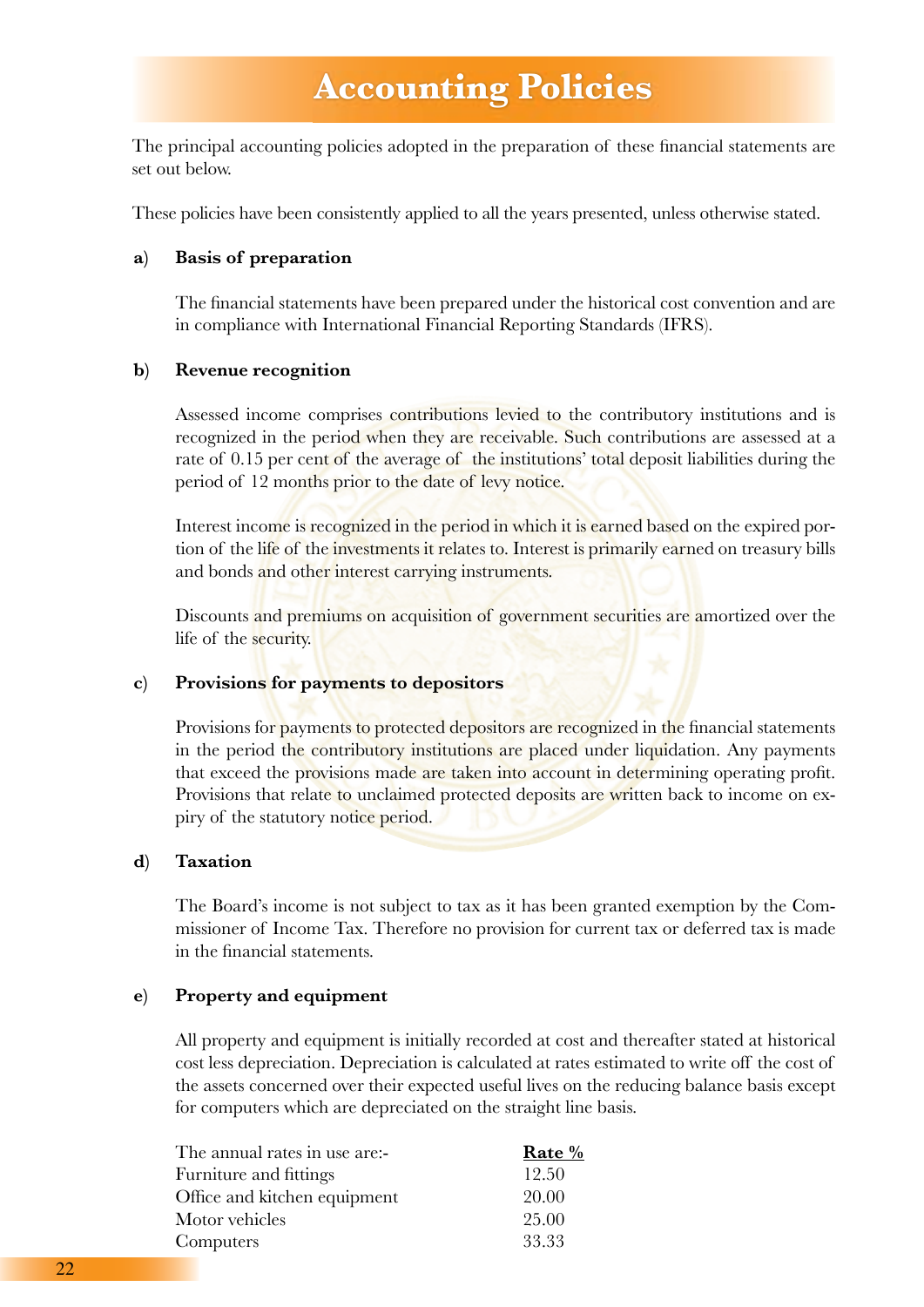Leasehold buildings are written off over the estimated useful life of the building, or the remaining lease term, whichever is less.

The assets useful lives are reviewed, and adjusted if appropriate, at each balance sheet date. An asset's carrying amount is written down immediately to its recoverable amount if the asset's carrying amount is greater than its estimated recoverable amount.

Gains and losses on disposal of property and equipment are determined by reference to their carrying amount and are taken into account in determining operating profit.

#### **f) Investment held for sale**

Investment held for sale relates to investment in a subsidiary which is accounted for under IFRS 5 'Non-current assets held for sale and discontinued operations'. The investment is stated at the lower of its carrying amount and the fair value less costs to sell.

#### **g) Financial Instruments**

The Board's financial instruments which comprise government securities, receivables and payables fall into the following categories:

- Government securities are classified as held to maturity and are accordingly carried at amortized cost using the effective interest rate method.
- Receivables which comprise debtors and prepayments are classified as originated loans and receivables and are accordingly carried at amortized cost.
- Creditors and accruals, provisions for protected deposit claims and amounts due to Central Bank of Kenya are classified as financial liabilities and are carried at amortized cost.

A financial asset is impaired if its carrying amount is greater than its estimated recoverable amount. The amount of the impairment losses are taken into account in determining operating profit.

#### **h) Employee entitlements**

Employee entitlements are recognized when they accrue to employees. A provision is made for the estimated liability for such entitlements as a result of services rendered by employees up to the balance sheet date.

The estimated monetary liability for employees' accrued annual leave entitlement at the balance sheet date is recognized as an expense accrual.

#### **Retirement benefit costs**

The Board's employees are eligible for retirement benefits under a defined benefit plan provided through a separate fund. The defined benefit plan is funded by the Board and the Central Bank, the main sponsor. The retirement benefit asset is wholly recognized in the financial statements of the Central Bank while the Board recognizes contributions to the fund as if it were a defined contribution scheme by charging them to the profit and loss account in the year to which they relate.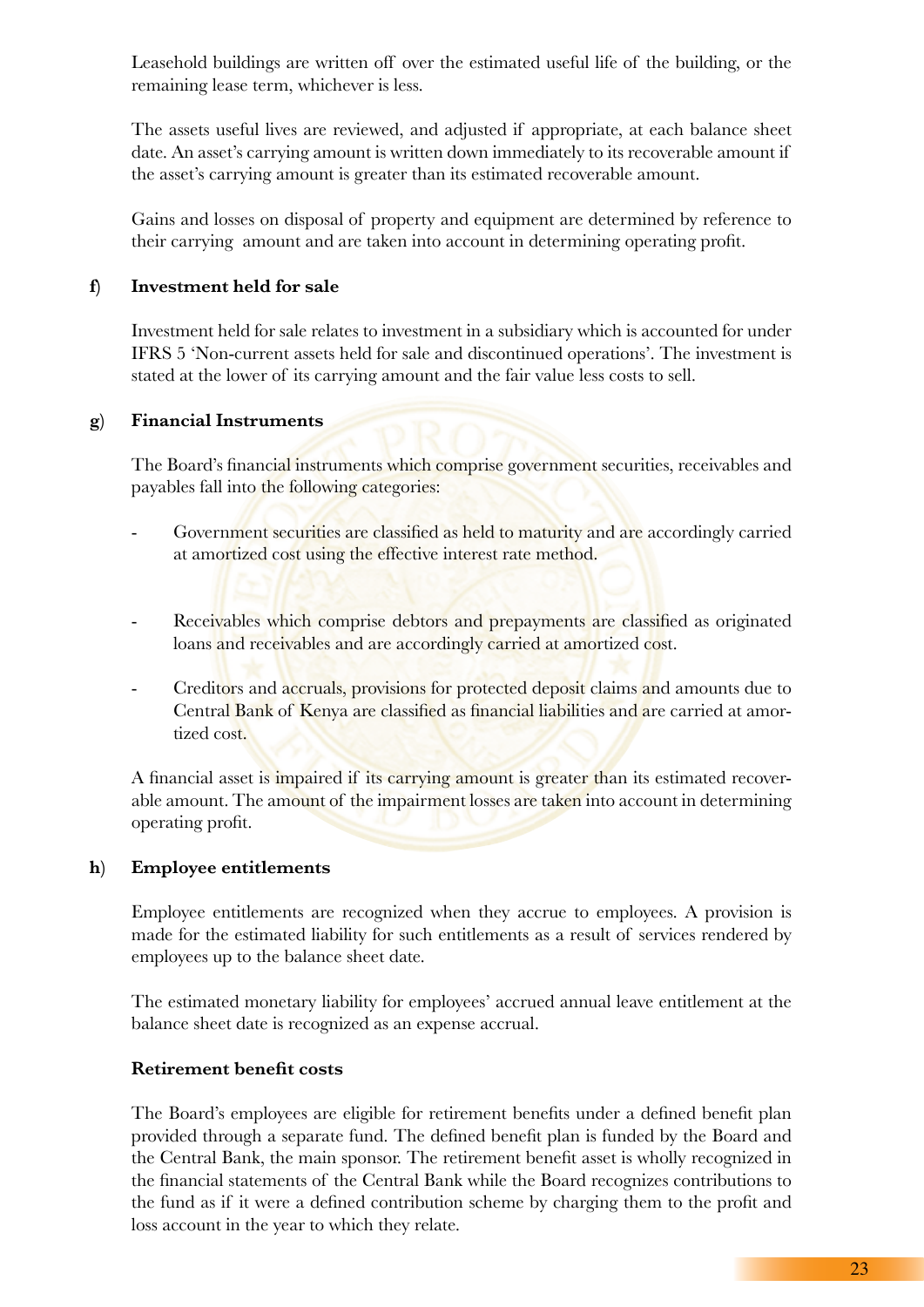The actuarial valuations of the scheme are performed using the Projected Unit Credit Method and resulting assets or liabilities recognized in the financial statements of Central Bank of Kenya. The Board staff are seconded from the Central Bank and as such it is not possible to account for their proportionate share of the defined benefit obligation.

The Board also contributes to a statutory defined contribution Pension Scheme, the National Social Security Fund (NSSF). Contributions are determined by local statute and are currently limited to Kshs. 200 per employee. The contributions are charged to income and expenditure account in the year to which they relate.

#### **i) Leases**

Leases of assets under which a significant proportion of the risks and rewards of ownership are effectively retained by the lessor are classified as operating leases. Payments made under operating leases are charged to the profit and loss account on a straight-line basis over the period of the lease.

Payments to acquire leasehold interest in land are treated as prepaid operating lease rentals and amortized over the period of the lease.

#### **j) Comparatives**

Where necessary, comparative figures have been adjusted to conform with changes in presentation in the current year.

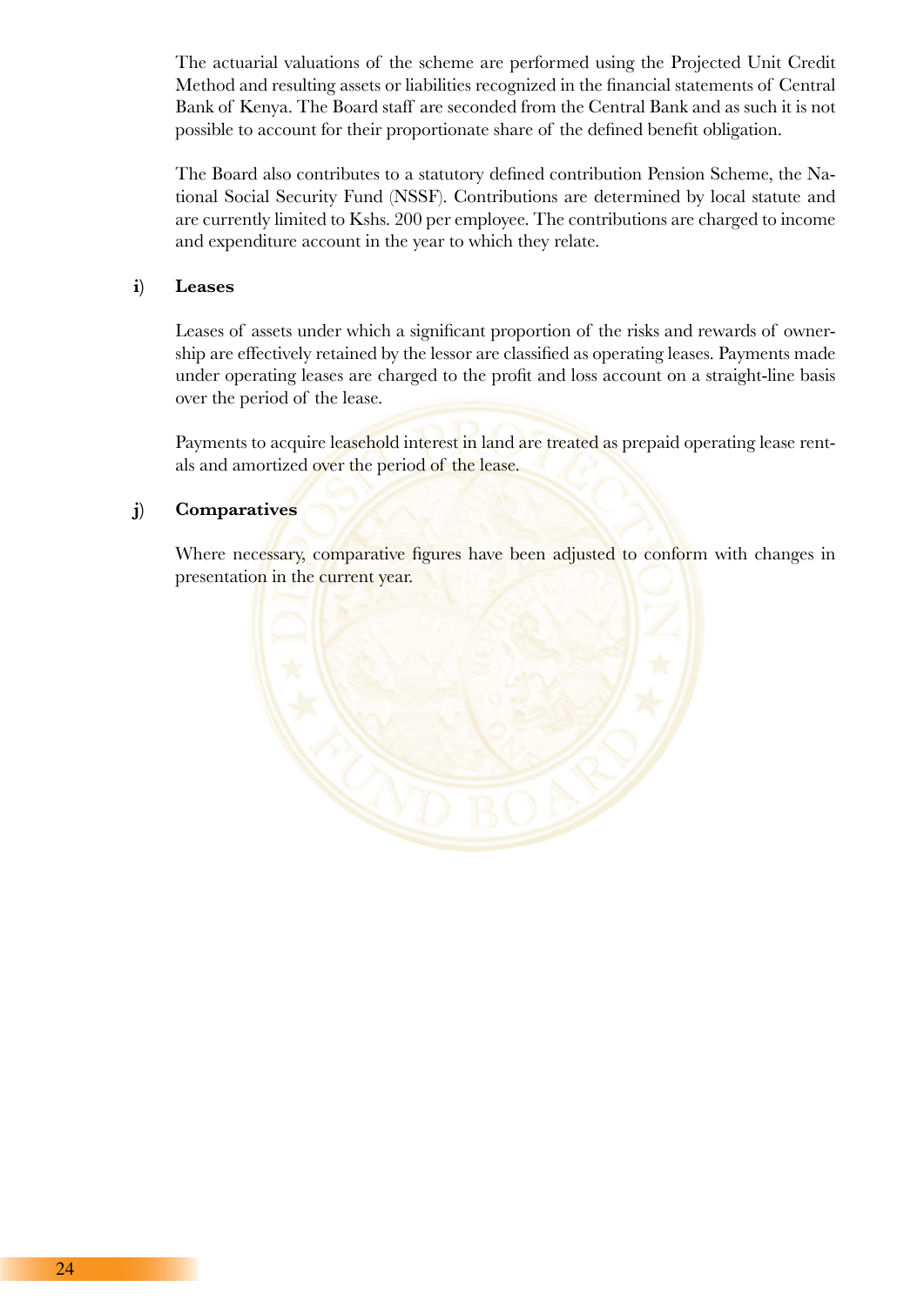### **Notes to the financial statements**

|        |     |                                                 | 2007            | 2006            |
|--------|-----|-------------------------------------------------|-----------------|-----------------|
|        |     |                                                 | <b>KShs'000</b> | <b>KShs'000</b> |
| 1.     |     | Income                                          |                 |                 |
| 1a.    |     | <b>Assessed income</b>                          |                 |                 |
|        |     | Total average deposits of institutions assessed |                 |                 |
|        |     | as contributors                                 | 524,989,020     | 463,970,943     |
|        |     | $0.15\%$ of total average deposits              | 787,483         | 695,956         |
|        |     | Minimum contributions from 1 bank               | 300             | 300             |
|        |     | Total assessed income                           | 787,783         | 696,256         |
| $1b$ . |     | <b>Investment</b> income                        |                 |                 |
|        | (a) | Interest earned on Treasury bills received on   |                 |                 |
|        |     | Matured bills                                   | 438,528         | 347,765         |
|        |     | Discount on purchase                            | 113,689         | 131,888         |
|        |     |                                                 | 552,217         | 479,653         |
|        | (b) | Interest earned on Treasury bonds received on   |                 |                 |
|        |     | Matured bonds                                   | 670,154         | 583,003         |
|        |     | Discount on purchase                            | 27,070          | 96,700          |
|        |     | Amortization of premium                         | (14, 302)       | (11, 775)       |
|        |     |                                                 | 682,922         | 667,928         |
|        |     | Total investment income                         | 1,235,139       | 1,147,581       |
| 2.     |     | Other income                                    |                 |                 |
|        |     | Recoveries from subrogated claims               | 3,240           | 71,221          |
|        |     | Penalty charges on late contributions           | 531             | 764             |
|        |     | Profit on disposal of property and equipment    | 763             |                 |
|        |     | Bad debts recovered                             | 2,777           |                 |
|        |     | Miscellaneous income                            | $\overline{2}$  | 144             |
|        |     |                                                 | 7,313           | 72,129          |
| 3      |     | Provision for protected deposits written back   |                 |                 |
|        |     | Stale cheques written back                      | 856             | 553             |

The Board has been making provisions equivalent to the amount of its exposure to protected depositors whenever a bank/financial institution is put under liquidation. The period for claims to be made by protected depositors under the statute is two years after the date of notice. The Board has also written back cheques that were issued to protected depositors that have not been presented until the balance sheet date and are stale by virtue of being over 7 years old. The directors are of the opinion that no claim will be payable in respect of these cheques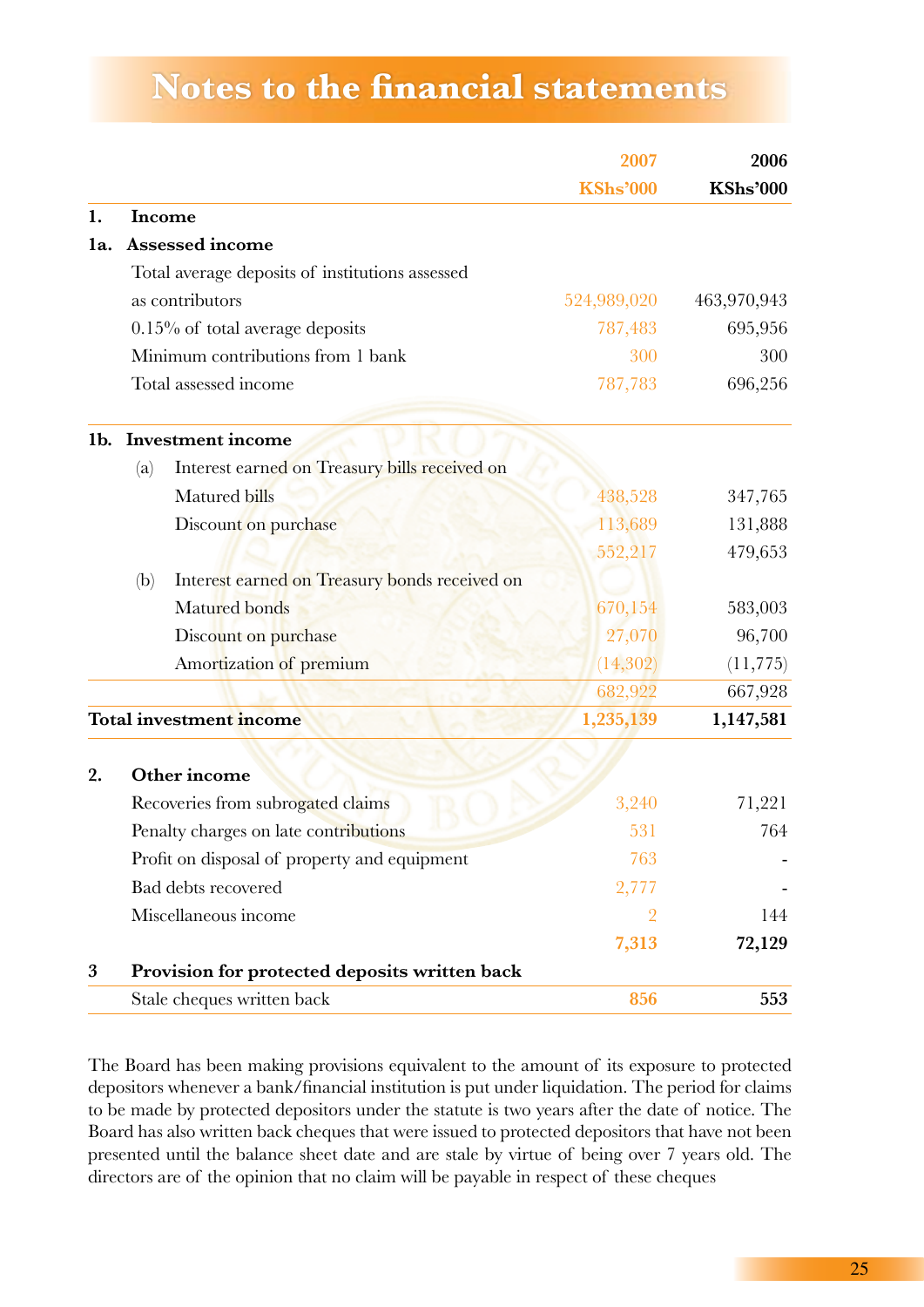|    |                                           | 2007            | 2006            |
|----|-------------------------------------------|-----------------|-----------------|
|    |                                           | <b>KShs'000</b> | <b>KShs'000</b> |
| 4. | Administration and establishment expenses |                 |                 |
|    | Staff costs (Note 5)                      | 80,887          | 79,197          |
|    | Depreciation (Notes 6)                    | 4,858           | 4,077           |
|    | Lease amortization (Note 7)               | 99              | 99              |
|    | Auditors' remuneration                    | 450             | 450             |
|    | Directors' emoluments - Fees              | 2,784           | 2,239           |
|    | Legal and professional fees               | 278             | 390             |
|    | Other                                     | 20,266          | 17,832          |
|    |                                           | 109,622         | 104,284         |
| 5. | <b>Staff</b> costs                        |                 |                 |
|    | Salaries, wages and other staff costs     | 72,007          | 72,738          |
|    | Other staff expenses                      | 8,880           | 6,459           |
|    |                                           | 80,887          | 79,197          |

#### **6. Property and equipment** Year ended 30 June 2007

|                     | <b>Buildings</b><br><b>KShs'000</b> | Furniture<br>fittings<br><b>KShs'000</b> | <b>Office and</b><br>kitchen<br>equipment<br><b>KShs'000</b> | <b>Motor</b><br>vehicles<br><b>KShs'000</b> | <b>Computers</b><br><b>KShs'000</b> | Total<br><b>KShs'000</b> |
|---------------------|-------------------------------------|------------------------------------------|--------------------------------------------------------------|---------------------------------------------|-------------------------------------|--------------------------|
| Cost                |                                     |                                          |                                                              |                                             |                                     |                          |
| At start of year    | 16,559                              | 4,956                                    | 5,234                                                        | 11,981                                      | 5,695                               | 44,425                   |
| Additions           |                                     | 8,996                                    | 1,177                                                        |                                             | 527                                 | 10,700                   |
| Disposals           |                                     |                                          | (192)                                                        | (3, 268)                                    | (2,657)                             | (6, 117)                 |
| At end of year      | 16,559                              | 13,952                                   | 6,219                                                        | 8,713                                       | 3,565                               | 49,008                   |
| Depreciation        |                                     |                                          |                                                              |                                             |                                     |                          |
| At start of year    | 1,491                               | 620                                      | 3,634                                                        | 5,838                                       | 4,718                               | 16,301                   |
| On disposal         |                                     |                                          | (142)                                                        | (3, 136)                                    | (2,656)                             | (5,934)                  |
| Charge for the year | 364                                 | 1,667                                    | 546                                                          | 1,501                                       | 780                                 | 4,858                    |
| At end of year      | 1,855                               | 2,287                                    | 4,038                                                        | 4,203                                       | 2,842                               | 15,225                   |
| Net book value      | 14,704                              | 11,665                                   | 2,181                                                        | 4,510                                       | 723                                 | 33,783                   |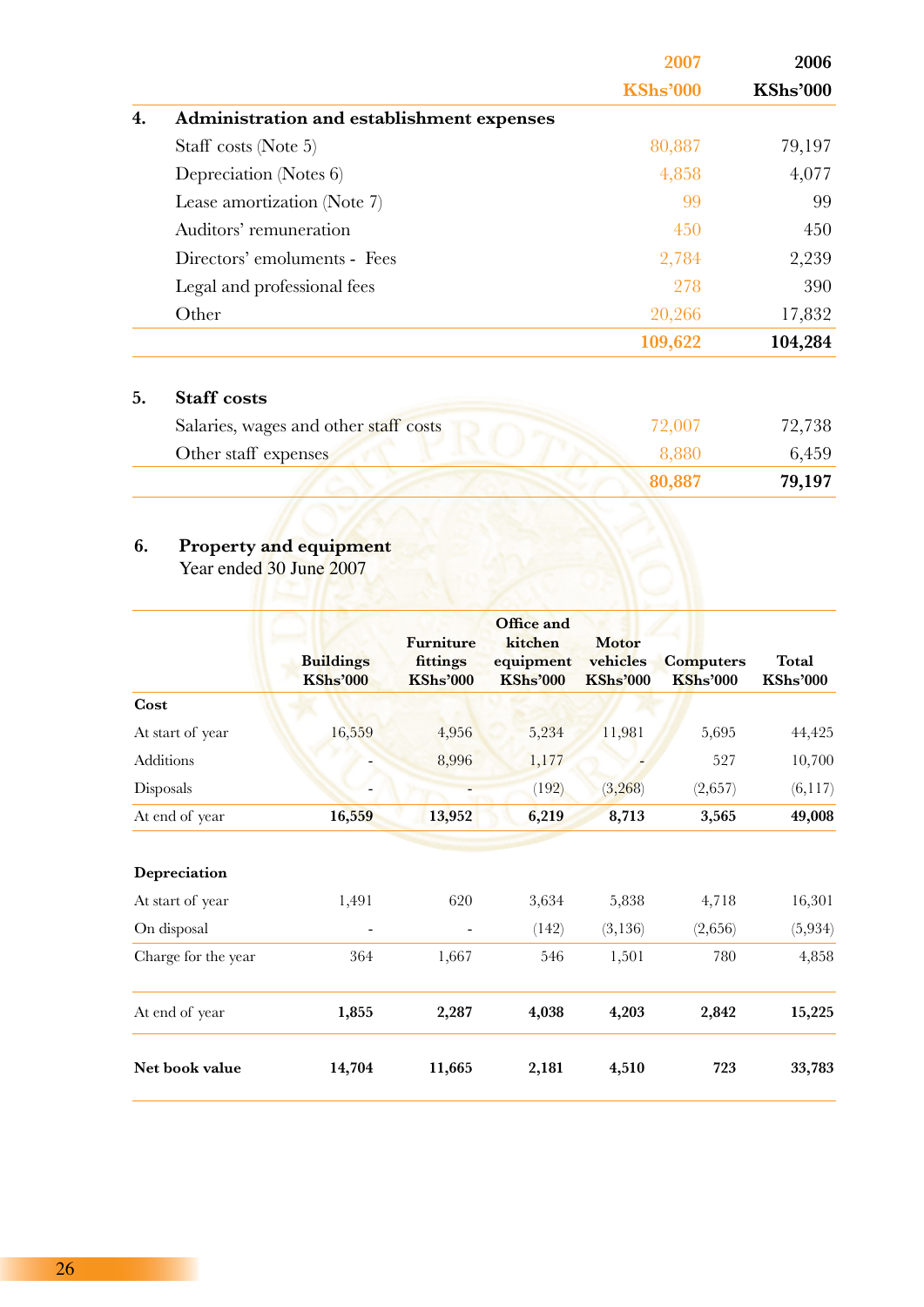#### **6. Property and equipment**

Year ended 30 June 2006

|                     | <b>Buildings</b><br><b>KShs'000</b> | <b>Furniture</b><br>and<br>fittings<br>KShs'000 | Office and<br>kitchen<br>equipment<br><b>KShs'000</b> | Motor<br>vehicles<br>$KShs$ '000 | Computers<br><b>KShs'000</b> | <b>Total</b><br>KShs'000 |
|---------------------|-------------------------------------|-------------------------------------------------|-------------------------------------------------------|----------------------------------|------------------------------|--------------------------|
| At start of year    | 16,278                              | 1,445                                           | 4,707                                                 | 6,652                            | 4,577                        | 33,659                   |
| Additions           | 281                                 | 4,955                                           | 527                                                   | 5,919                            | 1,118                        | 12,800                   |
| Disposals           |                                     | (1, 444)                                        |                                                       | (590)                            |                              | (2,034)                  |
| At end of year      | 16,559                              | 4,956                                           | 5,234                                                 | 11,981                           | 5,695                        | 44,425                   |
| Depreciation        |                                     |                                                 |                                                       |                                  |                              |                          |
| At start of year    | 1,127                               | 724                                             | 3,234                                                 | 4,276                            | 4,072                        | 13,433                   |
| On disposals        |                                     | (724)                                           |                                                       | (485)                            |                              | (1,209)                  |
| Charge for the year | 364                                 | 620                                             | 400                                                   | 2,047                            | 646                          | 4,077                    |
| At end of year      | 1,491                               | 620                                             | 3,634                                                 | 5,838                            | 4,718                        | 16,301                   |
| Net book value      | 15,068                              | 4,336                                           | 1,600                                                 | 6,143                            | 977                          | 28,124                   |

| 7. | Prepaid operating lease rentals | 2007<br><b>KShs'000</b> | 2006<br><b>KShs'000</b> |
|----|---------------------------------|-------------------------|-------------------------|
|    | Cost                            |                         |                         |
|    | At start and end of year        | 4,522                   | 4,522                   |
|    | Amortization                    |                         |                         |
|    | At start of year                | 413                     | 314                     |
|    | Charge for the year             | 99                      | 99                      |
|    | At end of year                  | 512                     | 413                     |
|    | Net book value                  | 4,010                   | 4,109                   |

| 8. | Investment held for sale              | Country of<br>incorporation | Holding  | 2007<br>KShs'000 | 2006<br>KShs'000 |
|----|---------------------------------------|-----------------------------|----------|------------------|------------------|
|    | Consolidated Bank of<br>Kenya Limited | Kenya                       | $50.2\%$ | 200,000          | 200,000          |
|    | Provision for diminution in value     |                             |          | (199,900)        | (199,900)        |
|    |                                       |                             |          | 100              | 100              |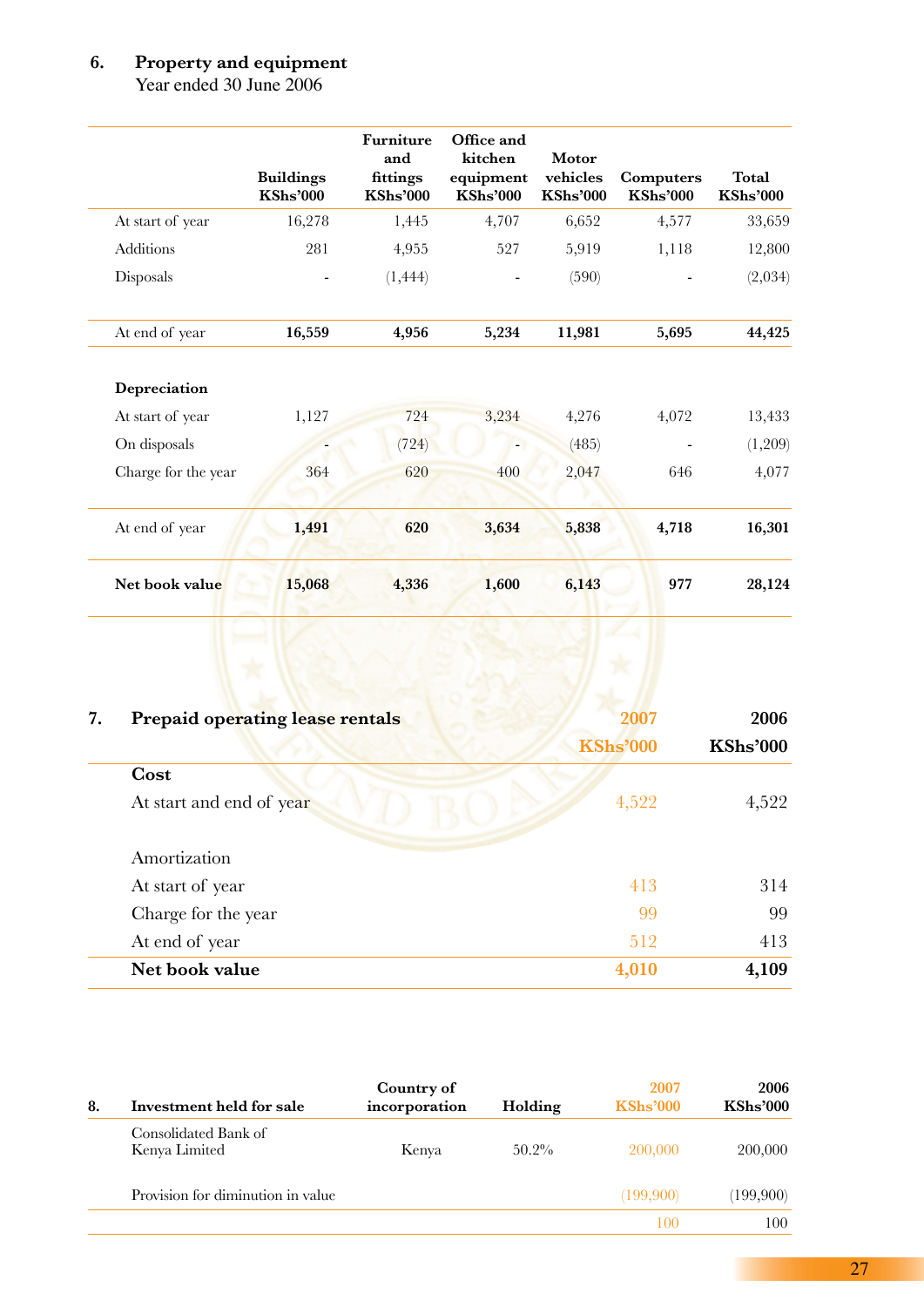The investment in Consolidated Bank of Kenya Limited was valued in December 2004 by external consultants and the value of the shares was considered to be effectively nil. In the opinion of the directors, the additional diminution in value of Kshs.100,000 based on this valuation is not material for recognition in the financial statements.

The Board owns 50.2% of the ordinary share capital of the Consolidated Bank of Kenya Limited. At the time of acquisition of the investment, the Banking Act allowed the Board to acquire, hold or dispose shares of an institution that would result in a loss to the Board. The Banking Act was later amended and now prevents the Board from holding investments other than in government securities. The Board has signed the agreement transferring the shareholding in Consolidated Bank Limited to Treasury for onward sale to third parties. The Treasury is in the process of finalizing the transfer. Due to the above, the requirement for consolidation on IAS 27 does not apply.

|     |                                                             | 2007            | 2006            |
|-----|-------------------------------------------------------------|-----------------|-----------------|
| 9.  | <b>Government Securities - Held-to-maturity</b>             | <b>KShs'000</b> | <b>KShs'000</b> |
|     | Non-current                                                 |                 |                 |
|     | Treasury Bonds                                              | 4,252,935       | 6,276,117       |
|     | Current                                                     |                 |                 |
|     | <b>Treasury Bills</b>                                       | 8,887,271       | 6,250,624       |
|     | <b>Treasury Bonds</b>                                       | 2,589,145       | 1,289,259       |
|     |                                                             | 11,476,416      | 7,539,883       |
|     | Total investment in government securities                   | 15,729,351      | 13,816,000      |
|     | Comprising:                                                 |                 |                 |
|     | Maturing within 91 days of the balance sheet date (Note 11) | 6,185,553       | 5,271,063       |
|     | Maturing after 91 days of the balance sheet date but within |                 |                 |
|     | l year                                                      | 5,290,863       | 2,268,820       |
|     | Maturing after 1 year but before 5 years                    | 4,252,935       | 6,276,117       |
|     |                                                             | 15,729,351      | 13,816,000      |
| 10. | Debtors and prepayments                                     |                 |                 |
|     | Debtors and prepayments                                     | 174,549         | 164,493         |
|     | Less:                                                       |                 |                 |
|     | Provision for bad debts at start of year                    | (162, 769)      | (150, 999)      |
|     | Bad debts recovered                                         | 2,777           |                 |
|     | Additional provision (Schedule A)                           | (7, 784)        | (11, 770)       |
|     | Provision for bad debts at end of year                      | (167, 776)      | (162, 769)      |
|     |                                                             | 6,773           | 1,724           |

The additional provision for bad debts relates to debts owed by failed institutions that are considered irrecoverable.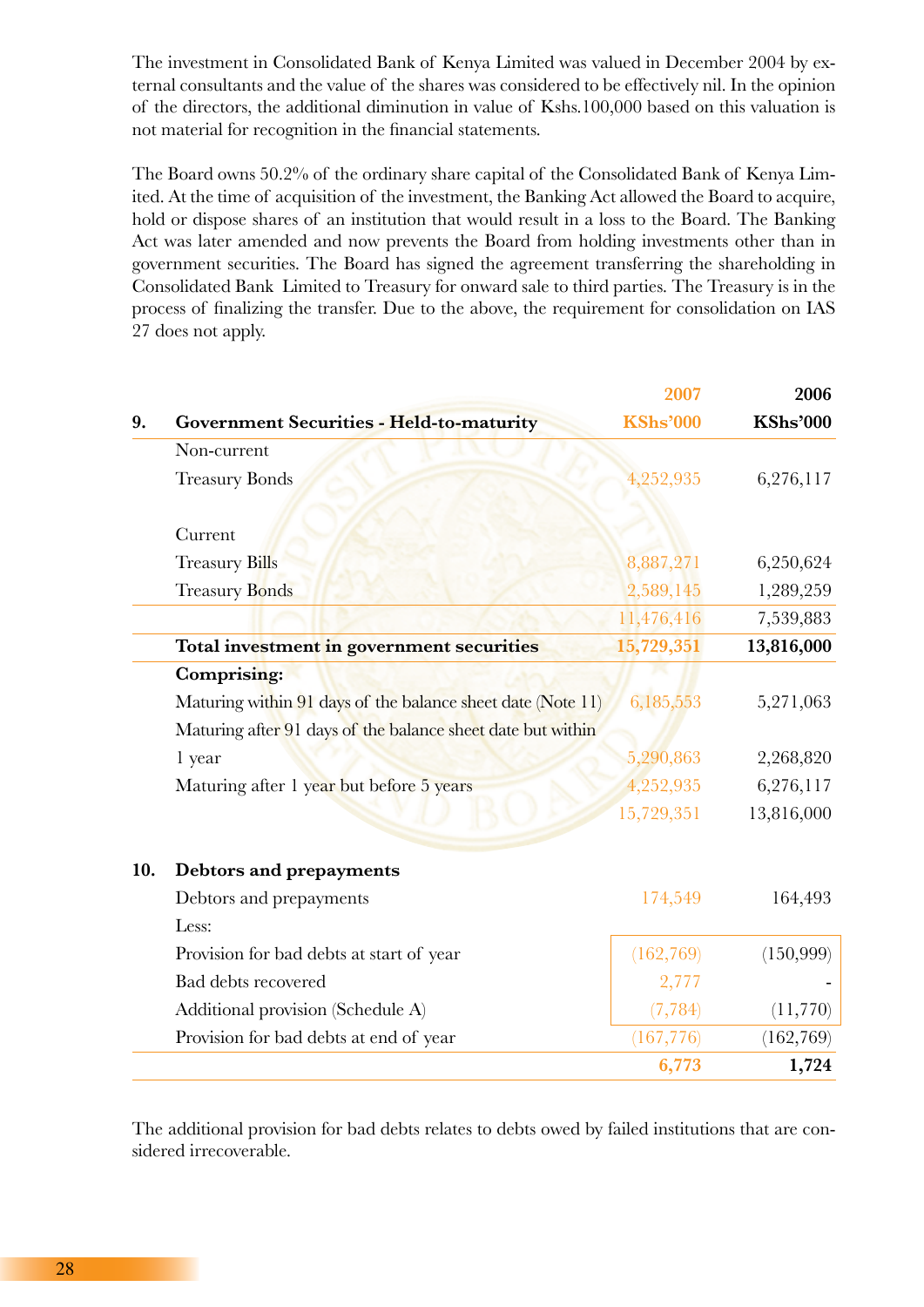| 11 | Cash and cash equivalents                               |            |            |  |  |  |  |
|----|---------------------------------------------------------|------------|------------|--|--|--|--|
|    | <b>Cash and bank balances</b>                           | 7,089      | 4,958      |  |  |  |  |
|    | Cash and cash equivalents included in the cash flow     |            |            |  |  |  |  |
|    | statement comprise the following balance sheet amounts: |            |            |  |  |  |  |
|    | Government securities maturing within 91 days of the    |            |            |  |  |  |  |
|    | balance sheet date (Note 9)                             | 6,185,553  | 5,271,063  |  |  |  |  |
|    | Cash and bank balances                                  | 7,089      | 4,958      |  |  |  |  |
|    |                                                         | 6,192,642  | 5,276,021  |  |  |  |  |
| 12 | <b>Fund balance</b>                                     |            |            |  |  |  |  |
|    | At start of year                                        | 13,809,151 | 12,008,686 |  |  |  |  |
|    | Surplus for the year                                    | 1,913,685  | 1,800,465  |  |  |  |  |
|    | At end of year                                          | 15,722,836 | 13,809,151 |  |  |  |  |
| 13 | <b>Creditors and accruals</b>                           |            |            |  |  |  |  |
|    | Sundry creditors and accruals                           | 7,132      | 1,555      |  |  |  |  |
|    | Unclaimed stale cheques                                 | 6,735      | 6,845      |  |  |  |  |
|    |                                                         | 13,867     | 8,400      |  |  |  |  |
| 14 | Due to Central Bank of Kenya                            |            |            |  |  |  |  |
|    | Central Bank of Kenya pays administrative expenses      |            |            |  |  |  |  |
|    | such as salaries on behalf of the Board. These are      |            |            |  |  |  |  |
|    | reimbursable by the Board under the terms of            |            |            |  |  |  |  |
|    | Section 37(4) of the Banking Act, 1989                  |            |            |  |  |  |  |
|    | Amount due to Central Bank of Kenya                     | 23,424     | 13,303     |  |  |  |  |
| 15 | Provision for protected deposits                        |            |            |  |  |  |  |
|    | Balance brought forward                                 | 24,161     | 97,275     |  |  |  |  |
|    | Payments during the year                                | (3,182)    | (73, 114)  |  |  |  |  |
|    | Balance carried forward                                 | 20,979     | 24,161     |  |  |  |  |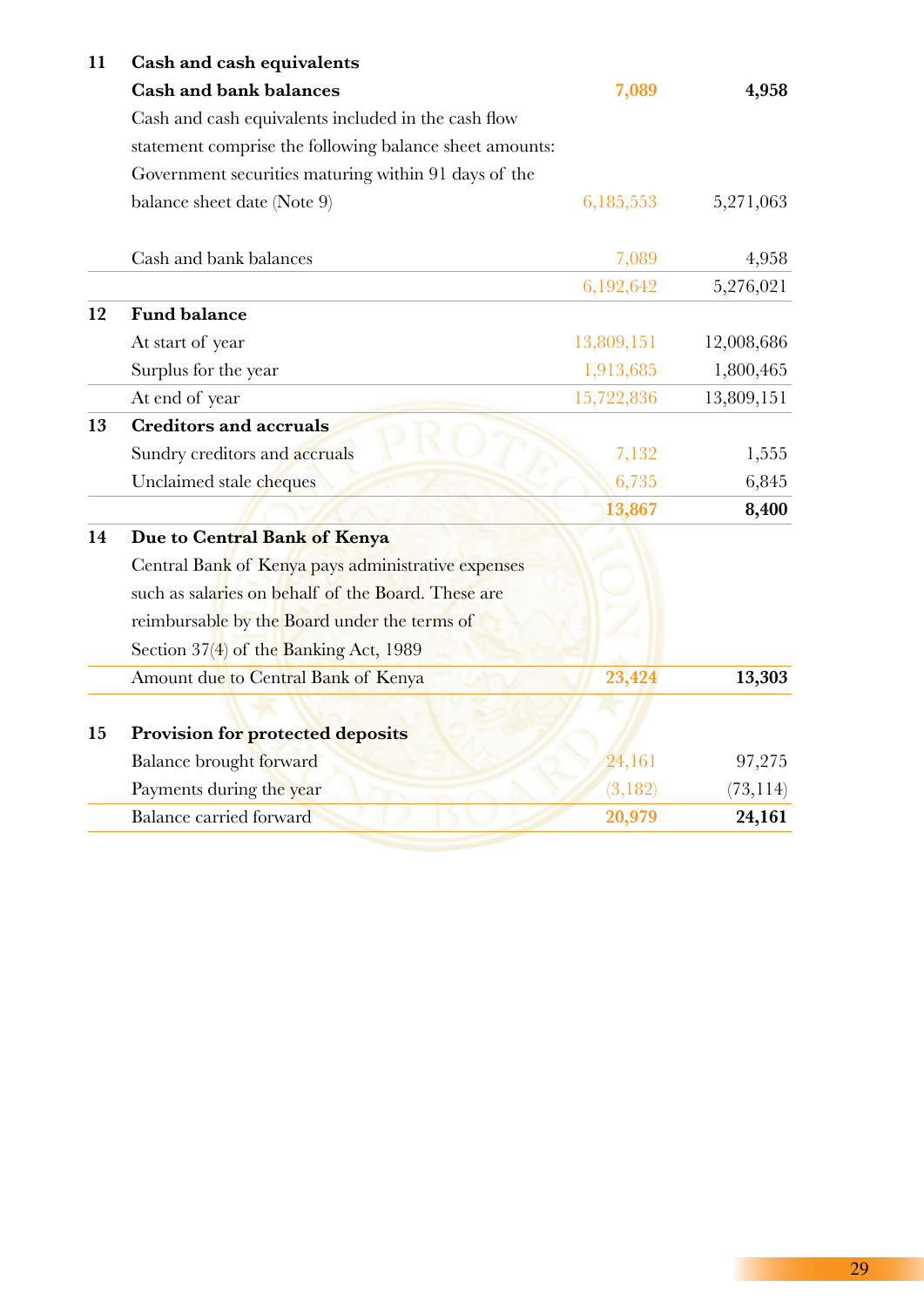#### **16. Risk management**

#### Currency risk

The Board operates wholly within Kenya and its assets and liabilities are reported in the local currency. It does not transact in foreign currencies.

Interest rate risk

Excess funds held by the Board are invested in Government of Kenya Treasury bills and Treasury bonds. No interest rate risk exposure is envisaged.

Liquidity risk

The Board holds a significant portion of investments in Government securities that are readily convertible. No significant liquidity risk is envisaged.

#### **17. Related party transactions**

The Board and Central Bank of Kenya are related parties, performing connected duties of bank supervision and deposit protection respectively. No trading is carried with Central Bank. The following transactions however take place between the two organizations:

- (a) The Central Bank pays some operating expenses on behalf of the Board. These are fully reimbursed.
- (b) The staff of the Board are contractually employees of Central Bank but seconded to the Board. Salaries of these staff are met by Central Bank and fully reimbursed by the Board.
- (c) Central Bank is also the sponsor of the Staff Pension Fund to which the Board contributes on behalf of employees seconded to it from Central Bank.
- (d) Central Bank provides the Board with office space and charges it rent. In the year, rent charged amounted to Shs. 7.537 million (2006: Shs. 5.761 million).

The balance at year-end on transactions with Central Bank is shown in note 14.

#### **18. Contingent liabilities**

**Litigation** 

Mr. Ajay Shah filed a case claiming general damages and special damages amounting to Shs. 144 million against Trust Bank Limited (In Liquidation) and the Board on allegations of defamation and publication of malicious false statements. The suit is pending for hearing.

No provision has been made in the financial statements because, in the opinion of the directors, the claim is unlikely to succeed.

#### **19. Establishment**

Deposit Protection Fund Board is established in Kenya under the Banking Act, 1985 and is domiciled in Kenya.

#### **20. Currency**

The financial statements are presented in thousands of Kenya Shillings (KShs'000).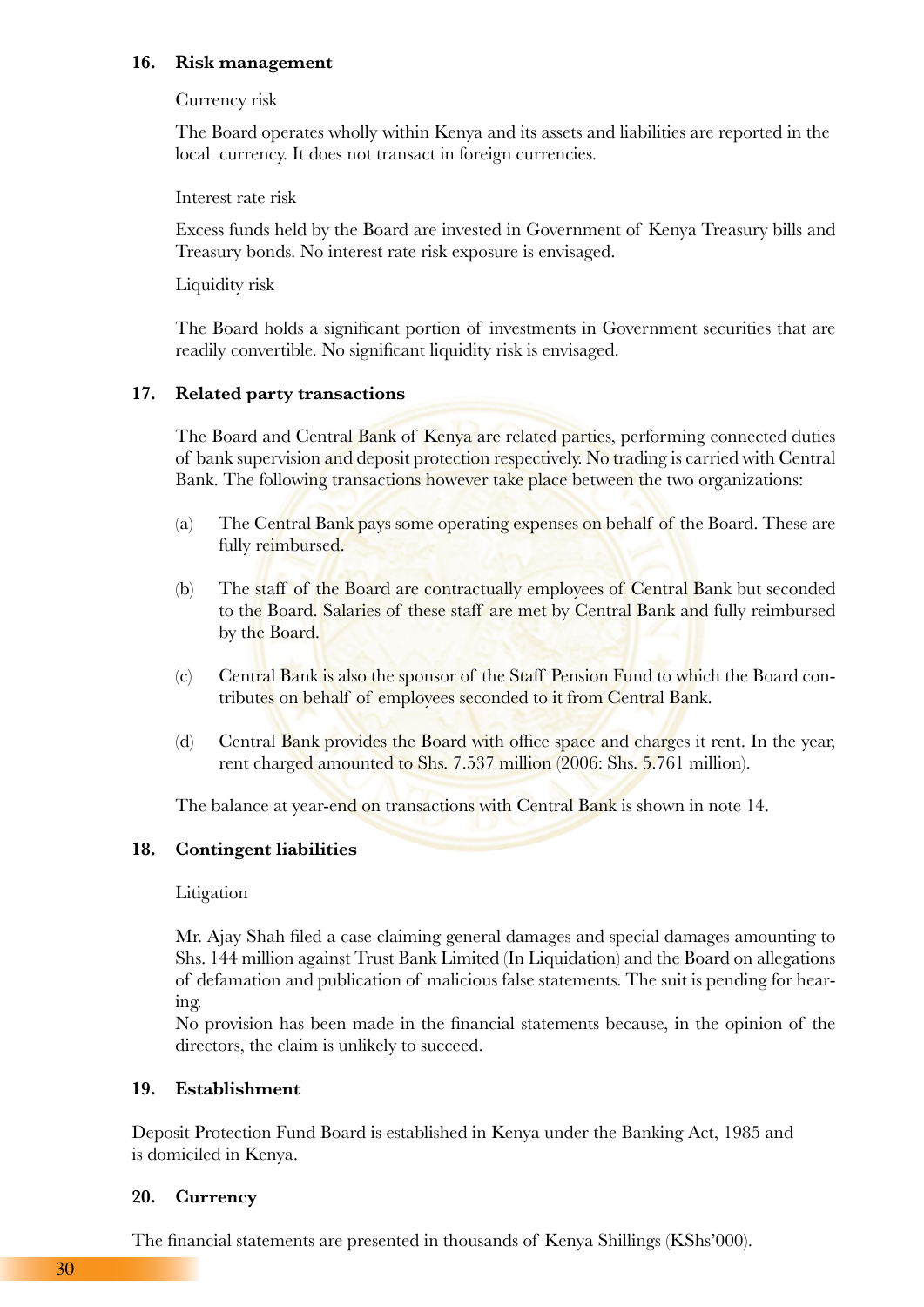

### **Member banking institutions, directors and approved external auditors**

|                | Bank                                                                                                             | <b>Branch</b><br><b>Network</b> | <b>Directors</b>                                                                                                                                                         | <b>Status</b>                                                                                                                                                                                                              | <b>Approved Auditors</b>                                                      |
|----------------|------------------------------------------------------------------------------------------------------------------|---------------------------------|--------------------------------------------------------------------------------------------------------------------------------------------------------------------------|----------------------------------------------------------------------------------------------------------------------------------------------------------------------------------------------------------------------------|-------------------------------------------------------------------------------|
| 1              | African Banking Corp.<br>P.O Box 46452-00100<br>Nairobi<br>Tel 223922<br>www.abcthebank.com                      | 8                               | N.P. Sheth<br>Shamaz Savani<br>Ashraf Savani<br>Richard Omwela<br>Jonathan Campaigne<br>Salim Masoud                                                                     | Chairman<br><b>Chief Executive</b><br>Non-Executive<br>Non-Executive<br>Non-Executive<br>Non-Executive                                                                                                                     | Delloite & Touche<br>Ring Road, Westlands<br>P.O.Box 40092-00100,<br>Nairobi. |
| $\overline{2}$ | EABS Bank Ltd.<br>P.O Box 47499-00100<br>Nairobi<br>Tel 2883000/815<br>www.eabsbank.com                          | 8                               | N.P.Gibson Warren<br>Digvijay B.Mehta<br>Rajpal Arora<br>Rajesh L.Pandit<br>Hon Moody Awori<br>H.A.Damji<br>D.L.Pandit<br>Isaac O.Okero<br>S.M.Ndegwa<br>Surinder Kapila | Chairman<br><b>Chief Executive</b><br>Officer<br><b>Chief</b> operating<br>Officer<br>Non-Executive<br>Non-Executive<br>Non-Executive<br>Non-Executive<br>Non-Executive<br>Non-Executive<br>Non-Executive<br>Non-Executive | PriceWaterhouse<br>Coopers                                                    |
| $\mathfrak{Z}$ | Bank of Africa Kenya Ltd<br>P.O. Box 69562-00400<br>Nairobi<br>Tel 3275000                                       | $\overline{4}$                  | P.Leon-Dufour<br>P.Derreumaux<br>Francis Sueur<br><b>Georges Aballo</b><br>A.Randrianasolo<br>Davinder S. Sikand<br>Alt. Shakir M.Merali                                 | Executive<br><b>Non-Executive</b><br>Non-Executive<br>Non-Executive<br>Non-Executive<br>Non-Executive<br>Non-Executive                                                                                                     | PriceWaterhouse<br>Coopers                                                    |
| $\overline{4}$ | Bank of Baroda (K) Ltd.<br>P.O. Box 30033-00100<br>Nairobi<br>Tel.2227869<br>www.bankofbaroda.com                | 7                               | Dr.A.K Khandelwal<br>K.N.Manvi<br>R.Ravi<br>Prof. F.F Ojany<br>Milan R. Shah<br>K.K.K. Shukla                                                                            | Chairman<br><b>Managing Director</b><br>Executive<br>Non-Executive<br>Non-Executive<br>Non-Executive                                                                                                                       | M/S Grant Thornton<br>P.O.Box 410-00600<br>Sarit Centre                       |
| 5              | Bank of India Ltd.<br>P.O. Box 30246-00100<br>Nairobi<br>Tel.2221414<br>www.boikenya.com                         | $\overline{4}$                  | A.K.Jalota<br>D.V.Jachak<br>K.R.Sahasranaman<br>D.P.Mishra<br>N.K.Samanta                                                                                                | <b>Chief Executive</b><br>Chief Manager<br>Chief Manager<br>Chief Manager<br>Chief Manager                                                                                                                                 | Ernst & Young (Kenya)                                                         |
| 6              | Barclays Bank of Kenya<br>Limited.<br>P.O. Box 30120-00100<br>Nairobi<br>Tel.210577 / 313405<br>www.barclays.com | 128                             | Francis O.Okello<br>Adan Mohamed<br>C.O. Ongwae<br>P.A. Chemngorem<br>R.N. Ogega<br>J.W. Karuku<br>Brown M. Ondego<br>Ahmed Khiza Khan                                   | Chairman<br><b>Managing Director</b><br>Executive<br>Non-Executive<br>Non-Executive<br>Non-Executive<br>Non-Executive<br>Non-Executive                                                                                     | PriceWaterhouse<br>Coopers                                                    |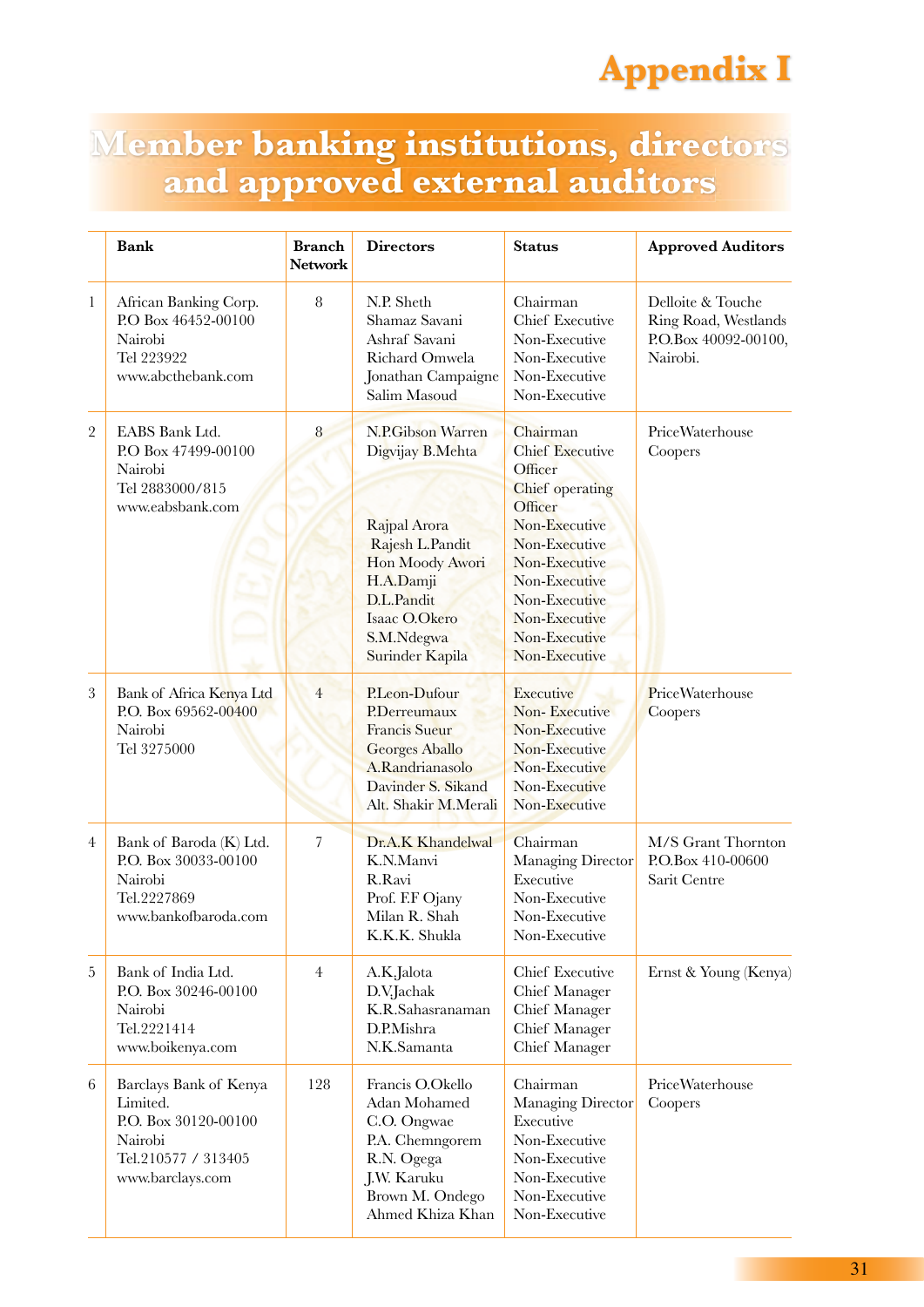|                  | <b>Bank</b>                                                                                                          | <b>Branch</b><br><b>Network</b> | <b>Directors</b>                                                                                                                                                                                            | <b>Status</b>                                                                                                                                                                                       | <b>Approved Auditors</b>                                                                      |
|------------------|----------------------------------------------------------------------------------------------------------------------|---------------------------------|-------------------------------------------------------------------------------------------------------------------------------------------------------------------------------------------------------------|-----------------------------------------------------------------------------------------------------------------------------------------------------------------------------------------------------|-----------------------------------------------------------------------------------------------|
| $\overline{7}$   | CFC Bank Ltd.<br>P.O. Box 72833-00200<br>Nairobi<br>Tel 3638000<br>www.cfcbank.co.ke                                 | 8                               | M.Soundararjan<br>M.Blasseti<br>A.A Munda<br>S.W Lewis<br>U.P.Njani<br>A.D Gregory<br>T.T.Naikuni<br>F.N.Ojiambo<br>C Njonjo<br>J.G. Kiereini                                                               | Executive<br>Executive<br>Executive<br>Non Executvie<br>Non Executive<br>Non-Executive<br>Non-Executive<br>Non-Executive<br>Non-Executive<br>Non-Executive                                          | Deloitte & Touche<br>Kirungii House<br>Ring Road, Westlands<br>P.O.Box 30100-00100<br>Nairobi |
| 8                | Charterhouse Bank Ltd.<br>P.O. Box 43252-00100<br>Nairobi.<br>Tel.224246                                             | 10                              | Mehraz Eshani<br>Sanjay R. Shah<br>M.W. Prabhu<br>Hamed Eshani<br>Atul R. Shah<br>Manoj R. Shah<br><b>Under CBK Statu-</b><br>tory Management                                                               | Chairman<br>Managing Director<br>Executive<br>Non-Executive<br>Non-Executive<br>Non-Executive                                                                                                       | <b>KPMG</b>                                                                                   |
| $\boldsymbol{9}$ | Chase Bank (K) Ltd.<br>P.O. Box 28987-00200<br>Nairobi<br>Citibank N.A.                                              | $\overline{3}$                  | Zafrullah Khan<br>Duncan Kabui<br><b>Osman Murgian</b><br>James Gachui<br><b>Rafiq Shariff</b>                                                                                                              | <b>Managing Director</b><br>Executive<br>Non-Executive<br>Non-Executive<br>Non-Executive                                                                                                            | Deloitte & Touche                                                                             |
| 10 <sup>1</sup>  | Citibank N.A.<br>P.O. Box 30711-00100<br>Nairobi<br>Tel. 2754000<br>www.citibank.com                                 | 2 Branches<br>1 Agency          | Ademola Ayeyemi<br>Nathan Njoroge<br><b>Rose Agutu</b><br>Joyce-Ann Wainaina<br><b>Esther Ngaine</b><br>Zulquarnain Butt<br>Hilda Mucuha<br>Eric Odhiambo<br><b>Wycliffe Osso</b><br><b>Nicholas Kamere</b> | General Manager<br>Local Mgt. Comm.<br>Local Mgt. Comm.<br>Local Mgt. Comm.<br>Local Mgt. Comm.<br>Local Mgt. Comm.<br>Local Mgt. Comm.<br>Local Mgt. Comm.<br>Local Mgt. Comm.<br>Local Mgt. Comm. | <b>KPMG</b> Kenya                                                                             |
| 11               | City Finance Bank<br>Limited<br>P.O. Box 22741-00400<br>Nairobi<br>Tel 214976<br>www.cityfinancebank.co.ke           |                                 | R.G.Njoba<br>A.Shah<br>J.D.Kabeberi<br>Vena Jewa<br>Dhirajlal Shah                                                                                                                                          | Chairman<br>Director<br>Director<br>Director<br>Director                                                                                                                                            | Deloitte & Touche                                                                             |
| 12               | Commercial Bank of<br>Africa Kenya Ltd<br>P.O. Box 30437-00100<br>Nairobi<br>Tel 2884000<br>www.cba.co.ke            | 13                              | M.H. da Gama Rose<br>I.O. Awuondo<br>M. O. Bristow<br>J.A.M. Docherty<br>J.S. Armitage<br>Muhoho Kenyatta                                                                                                   | Chairman<br><b>Managing Director</b><br><b>Executive Director</b><br>Non-Executive<br>Non-Executive<br>Non-Executive                                                                                | PriceWaterhouse<br>Coopers                                                                    |
| 13               | Consolidated Bank of<br>Kenya Ltd.<br>P.O. Box 51133-00200<br>Nairobi<br>Tel.340551<br>www.consolidated-bank.<br>com | 10 Branches<br>1 Agency         | Ms Eunice Kagane<br>Mr D. Ndegwa Wachira<br>PS Treasury<br><b>NSSF</b> Managing<br><b>Trustee</b><br>Dr. C.K. Mailu<br>Dr. A.B. Ayako<br>Mrs S.L. Bobotti                                                   | Chairman<br><b>Chief Executive</b><br>Non-Executive<br>Non-Executive<br>Non-Executive<br>Non-Executive<br>Non Executive                                                                             | Deloitte & Touche                                                                             |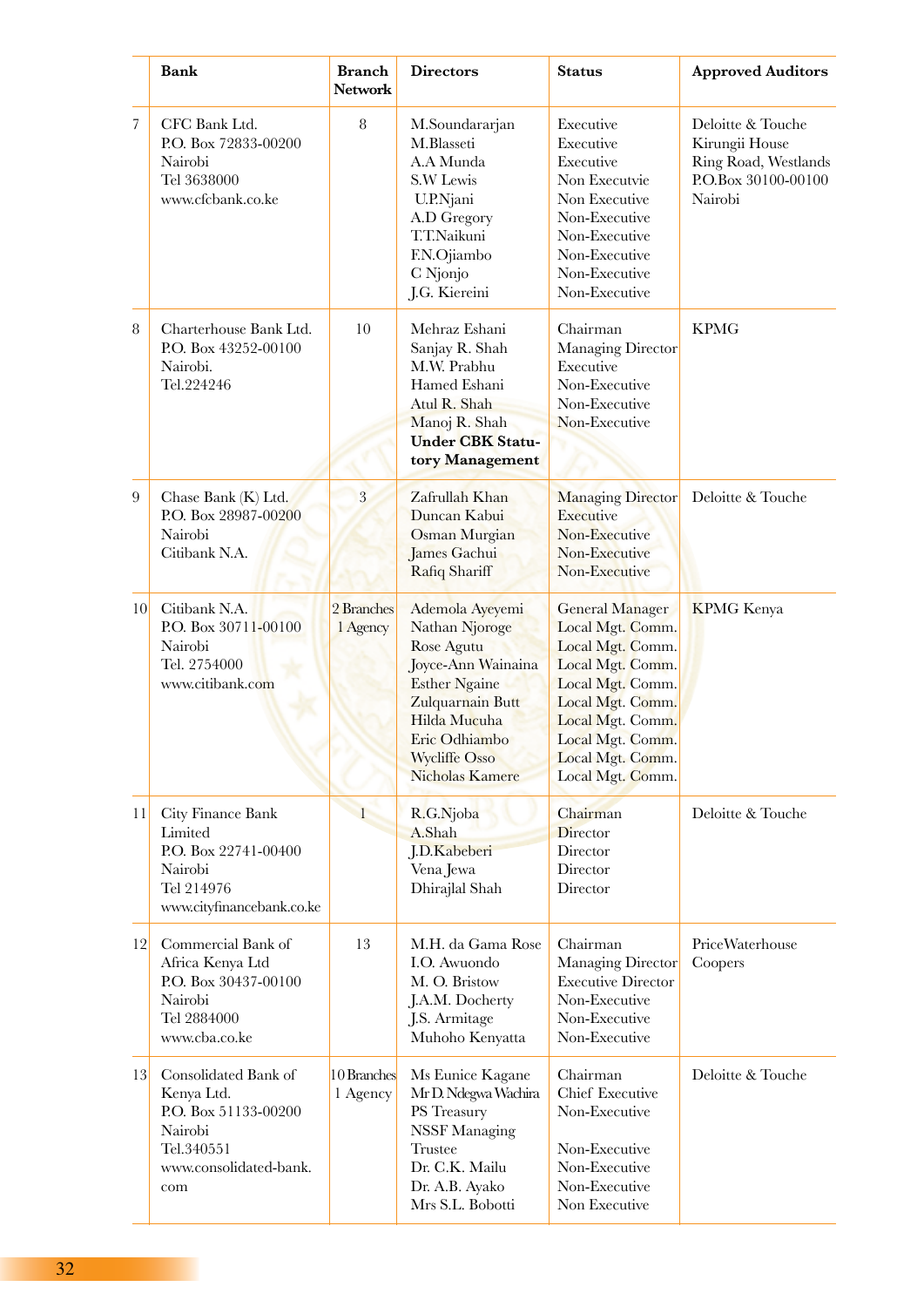|    | <b>Bank</b>                                                                                                     | <b>Branch</b><br><b>Network</b> | <b>Directors</b>                                                                                                                                                                                                                                          | <b>Status</b>                                                                                                                                                                                                                                                                                                       | <b>Approved Auditors</b>                                                                   |
|----|-----------------------------------------------------------------------------------------------------------------|---------------------------------|-----------------------------------------------------------------------------------------------------------------------------------------------------------------------------------------------------------------------------------------------------------|---------------------------------------------------------------------------------------------------------------------------------------------------------------------------------------------------------------------------------------------------------------------------------------------------------------------|--------------------------------------------------------------------------------------------|
| 14 | Co-operative Bank of<br>Kenya Ltd.<br>P.O. Box 48231-00100<br>Nairobi<br>Tel 3276100<br>www.co-opbank.co.ke     | 38                              | S.C. Muchiri<br>G. Muriuki<br>J. Riungu<br>Dr.J.Kahunyo<br>C.Kabira<br>W.Ongoro<br>P.K. Githendu<br>G.J. S. Wakasyaka<br>R.L. Kimanthi<br><b>F.Odhiambo</b><br>M.Malonza<br>E.K. Mbogo<br>J. Sitienei<br>G. Mburia<br>S.Odhiambo<br>G.Omino<br>R.Githaiga | Chairman<br><b>Managing Director</b><br>Non-Executive<br>Non-Executive<br>Non-Executive<br>Non-Executive<br>Non-Executive<br>Non-Executive<br>Non-Executive<br>Non-Executive<br>Non-Executive<br>Non-Executive<br>Non-Executive<br>Non-Executive<br>Non-Executive<br>Non-Executive<br><b>Company Secre-</b><br>tary | Ernst & Young<br>Kenya - Re Towers,<br>Upper Hill,<br>P.O.Bbox 44286-<br>00100<br>Nairobi. |
| 15 | Credit Bank Ltd.<br>P.O. Box 61064-00200<br>Nairobi<br>Tel 2223000,222317                                       | $\overline{4}$                  | Hon. Simeon Nyachae<br>N.K. Agarwal<br>G.W. Nyachae(Mrs)<br>M.C. Patel<br>H.K. Shah<br>R.V.Karia<br>M.M. Mwendwa                                                                                                                                          | Chairman<br>Non-Executive<br>Non-Executive<br>Non-Executive<br>Non-Executive<br>Non-Executive<br>Non-Executive                                                                                                                                                                                                      | PriceWaterhouse<br>Coopers                                                                 |
| 16 | Development Bank of<br>Kenya Ltd.<br>P.O. Box 30483-00100<br>Nairobi<br>Tel 340401/2/3                          |                                 | Prof. H.K. Mengech<br>Prof J.H.Kimura<br>K. Gatabaki<br>Z.G.Mbugua<br>I.C.D.C.<br><b>PS Treasury</b>                                                                                                                                                      | Chairman<br>Non-Executive<br>Non-Executive<br>Non-Executive<br>Non-Executive<br>Non-Executive                                                                                                                                                                                                                       | <b>KPMG</b> Kenya                                                                          |
| 17 | Diamond Trust<br>Bank of Kenya Ltd.<br>P.O. Box 61711-00200<br>Nairobi<br>Tel 2849000<br>www.diamondtrust.co.ke | 7                               | M.P.Manji<br>N. Devji (Mrs)<br>N. Juma<br>J. Kisa<br>A. Merali<br>Abdul A. Samji<br>M. Thobani<br>Karim Kanji                                                                                                                                             | Chairman<br>Managing Director<br>Non-Executive<br>Non-Executive<br>Non-Executive<br>Non-Executive<br>Non-Executive<br>Non-Executive                                                                                                                                                                                 | PriceWaterhouse<br>Coopers                                                                 |
| 18 | Dubai Bank (K) Ltd.<br>P.O. Box 11129-00400<br>Nairobi<br>Tel 311114/09/23/24/82                                | 3                               | Viju Cherian<br>Mayank Sharma<br>Prof.El-Bussaidy<br>Harakhcnd D.Shah<br>H.A. Zubeidi<br>Ali B.Sheikh                                                                                                                                                     | <b>Managing Director</b><br><b>Executive Director</b><br>Non-Executive<br>Non-Executive<br>Non-Executive<br>Non-Executive                                                                                                                                                                                           | Ernst & Young                                                                              |
| 19 | Equatorial Comm.<br>Bank Ltd.<br>P.O. Box 52467-00200<br>Nairobi<br>Tel 2710455                                 | 3                               | Ahmed S. Ndope<br>K.S.Krishnakumar<br>Dr. S.S. Hasan Rizvi<br>M.H. Da Gama-Rose<br>Akif H. Butt<br><b>Martin Ernest</b>                                                                                                                                   | Chairman<br><b>Managing Director</b><br><b>Executive Diretor</b><br>Non-Executive<br>Non-Executive<br>Non-Executive                                                                                                                                                                                                 | KPMG Kenya                                                                                 |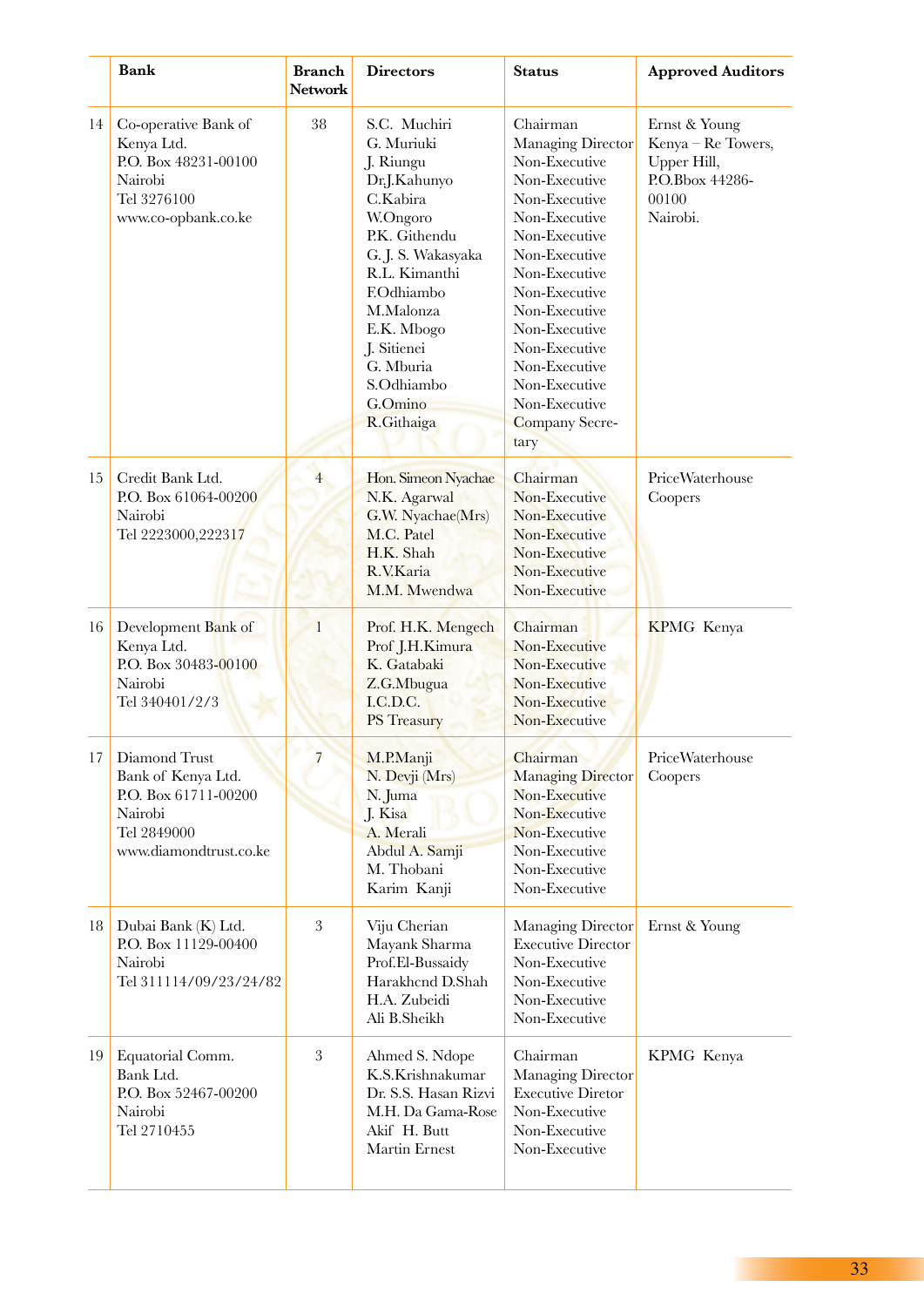|    | <b>Bank</b>                                                                                                  | <b>Branch</b><br><b>Network</b> | <b>Directors</b>                                                                                                                                                                                     | <b>Status</b>                                                                                                                                                                         | <b>Approved Auditors</b>                                                                            |
|----|--------------------------------------------------------------------------------------------------------------|---------------------------------|------------------------------------------------------------------------------------------------------------------------------------------------------------------------------------------------------|---------------------------------------------------------------------------------------------------------------------------------------------------------------------------------------|-----------------------------------------------------------------------------------------------------|
| 20 | Equity Bank Ltd.<br>P.O. Box 75104-00200<br>Nairobi<br>Tel 2736617/20<br>www.equitybank.co.ke                | 57                              | P. Munga<br>J. Mwangi<br>B. Wairegi<br>F. Muchoki<br>J. Kipngetich<br>Mary Wamae<br>Wagane Diouf<br>L. Gitahi<br>Ernest Nzovu<br>Peter Gachuba                                                       | Chairman<br>Managing Director<br>Non Executive<br>Non-Executive<br>Non-Executive<br>Company Secretary<br>Non-Executive<br>Non-Executive<br>Non-Executive<br>Non-xecutive(AD)          | Ernst & Young                                                                                       |
| 21 | Family Bank Ltd.<br>P.O. Box 74145-00200<br>Nairobi<br>Tel 318173<br>www.familybank.co.ke                    | 30                              | Mark Keriri Muya<br>T.K. Muya<br>C.N. Muchai<br>Prof. K. Kinyanjui<br>Dr. James M. Njau<br>Prof.David K Some                                                                                         | Executive<br>Non Executive<br>Non-Executive<br>Non-Executive<br>Non-Executive<br>Non-Executive                                                                                        | Wachira Irungu &<br>Associate<br>Dominion House,<br>Muthithi Road<br>P.O.Box 46671-00100<br>Nairobi |
| 22 | <b>Fidelity Commercial</b><br>Bank Ltd.<br>P.O. Box 34886-00100<br>Nairobi<br>Tel 242348/244187              | 3                               | R.B.Singh<br>Sultan Khimji<br>James Birnie<br>Kabir Khimji<br>Amir Khimji                                                                                                                            | Executive<br>Executive<br>Non-Executive<br>Non-Executive<br>Non-Executive                                                                                                             | Delotte & Touche                                                                                    |
| 23 | Fina Bank Ltd.<br>P.O. Box 20613-00200<br>Nairobi<br>Tel 246943/222580<br>www.finabank.com                   | 6                               | <b>F.Griffiths</b><br><b>Robert Warlow</b><br>D.H. Chandaria<br>R.M. Patel<br>N.N. Shah<br>H.Chandaria<br>Macharia Njeru<br><b>Robert Binyon</b>                                                     | Executive<br>Executive<br>Non-Executive<br>Non-Executive<br><b>Company Secretary</b><br>Non-Executive<br>Non-Executive<br>Non-Executive                                               | Deloitte and Touche<br>P.O.Box 40092-00100<br>Nairobi                                               |
| 24 | Giro Commercial Bank<br>Ltd<br>P.O. Box 46739-00100<br>Nairobi<br>Tel 340537/216005                          | 6                               | C.J. Gidoomal<br>T.K.Krishnan<br>P.J. Gidoomal<br>D.K. Ngini<br>Carey M. Ngini<br>(alternate Director)                                                                                               | Chairman<br><b>Managing Director</b><br>Non-Executive<br>Non-Executive<br>Non-Executive                                                                                               | Deloitte & Touche                                                                                   |
| 25 | Guardian Bank.<br>P.O. Box 67681-00200<br>Nairobi<br>Tel.8560548-00200<br>www.viewpark@guardian-<br>bank.com | $\overline{5}$                  | Maganbhai M.<br>Chandaria<br>Gopinath H. Bhatt<br>M.M. Chandaria<br>Harban R. Sahi<br>Shantilal R.Shah                                                                                               | Chairman<br><b>ExecutiveDirector</b><br>Non-Executive<br>Non-Executive<br>Non-Executive                                                                                               | KPMG Kenya                                                                                          |
| 26 | Habib A.G. Zurich<br>P.O. Box 30584-00100<br>Nairobi<br>Tel 341176/6                                         | $\overline{4}$                  | I.A. Allawala<br>N.A. Mohammed<br>M.A. Hussain<br>Zarir Somjee<br>Mohammed Arif<br>Iqbal H.Somani<br>Syed Asad (Alternate<br>Somjee Mustafa<br>Syed Murtaza<br>Nadeem (alternate to<br>M.A. Hussain) | <b>Local Committee</b><br><b>Local Committee</b><br>Local Committee<br>Local Committee<br>Local committee<br>Local Committee<br>Local Committee<br>Local Committee<br>Local Committee | <b>KPMG</b> Kenya                                                                                   |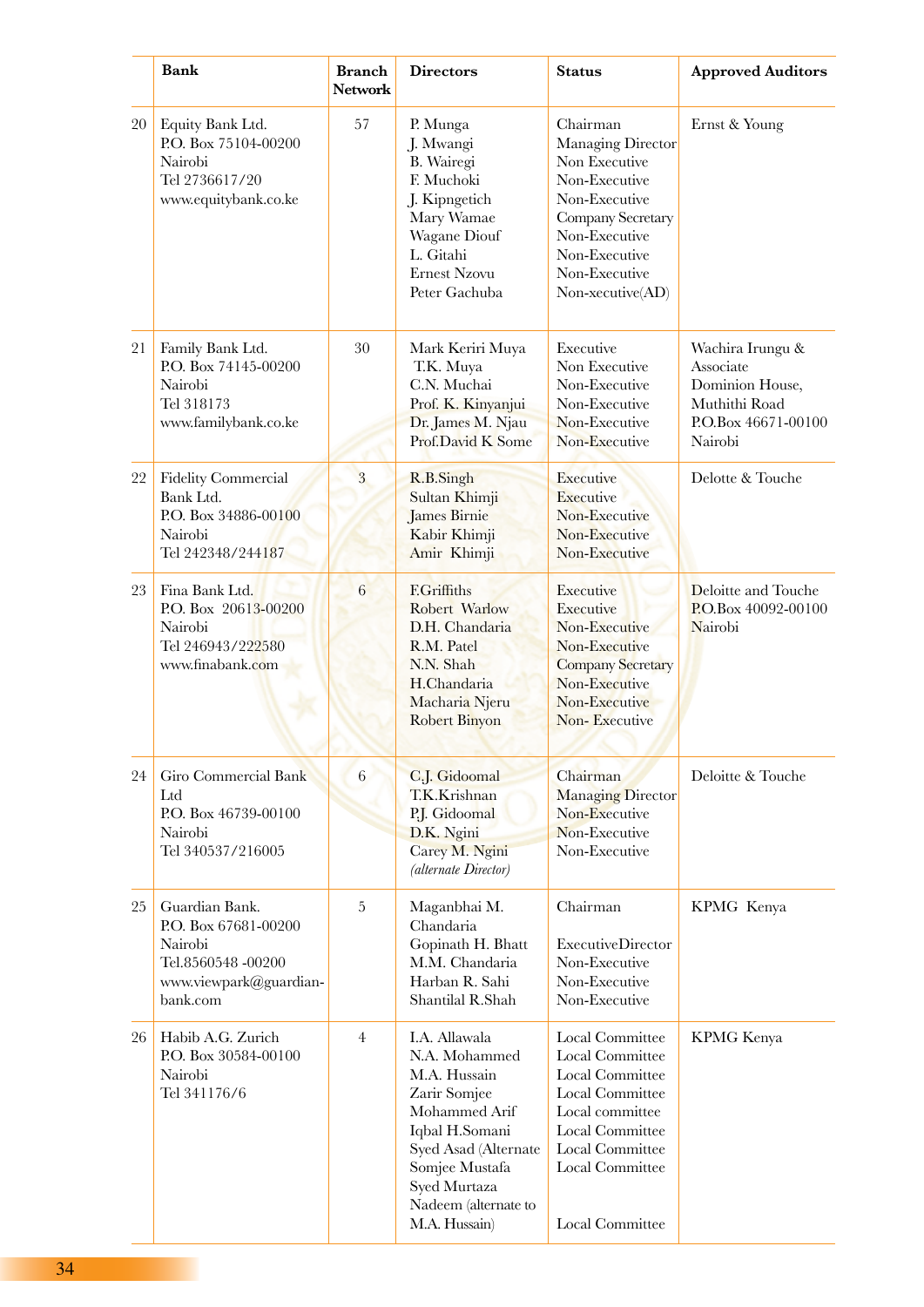|                 | <b>Bank</b>                                                                                            | <b>Branch</b><br><b>Network</b> | <b>Directors</b>                                                                                                                                                                                                                                | <b>Status</b>                                                                                                                                                                                                  | <b>Approved Auditors</b>                                                              |
|-----------------|--------------------------------------------------------------------------------------------------------|---------------------------------|-------------------------------------------------------------------------------------------------------------------------------------------------------------------------------------------------------------------------------------------------|----------------------------------------------------------------------------------------------------------------------------------------------------------------------------------------------------------------|---------------------------------------------------------------------------------------|
| 27              | Habib Bank Ltd.<br>P.O. Box 43157-00100<br>Nairobi<br>Tel 246613/41                                    | $\mathfrak{Z}$                  | Rizwan Haider<br><b>Bilal A Qureshi</b><br>M.Haseed Ali<br>Patrick M.Mwangi<br>Wajid Ali Shah<br>Said O. Mohammed<br>Salim Al Amin                                                                                                              | Executive<br>Executive<br>Executive<br>Executive<br>Executive<br>Executive<br>Executive                                                                                                                        | <b>KPMG</b> Kenya                                                                     |
| 28              | Imperial Bank Ltd.<br>P.O. Box 44905-00100<br>Nairobi<br>Tel 2719617/8/9<br>www.imperialbank.co.ke     | $\overline{7}$                  | Alnashir Popat<br>Abdulmalek J.M<br>Anwar Hajee<br>Vishnu Dhutia<br>Jinit Shah<br>Mukesh Kumar Patel<br>Hanif Mohamed<br>Somji                                                                                                                  | <b>Executive Director</b><br>Non-Executive<br>Non-Executive<br>Non-Executive<br>Non-Executive<br>Non-Executive<br>Non-Executive                                                                                | <b>KLSA Pannell Kerr</b><br>Forster                                                   |
| 29              | Investments & Mort.<br>Bank Ltd.<br>P.O. Box 30238-00100<br>Nairobi<br>Tel 2711994-8<br>www.imbank.com | 10                              | S.B.R. Shah<br>Sarit Shah<br>M. Karanja<br><b>Brian Rogers</b><br>Sachit Shah<br>Eric Kimani                                                                                                                                                    | Chairman<br><b>Executive</b><br>Non-Executive<br>Non-Executive<br>Non-Executive<br>Non-Executive                                                                                                               | KPMG Kenya<br>16th Floor, Lonrho<br>Hse Standard st<br>P.O.Box 40612-00100<br>Nairobi |
| 30 <sup>°</sup> | Kenya Commercial<br>Bank Ltd.<br>P.O. Box 48400-00100<br>Nairobi<br>Tel 3270000<br>www.kcb.co.ke       | 119                             | Susan O. Mudhune<br>M.Oduor-Otieno<br>J. Kinyua<br>James Nairuti Koome<br>Catherine N. Kimura<br>J.Isaac Adongo<br>P. W. Muthoka<br>S. N. Shah<br>Mrs. S. N. Omanga<br>Pro.P.K. Kimuyu                                                          | Chairman<br><b>Executive</b><br><b>Non-Executive</b><br>Non-Executive<br>Non-Executive<br>Non-Executive<br>Non-Executive<br>Non-Executive<br>Non-Executive<br>Non-Executive                                    | Ernst & Young                                                                         |
| 31              | K-Rep Bank Ltd<br>P.O. Box 25363-00603<br>Nairobi<br>Tel 3871511/3873148<br>www.k-repbank.com          | 24                              | <b>Bethuel Kiplagat</b><br>Kimanthi Mutua<br>Mary Houghton<br><b>Leon Smith</b><br>J.P.Prosper<br>Mwenda Thiribi<br>Tony K. Wainaina<br>Kevin W.Njiraini<br>F. Streppel<br>M.V. Golstein, Brou-<br>wers<br>Philippe Leclercq<br>George W. Okado | Chairman<br><b>Managing Director</b><br>Non-Executive<br>Non-Executive<br>Non-Executive<br>Non-Executive<br>Non-Executive<br>Non-Executive<br>Non-Executive<br>Non-Executive<br>Non-Executive<br>Non-Executive | Deloitte & Touche                                                                     |
| 32              | Middle East Bank Ltd.<br>P.O. Box 47387-00100<br>Nairobi<br>Tel 2723120<br>www.mebkenya.com            | $\overline{2}$                  | A.A.K. Esmail<br>Peter Harris<br>B.S.Pai<br>A.D. Raja<br>Nancy Kaminchia                                                                                                                                                                        | Chairman<br><b>Managing Director</b><br><b>Executive Director</b><br>Non-Executive<br>Non-Executive                                                                                                            | PriceWaterhouse<br>Coopers                                                            |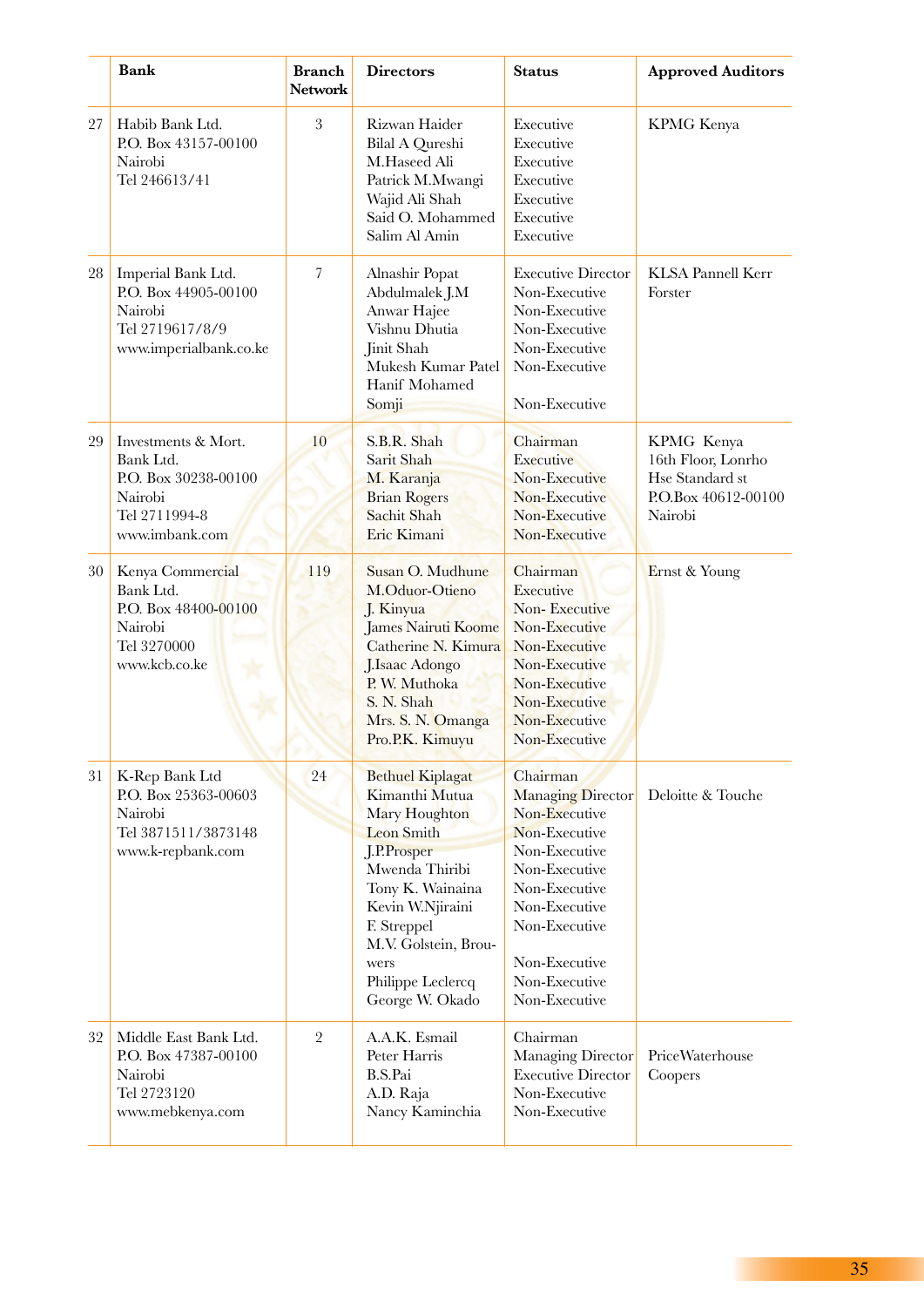|    | <b>Bank</b>                                                                                                                 | <b>Branch</b><br><b>Network</b>    | <b>Directors</b>                                                                                                                                                                     | <b>Status</b>                                                                                                                                                                                      | <b>Approved Auditors</b>            |
|----|-----------------------------------------------------------------------------------------------------------------------------|------------------------------------|--------------------------------------------------------------------------------------------------------------------------------------------------------------------------------------|----------------------------------------------------------------------------------------------------------------------------------------------------------------------------------------------------|-------------------------------------|
| 33 | National Bank of Kenya<br>Ltd.<br>P.O. Box 72866-00200<br>Nairobi<br>Tel 311444/226471<br>www.nationalbank.co.ke            | 23                                 | R.M. Marambii<br>Anthony K.Mwangi<br>Isaiah M.Mworia<br>M. Muhindi<br>A.C. Juma<br>PS Treasury<br><b>NSSF</b><br>Dr Jeniffer N. Riria<br>F.L. Atwoli<br>Peter W.D.Ngumi              | Executive<br>Executive(Dir Risk<br>Mgt.<br>Executive (Fin Dir)<br>Non-Executive<br>Non Executive<br>Non Executive<br>Non Executive<br>Non Executive<br>Non Executive<br>Non-Executive              | Deloitte & Touche                   |
| 34 | NIC Bank Ltd<br>P.O. Box 44599-00100<br>Nairobi<br>Tel 2888000<br>www.nic-bank.com                                          | 6 branches<br>8 service<br>centres | James P. M. Ndegwa<br>J. W. Macharia<br>A. Dodd<br>Andrew S.M.Ndegwa<br>Mike L.Somen<br>George A.Maina<br>F.M. Mbiru<br>F.N. Mwanzia<br>I Ochola Wilson<br><b>Livingstone Murage</b> | Chairman<br><b>Managing Director</b><br><b>Executive Director</b><br>Non-Executive<br>Non-Director<br>Non-Executive<br>Non-Executive<br>Non-Executive<br>Non-Executive<br><b>Company Secretary</b> | Deloitte & Touche                   |
| 35 | <b>Oriental Commercial</b><br>Bank ltd.<br>P.O. Box 44080-00100<br>Nairobi<br>Tel 228461/2<br>www.orientalbank.co.ke        | $\overline{4}$                     | G.V. Shah<br>Nalinkumar M.Shah<br><b>Girish K.Patel</b><br>Prabhulal J.Shah<br><b>Vipul T.Patel</b>                                                                                  | Non-Executive<br>Non-Executive<br>Non-Executive<br>Non-Executive<br>Non-Executive                                                                                                                  | Ernst & Young                       |
| 36 | Paramount Universal<br><b>Bank Limited</b><br>P.O. Box 14001-00800<br>Nairobi<br>Tel 4449266<br>www.paramountbank.<br>co.ke | $\overline{4}$                     | Bahadur Alibhai<br>A.A. Merali<br>Anwarali N. Padany<br>Noorez Padamshi<br>Mercy Kamau                                                                                               | Chairman<br><b>Chief Executive</b><br>Non-Executive<br>Non-Executive<br>Non-Executve                                                                                                               | Deloitte & Touche                   |
| 37 | Prime Bank Ltd.<br>P.O. Box 43825-00100<br>Nairobi<br>Tel.4451247<br>www.primebankkenya.<br>co.ke                           | 9                                  | R.C. Kantaria<br><b>V.K Shetty</b><br>R.N. Kantaria<br>David Hutchinson<br>J.N. Mungai<br>V.N. Ponda<br>A. Abdalla<br>S.K. Shah                                                      | Chairman<br><b>Chief Executive</b><br>Non-Executive<br>Non-Executive<br>Non-Executive<br>Non-Executive<br>Non-Executive<br>Non-Executive                                                           | Ernst & Young                       |
| 38 | Sourthern Credit Banking<br>Corp. Ltd.<br>P.O. Box 11666-00400<br>Nairobi<br>Tel. 2220948 / 2220039                         | 9                                  | J.C Bamford<br>M Kuria<br>A.R.Yousuf<br>A.K.Kurji<br>P.C.Chandarana<br>S.H.Shah<br>R.K.Blasky<br>R.Kemoli                                                                            | Chairman<br><b>Managing Director</b><br><b>Executive Director</b><br><b>Executive Director</b><br>Non-Executive<br>Non-Executive<br>Non-Executive<br>Non-Executive                                 | <b>KLSA Pannell Kerr</b><br>Forster |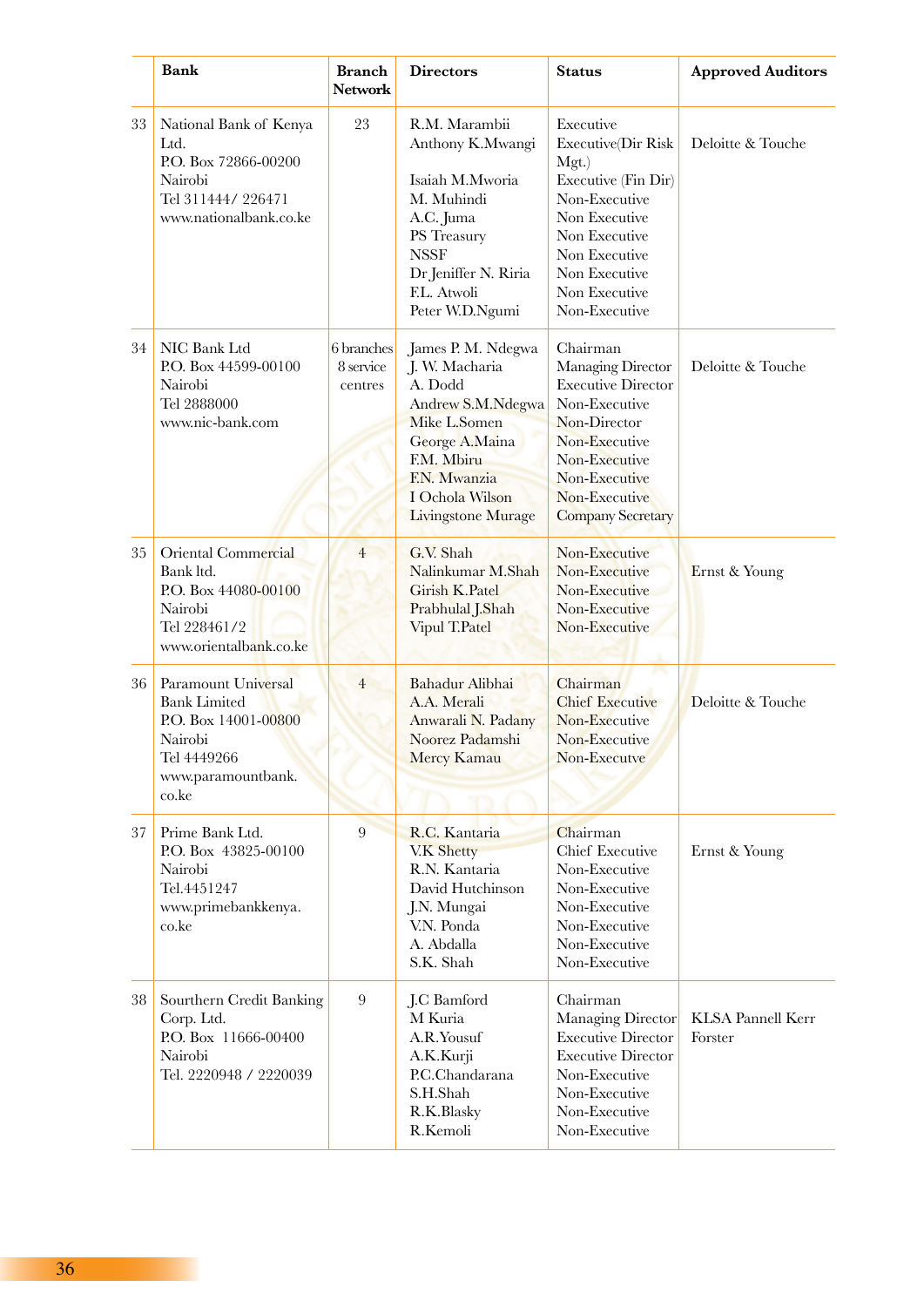|    | <b>Bank</b>                                                                                                                      | <b>Branch</b><br><b>Network</b>     | <b>Directors</b>                                                                                                                                                                                   | <b>Status</b>                                                                                                                                                                     | <b>Approved Auditors</b>   |
|----|----------------------------------------------------------------------------------------------------------------------------------|-------------------------------------|----------------------------------------------------------------------------------------------------------------------------------------------------------------------------------------------------|-----------------------------------------------------------------------------------------------------------------------------------------------------------------------------------|----------------------------|
| 39 | Stanbic Bank Kenya Ltd.<br>P.O Box 30550-00100<br>Nairobi<br>Tel. 342771<br>www.stanbic.co.ke                                    | $\overline{4}$                      | J.B. Wanjui<br>M. Du Toit<br>Wanjiru Mwangi<br>J.P.Babsa<br>J.Y. Kerrets<br>E.A.W. Njoroge<br>Rose W.Kimotho<br>N.G.Naidoo<br>PS Treasury                                                          | Chairman<br>Executive<br>Executive<br>Non-Executive<br>Non-Executive<br>Non-Executive<br>Non-Excutive<br>Non-Executive<br>Non-Executive                                           | Pricewaterhouse<br>Coopers |
| 40 | <b>Standard Chartered Bank</b><br>$(K)$ Ltd.<br>P.O Box 30003-00100<br>Nairobi<br>Tel. 32093000<br>www.standardchartered.<br>com | 28<br><b>Branches</b><br>2 agencies | David G.Njoroge<br>R. Etemesi<br>Ms Chemutai Murgor<br>Jeremy Ngunze<br>Mark Myers<br>Michael C. Hart<br><b>Wilfred Kiboro</b><br>Mrs Jackline Mugo<br>David Godwin<br>Harris Mule<br>Kaushik Shah | Chairman<br><b>Managing Director</b><br>Executive<br>Executive<br>Executive<br>Non-Executive<br>Non-Executive<br>Non-Executive<br>Non-Executive<br>Non-Executive<br>Non-Executive | KPMG Kenya                 |
| 41 | Trans-National Bank Ltd.<br>P.O. Box 34353-00100<br>Nairobi<br>Tel. 224234/6                                                     | 9                                   | Mwakai K. Sio<br>D. K. Rana<br><b>Andre Desimone</b><br><b>Charles F. Marsham</b><br>J. K. Kenduiwo<br>Peter Kemei<br><b>Ben Chepkoit</b><br>Michael Cherwon                                       | Chairman<br><b>Chief Executive</b><br>Non-Executive<br>Non-Executive<br>Non-Executive<br>Non-Executive<br>Non-Executive<br>Non-Executive                                          | Deloitte & Touche          |
| 42 | Victoria Commercial<br>Bank Ltd.<br>P.O. Box 41114 -00100<br>Nairobi<br>Tel. 2719499/2719815                                     |                                     | K.D. Pattni<br>Y.K. Pattni<br>Silvano O. Kola<br>K.P. Jani<br>Ketaki D. Sheth<br>(Mrs)                                                                                                             | Chairman<br><b>Managing Director</b><br>Non-Executive<br>Non-Executive<br>Non-Executive                                                                                           | PriceWaterhouse<br>Coopers |